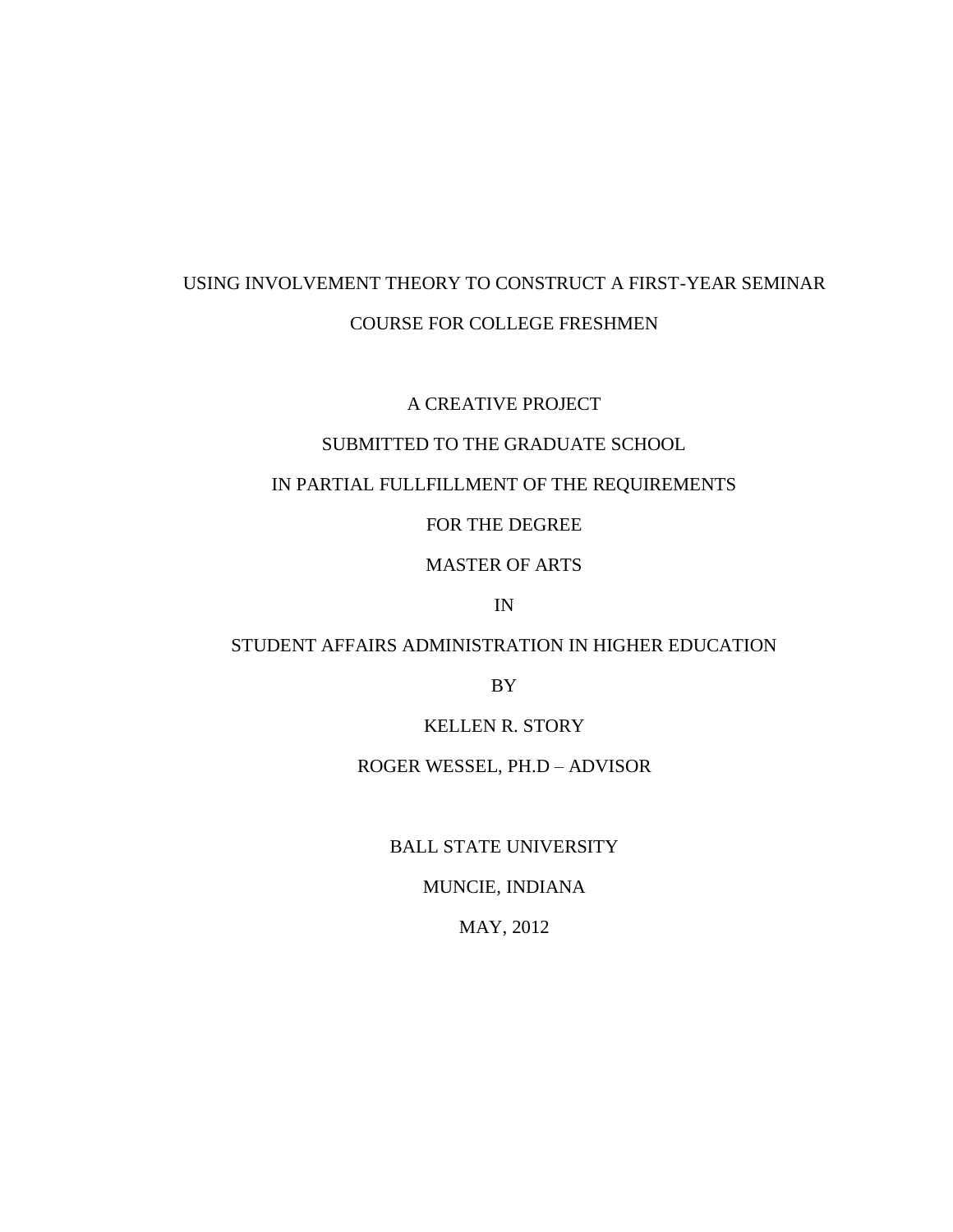#### ABSTRACT

| Title:   | Using Involvement Theory to Construct a First-Year Seminar Course for<br>Freshmen |
|----------|-----------------------------------------------------------------------------------|
| Student: | Kellen R. Story                                                                   |
| Degree:  | Master of Arts in Student Affairs Administration in Higher Education              |
| College: | <b>Teachers College</b>                                                           |
| Date:    | May 2012                                                                          |
| Pages:   | 67                                                                                |

The purpose of this creative project was to develop a First-Year Experience (FYE) course for matriculating college students that included many developmental components including life skills, diversity immersion, and a mandatory student involvement component. This project was done to create a structure within FYE settings that emphasizes outside involvement as a complement to the academia components.

This course was designed as a complement to the overall first-year experience that freshmen students will have. While FYE programs already exist, this class was made to further get the student involved with his or her school outside of the classroom. Many FYE programs have involvement components that encompass work, volunteering or other clubs – but none that were studied made it a mandatory component. By engaging in outside involvement outside of the classroom, students become more affiliated with his or her college surroundings and may have a better collegiate experience than a student who is not engaged with involvement. With the design of this class, students will become more involved with their university or college at both the social and academic level.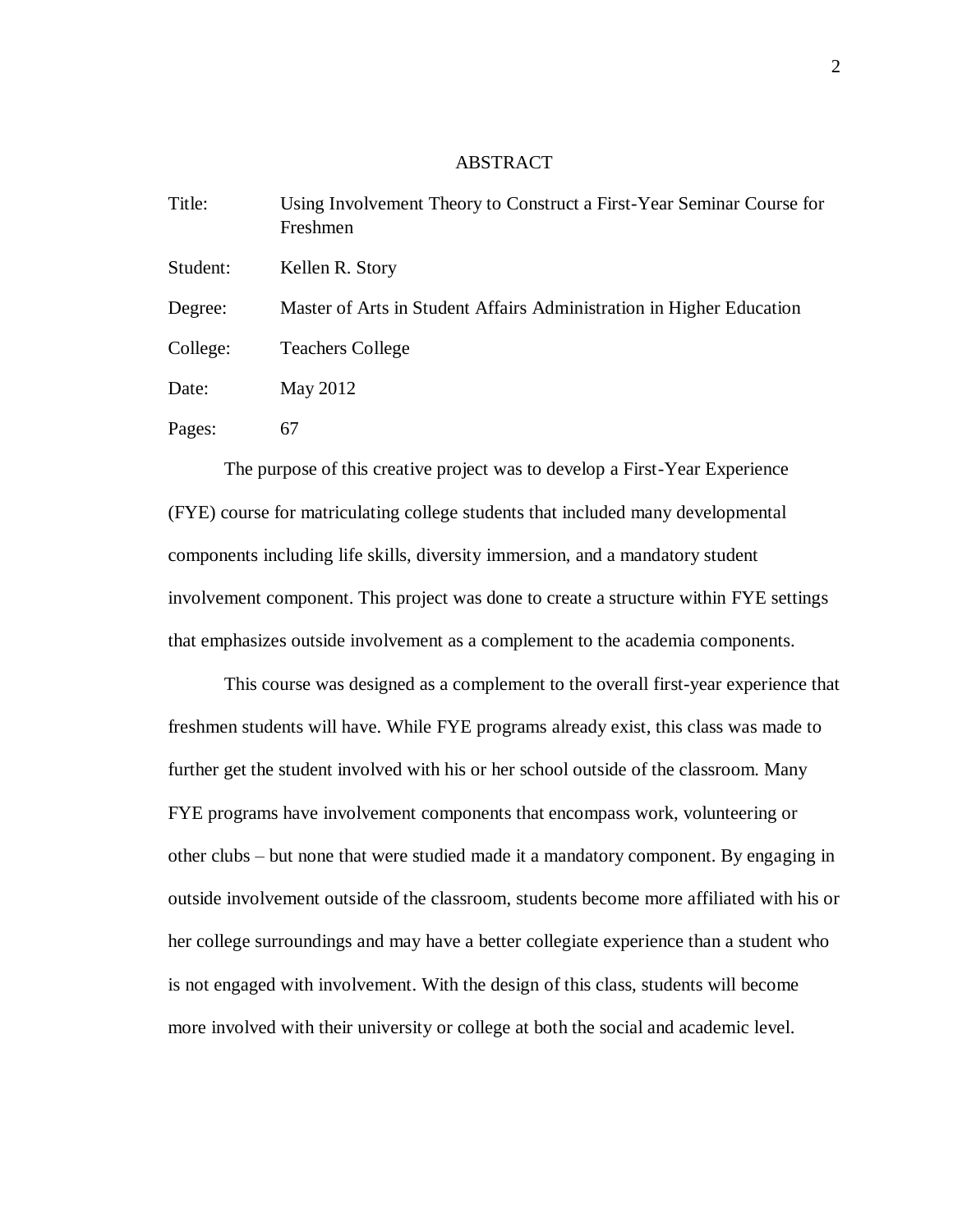# TABLE OF CONTENTS

| <b>CHAPTER FOUR: DESIGNING A FIRST-YEAR</b> |  |
|---------------------------------------------|--|
|                                             |  |
|                                             |  |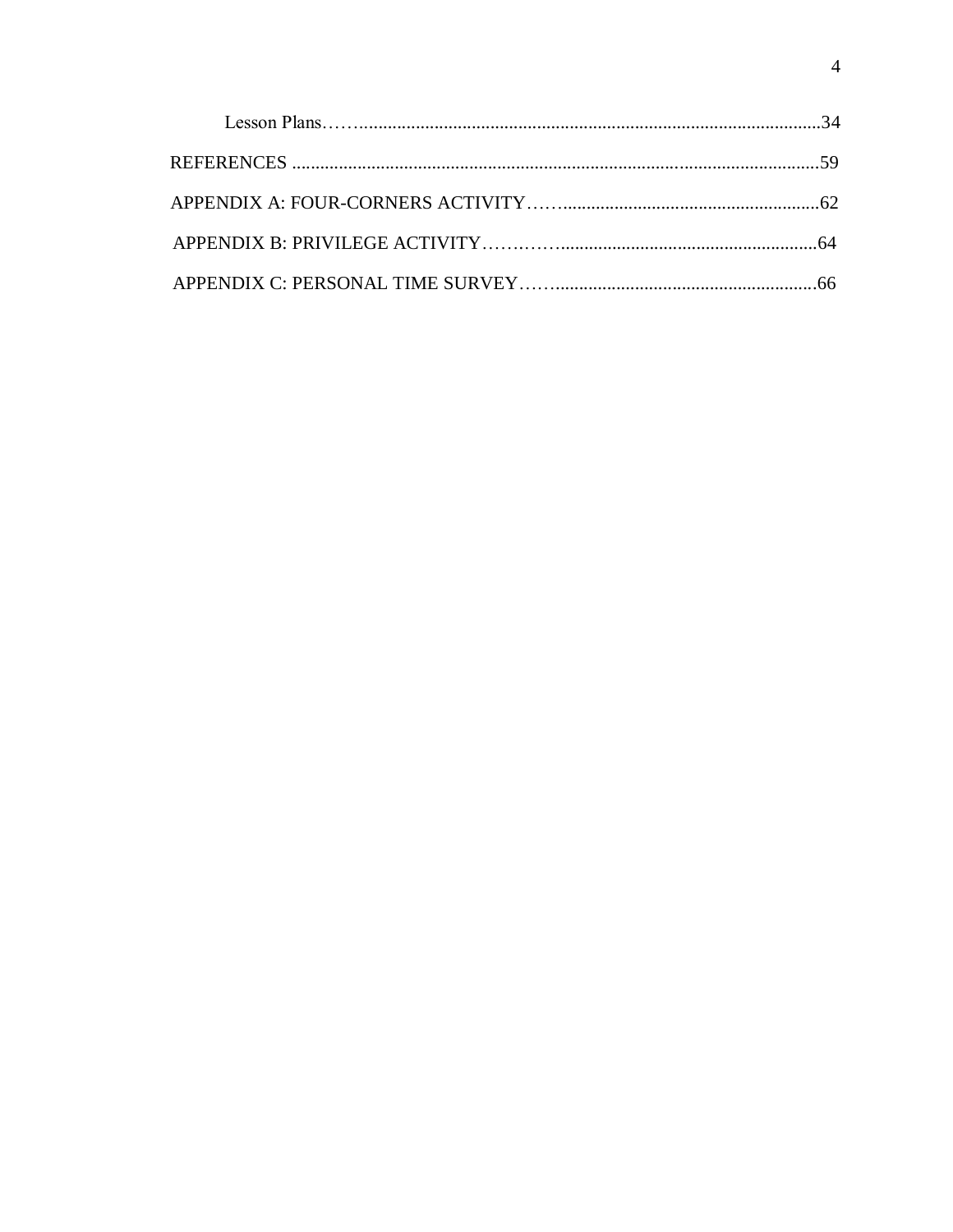#### CHAPTER ONE

#### INTRODUCTION

For incoming college freshmen, adapting to the college lifestyle is not always a process that can be performed autonomously. In order to find a balance between academics and a social life in the collegiate setting, a course or seminar designed to guide these students is needed. The First-Year Experience Course, present at over 95% of colleges in the United States, helps to ensure the transition from high school to college is not a difficult one (Jamelske, 2009).

First-Year Experience courses have drawn both praise and criticism. Studies performed at various universities have shown positive attributes, such as retention and increased GPAs, while others have shown dissimilar results, such as decreased GPAs and persistence rates (Schrader & Brown, 2008). An attribute that is not a mandatory component of many FYE courses is the inclusion of a student involvement component, a component which would require the student to be actively engaged in the college atmosphere outside of the classroom.

#### **Statement of Purpose**

The purpose of this creative project was to develop a First-Year Experience course that included many developmental pieces including: life skills, diversity immersion, and a mandatory student involvement component. This project was done to create a structure within a First-Year Experience setting that would emphasize outside involvement as a complement to the academia piece.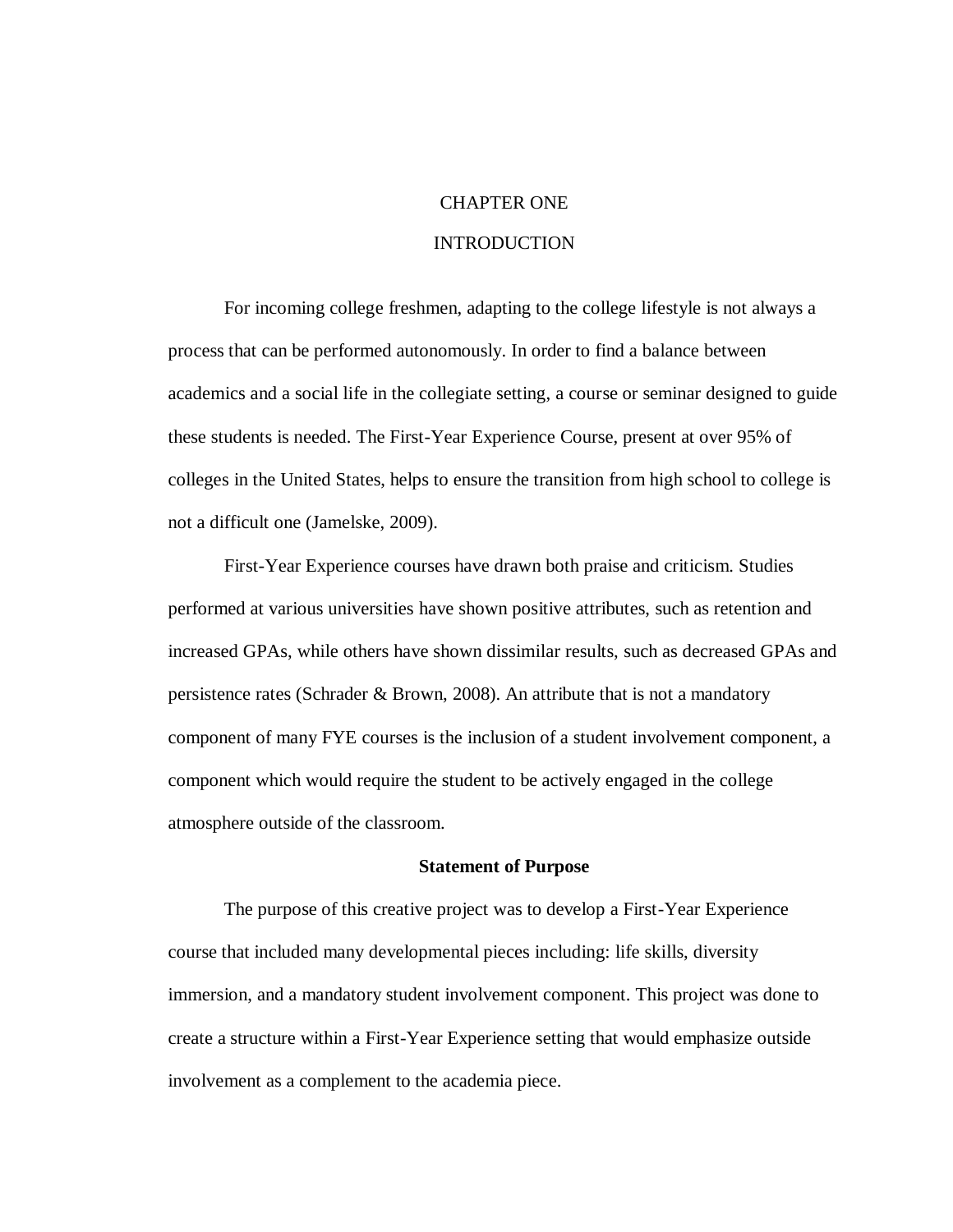#### **Significance of Class**

This course was designed as a complement to the overall first-year experience that freshmen students will have. While FYE programs already exist, this class was made to further get the student involved with his or her school outside of the classroom. Many FYE programs have involvement components that encompass work, volunteering or other clubs – but none that were studied made it a mandatory component. By engaging in outside involvement outside of the classroom, students become more affiliated with his or her college surroundings and may have a better collegiate experience than a student who is not engaged with involvement. With the design of this class, students will become more involved with their university or college at both the social and academic level.

#### **Scope and Limitations**

A campus-wide mandatory course for all matriculating freshman may cause great financial strain on a university. The pros of having this course include a higher retention rate and increased grade point averages per student enrolled in the class, but the cons may include greater expenditures depending on the size of the incoming freshman. A majority of the schools researched during the course of this study did not account for financial costs.

The success of the designed First-Year Experience course is yet to be determined. Research has shown that student involvement is a strong part of the development of the college student, but has only been minutely studied in First-Year Experience classes. Thusly, it cannot be said as to whether or not an involvement component for a First-Year Experience class will be effective.

6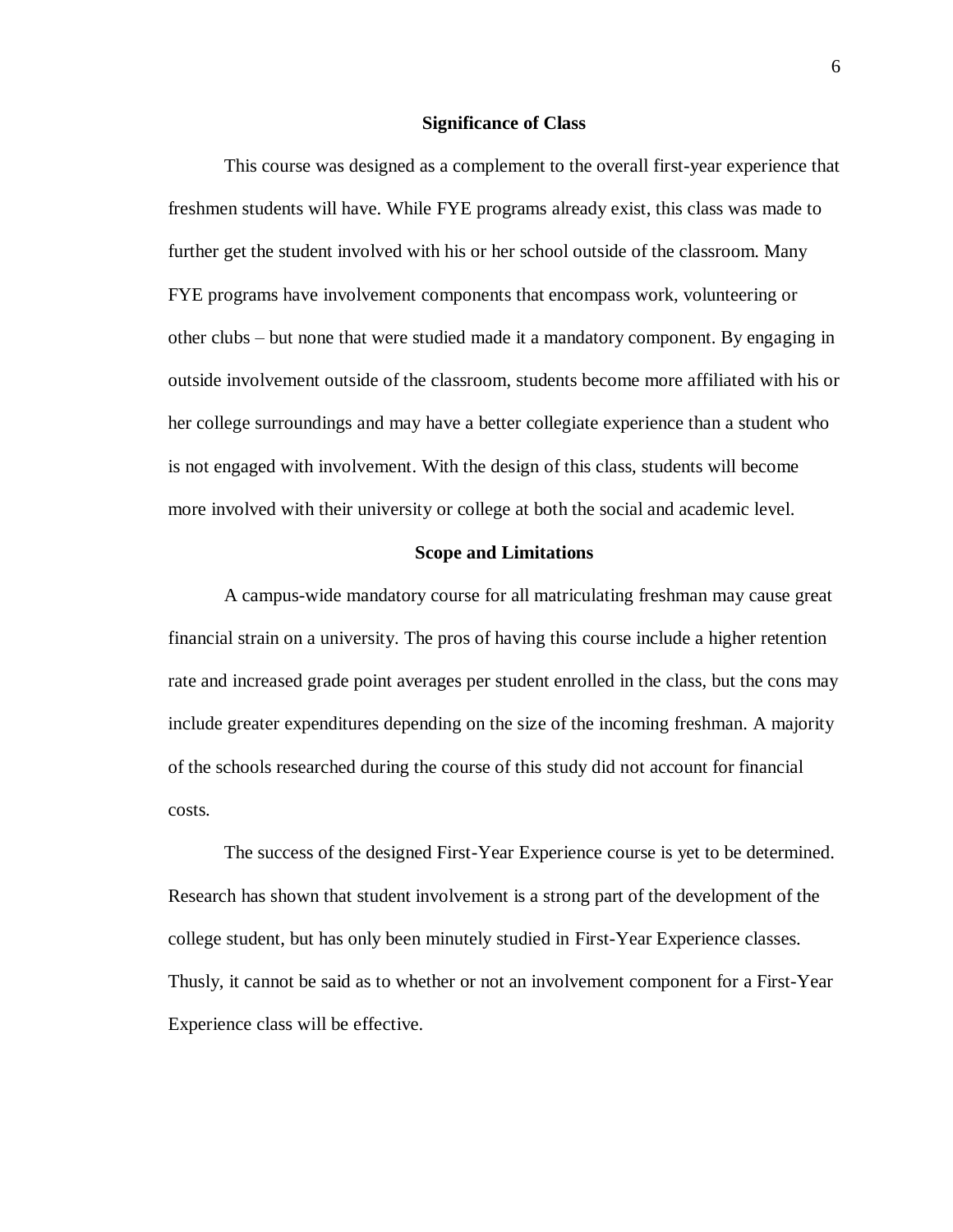#### **Definitions and Further Clarifications**

As shown in the beginning of this creative project, whenever the phrase FYE is used, it stands for First-Year Experience. It refers to either the First-Year Experience program or the course that is being created for the project. A large portion of this paper also discussed an involvement component. An involvement component is defined as having a student getting involved with an organization or other student activity outside of the classroom.

#### **Organization of the Paper**

This creative project was organized into four chapters. The second chapter is made of a review of the literature with a focus on existing FYE programs and the effectiveness of these programs. Chapter two also contains a review of student involvement theory. Chapter three discussed how the project was created and how it could possibly be implemented for future purposes. Chapter four contains the course structure, syllabus, timelines and all other components of the creation of a First-Year Experience course.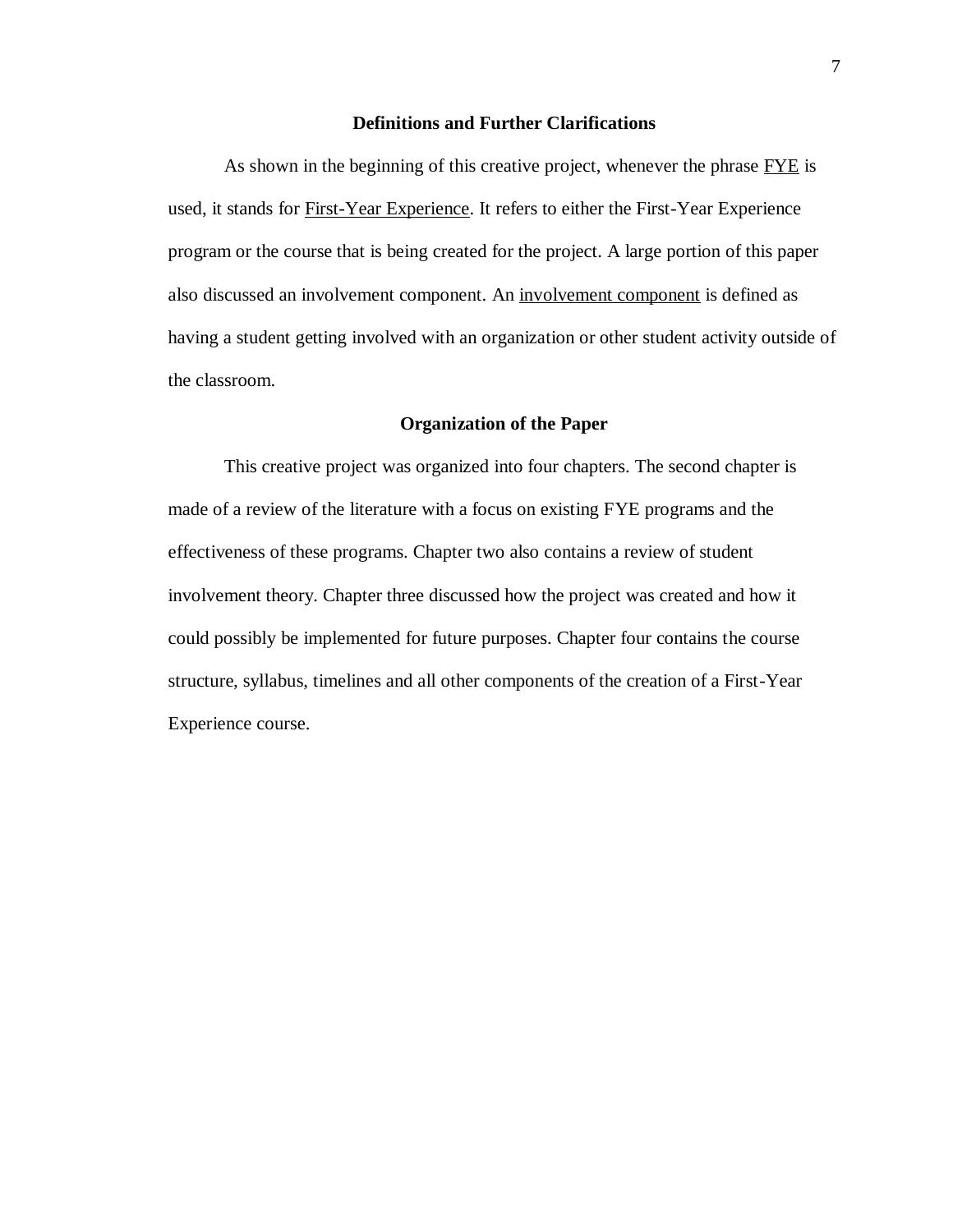#### CHAPTER TWO

#### LITERATURE REVIEW

#### **Summary of the Project**

A first-year experience (FYE) course is a program designed for matriculating college freshmen, and is currently implemented in various formats in many four-year institutions in the United States (Jamelske, 2009). While each university may approach a FYE program in their own unique way, it is a general goal of these programs to acclimate incoming students to the college lifestyle, both in terms of social skills and academic endeavors. Common skills learned in the class may include time management skills, institutional awareness, appropriate interpersonal behavior, and other areas of relevance as it pertains to their immediate college future (Schrader & Brown, 2008).

An FYE course generally has regular class meeting times with a specific instructor (or perhaps a team of instructors), and is almost always a one-credit class and graded (Jamelske, 2009). Many FYE classes usually include activities and resources designed to enhance the aforementioned characteristics. However, one strong variation amongst FYE programs lies within the pedagogy and structure of the class. While firstyear experience programs are different in pedagogy from university to university, many programs site the same end-goal for a typical FYE class: increased student performance, integration of students into the university community academically and socially, and persistence to graduation – or high retention among typical four-year coursework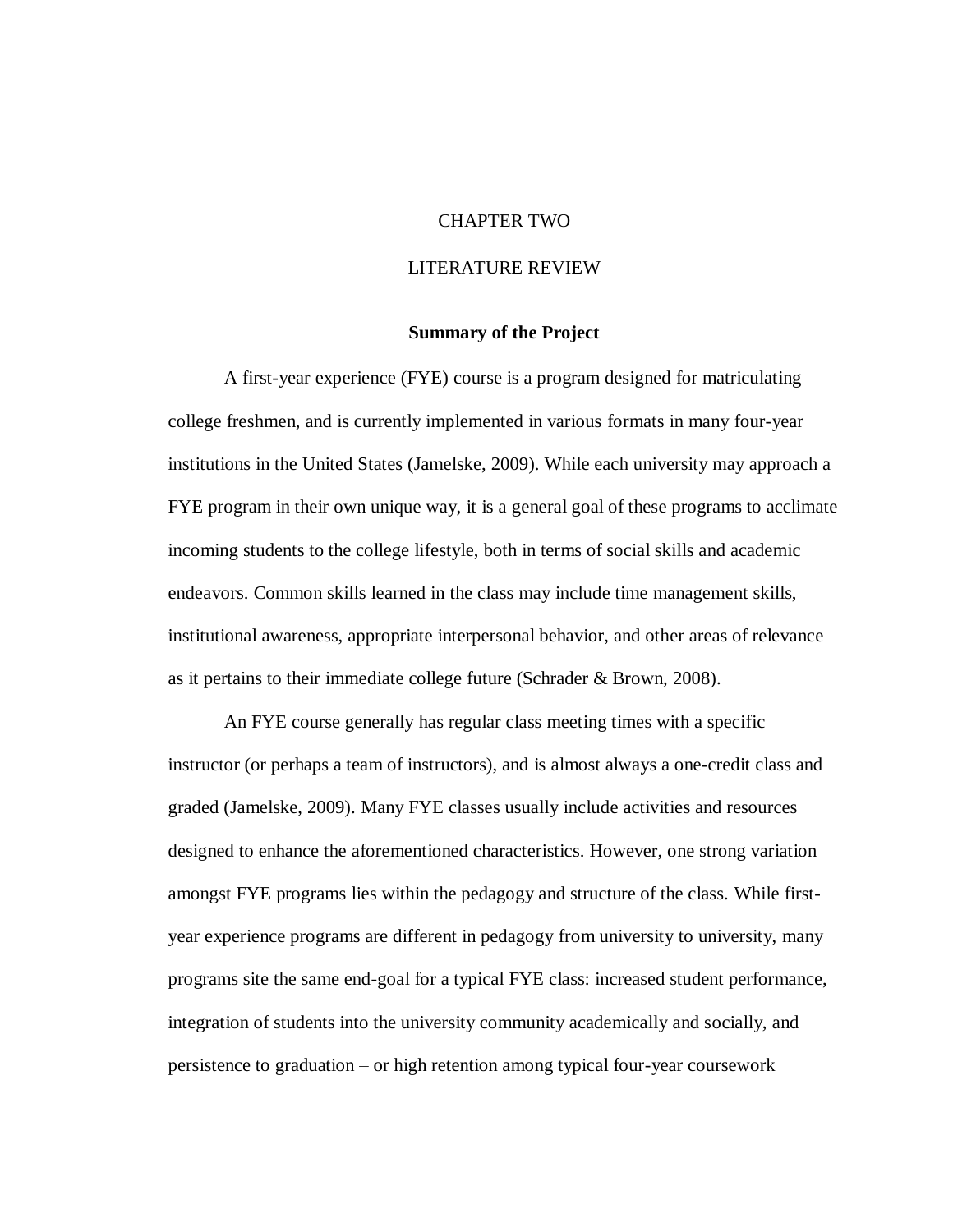(Goodman & Pascarella, 2006).

#### **Relevance of First-Year Experience Courses**

In explaining the relevance of a FYE course, Kidwell (2005) offered the following:

The vast majority of first-year students enter college as dualists. For them, knowledge is a matter of truth, answers are right or wrong, and positions are good and bad. Professors know the truth . . . learning is simply a matter of absorbing as much of the professor's knowledge as possible . . . like empty vessels, students attend class to be filled with the elixir of knowledge, which they store within themselves until it is time to return that knowledge in an exam or essay. (p. 254)

In order to fully engage and motivate an incoming freshman student, an understanding of the characteristics of these students and their developmental experiences can guide a firstyear experience program to determine the facilitation of the program. Research has indicated that many students currently enrolled in universities are ill-prepared to meet the challenges of post-secondary education (Schrader & Brown, 2008). In the fall of 2000, it was reported that 76% of postsecondary institutions offered remediation courses in basic skill areas, such as writing, reading, and math. This information suggests students are unprepared for college academics (Wirt, Choy, Rooney, et al., 2004).

While individual universities and colleges have set goals for the students in academic programs or courses, one goal for any university is clear: retention. According to Rausch and Hamilton (2006), of the 2.2 million students currently in U.S. universities, between 25 and 30% don't return to their original institution for the second year. Whether this means a student has transferred or has dropped out of college, it still means the same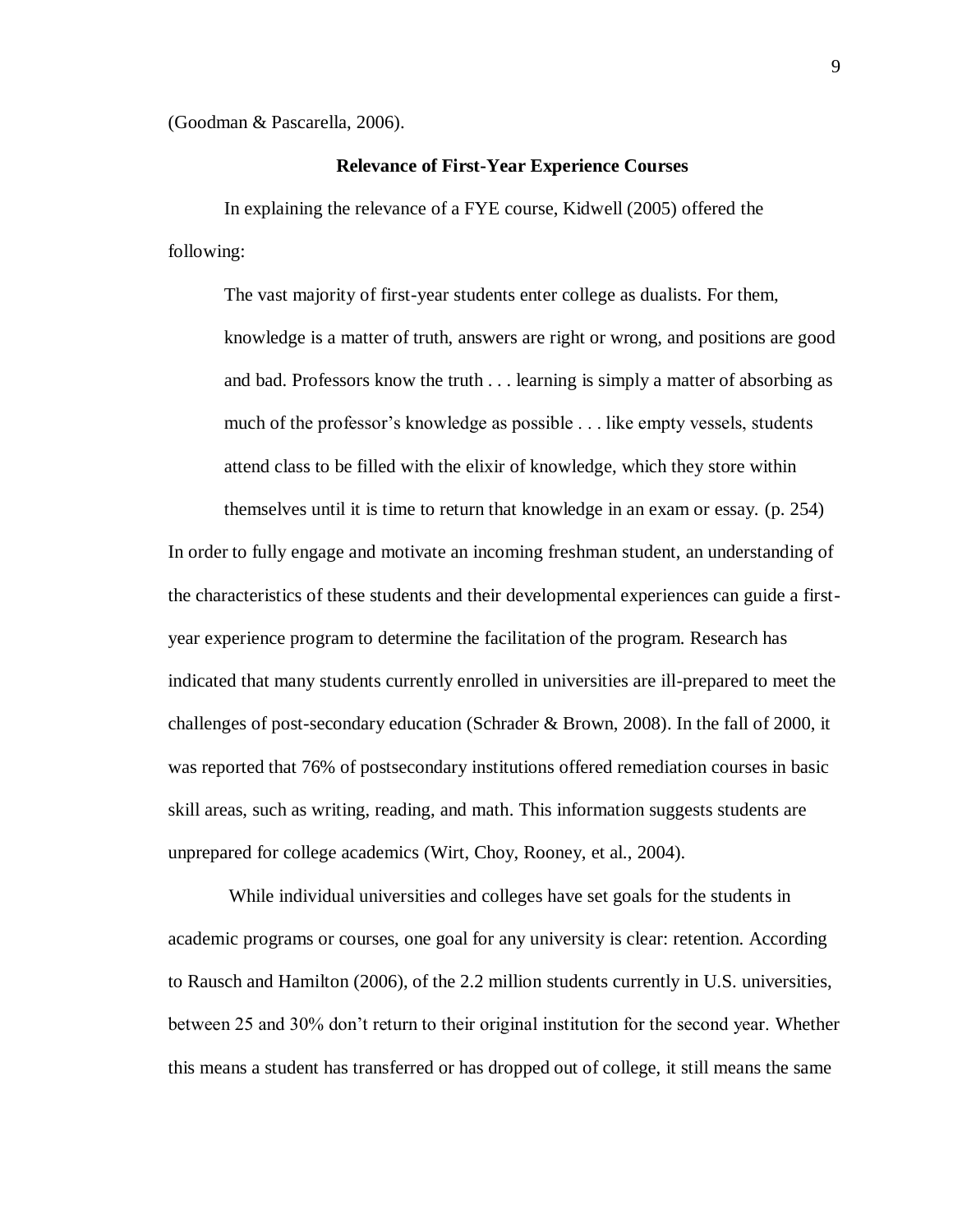for the university losing the student: decreased retention rate.

 The University of South Carolina, often credited as the first university to institute a FYE program, found that first-year seminar students were more likely to return for their sophomore year than non-participants (Jamelske, 2009). However, a similar study showed that 64% of students return to school within six years (Porter & Swing, 2006). Even though this figure may initially be intriguing to higher education institutions, it needs to be noted that students returning back into the college classroom experience a longer time to degree or are less likely to earn a bachelor's degree. Retention rates have a role in the first-year experience, as they serve as a primary goal of FYE seminars and classes. Again, at the University of South Carolina, positive persistent rates were shown in 11 out of the 16 years studied in a longitudinal study (Fidler, 1991).

However, among the seemingly high success rates of FYE enrollment in relation to retention, the research is limited due to the disaggregation of many components. The largest reason why the research may be lacking is due to the varying pedagogy present at different universities. As suggested by Porter and Swing (2006), it is unclear as to what component of the classes contributes the most. Among some of the highlighted areas of study that could be more important in an FYE setting were determined to be: an emphasis on study skills, explanations of campus policies and procedures, or encouragement for students to become involved.

Other variables that hinder retention or persistence rates are those that FYE classes may not take into account, such as off-campus endeavors. Astin (1984) found that those having outside of the classroom experiences, like off-campus full-time jobs, have weaker persistence and retention rates. Outside of what a FYE maybe be able to provide,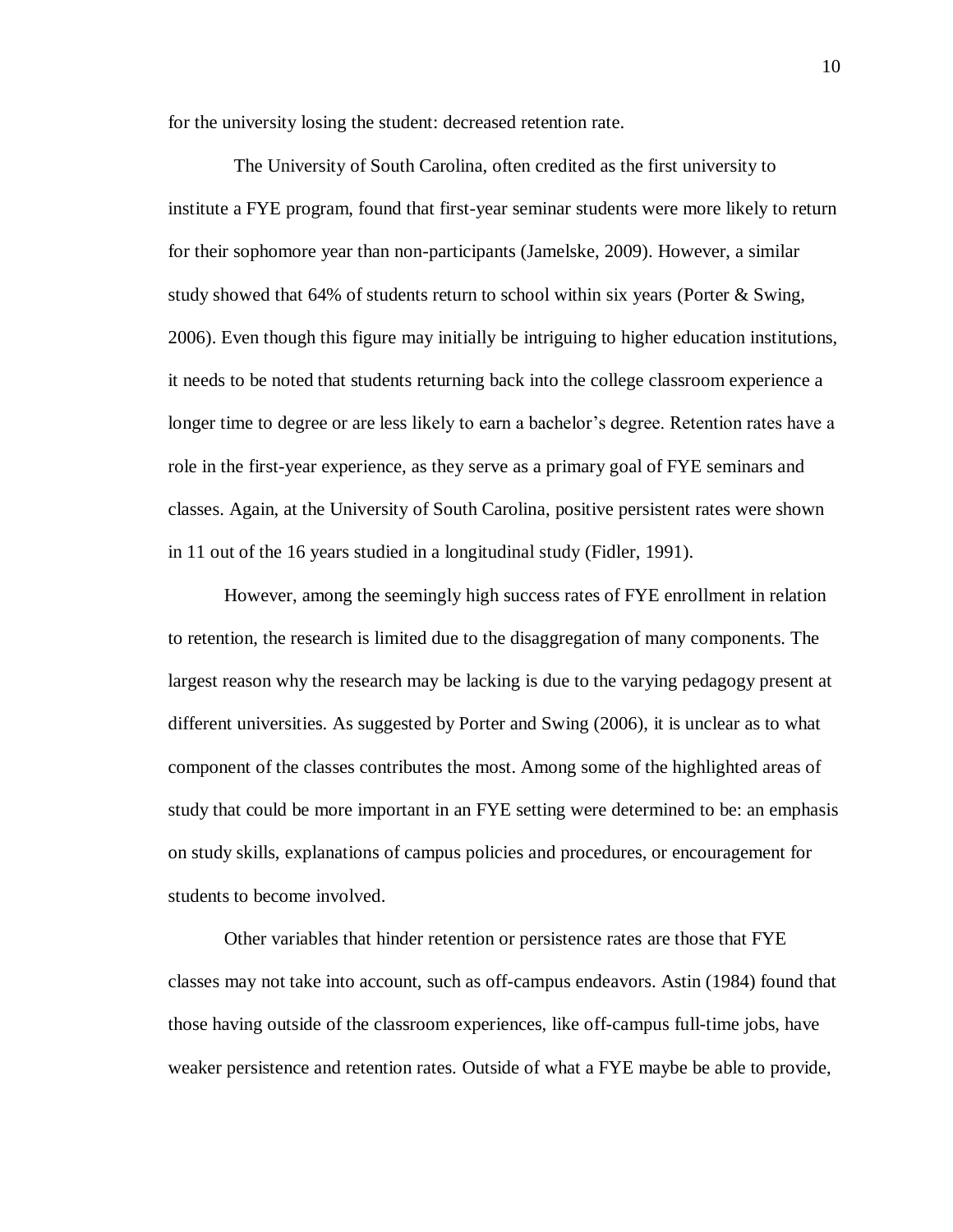students' adjustment to college during the first few weeks of school greatly impacts their decision to stay or leave (Lang, 2007).

#### **Effectiveness of FYE Courses**

Extensive research on the effectiveness of FYE courses at various universities has yielded underwhelming results. Schrader and Brown (2008) researched a study of a FYE course at a large Northeastern university in the fall of 2002. The researchers' aim was to find significant differences between groups of matriculating freshmen enrolled in the FYE course and those that did not enroll in a course. A self-evaluation with Likert-type items that pertained to academics and life skills was given to students based on three theoretical dimensions: Knowledge, Attitudes, and Behaviors (Schrader & Lawless, 2004). The test was administered to 604 students enrolled in the optional FYE class, while the comparison group of non-FYE students was 234.

This class has the traditional characteristics of many of the FYE courses seen at other universities: it is offered as an elective one-credit course and is taught by university faculty and staff knowledgeable of relevant content area (Schrader & Brown, 2008). Additionally, much like a typical FYE course, the program was designed to enhance a student's time management, communication, social interaction, and study skills – as well as develop critical thinking skills. Programmatic consistency was seen in the instructional manual, but the teaching style was not consistent. Each class was held to 18 students or fewer. In every crucial part of the structural framework, the FYE classes at this Northeastern university are like the typical classes present in many universities and colleges today.

The items tested for each student, using the Knowledge, Attitudes' and Behavior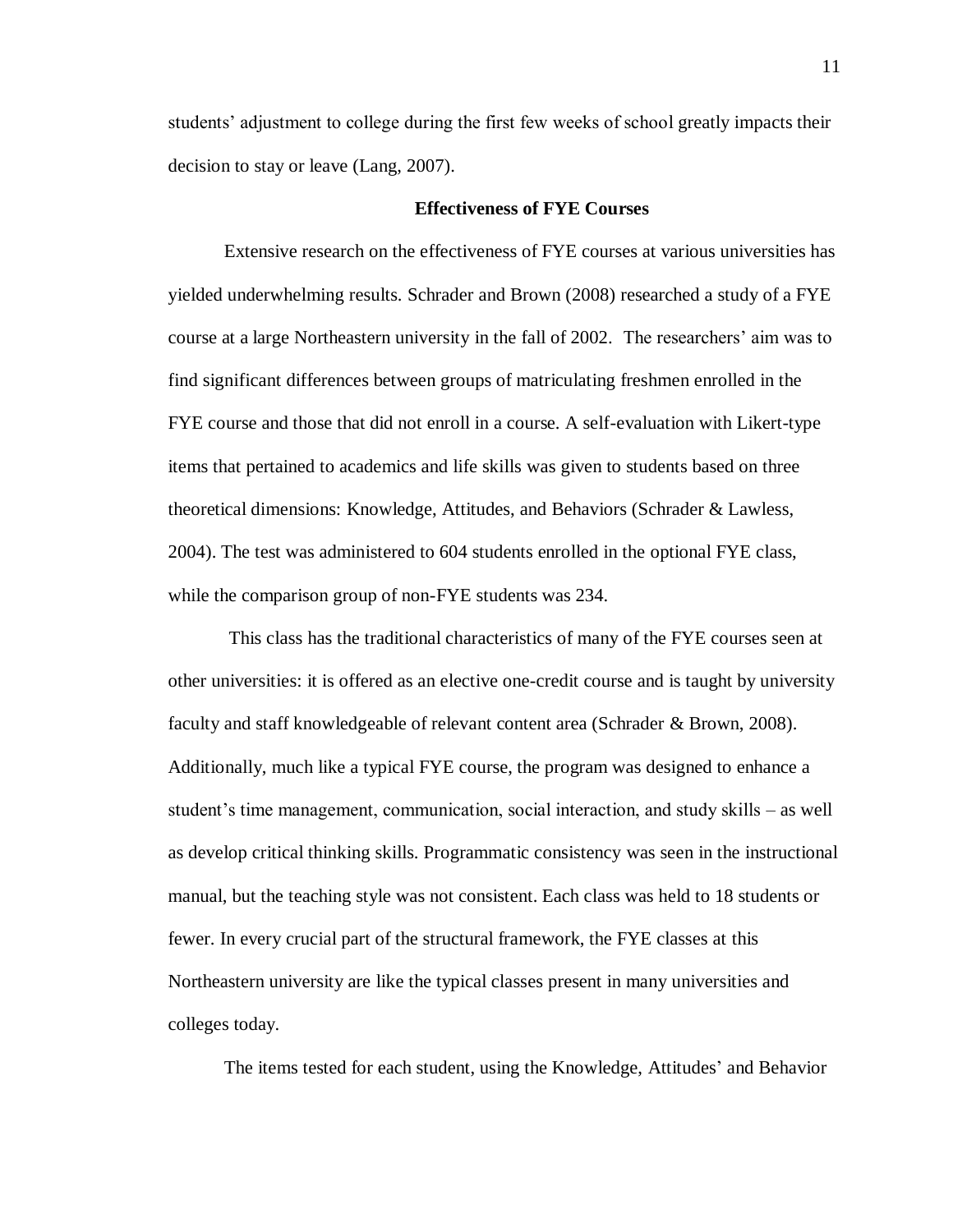model (Schrader & Lawless, 2004), is comprised of many different components that directly affect matriculating freshmen. Items for Knowledge included campus resources, academic skills, health and wellness, and decision-making knowledge. For the Attitudes component, the skills mentioned were utilizing tools for collegiate success and attitude towards interactions. Lastly, the Behavior items included academic behaviors, decisionmaking behaviors, conscientious behavior, and proactive behavior. As previously stated, the evaluations of the above items were administered to both FYE students and non-FYE students (all freshmen). A pre-class and post-class evaluation was administered.

Even with the wide-varied and diverse response group, the researchers discovered very little. "The data from this investigation do not support the conclusion that the FYE program is valuable in terms of its programmatic objectives . . . therefore, one cannot conclude that the FYE program is effective" (Schrader & Brown, 2008, p. 330). However, there were a few items from the Knowledge, Assessment, and Behavior model that did show significant differences amongst the students who took the pre-class evaluation and post-class evaluation. In the Knowledge of resources section, students enrolled in the FYE class showed a significant increase, whereas students without FYE instruction did not show similar gains. However, among the goals of the FYE program (such as enhancing academic and social skills), these evaluations did not show vast differentiation and thusly proved not to be a significant agent of change in accordance to the program's goals.

Though the researchers found the investigation ineffective by means of their Knowledge, Assessment, and Behavior model (Schrader & Lawless, 2004), they concluded that additional research could be performed on a more academic level. A call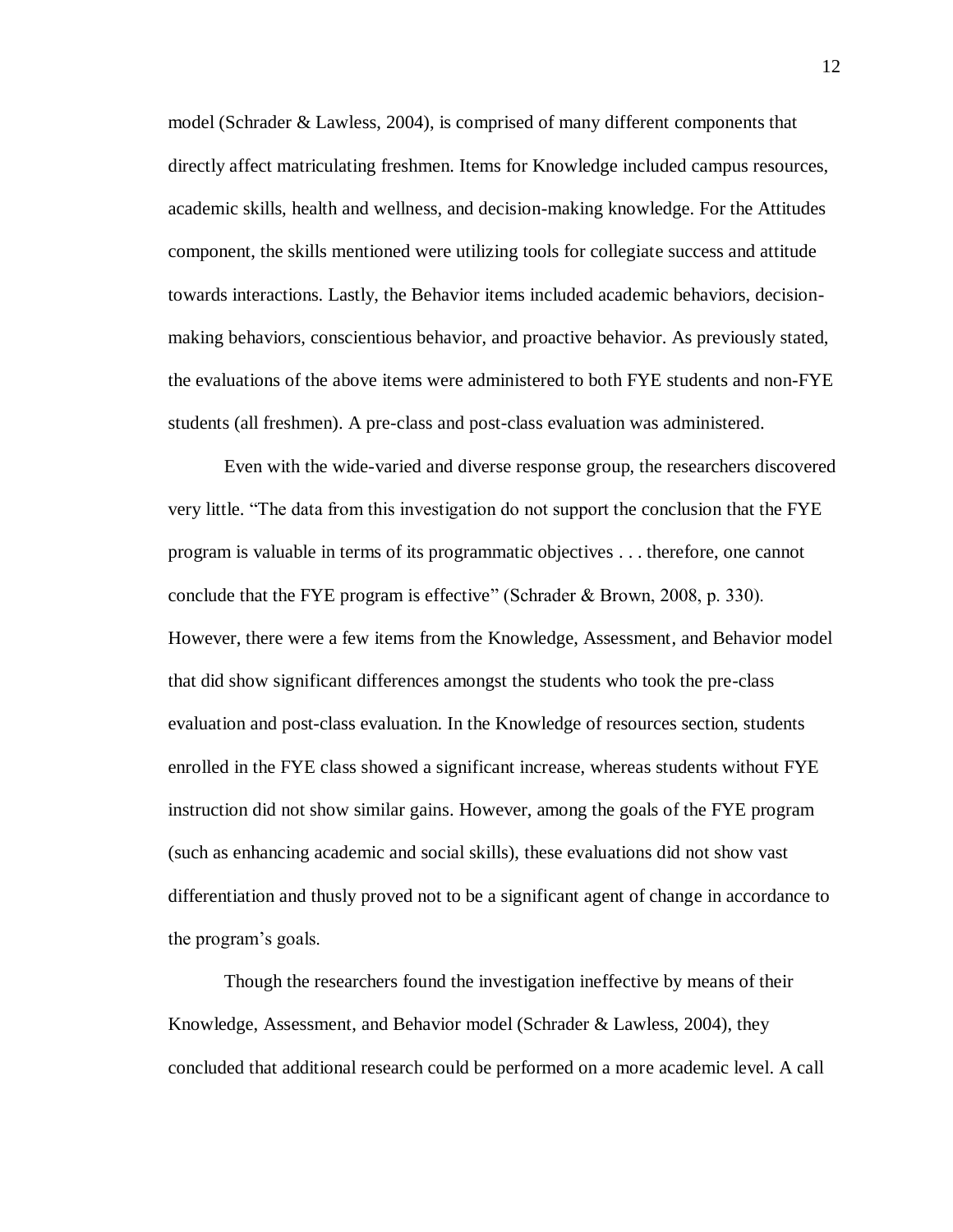for additional studies among the matriculation rates of students coming into college and the student's previous academic environment are needed. Additionally, a structure suiting the student on an individual level may be needed.

At the University of Buffalo, a similar FYE program existed: the course is onecredit hour, with a maximum of 24 students per class, and is taught in collaboration by faculty and staff (Lang, 2007). The topics in this FYE program included learning in the classroom, learning beyond the classroom, personal wellness, alcohol/drugs, values and cultural exploration. The intended goals for this FYE course were almost identical in nature to that of the aforementioned study of the Northeastern university.

For this study, Lang (2007) compared two groups of students: those enrolled in the FYE class (named UB 101), and those who did not take the class. The study took place over the course of a few years, from 1998 to 2000. To evenly distribute the groups as much as possible, the UB 101 group was matched with a sampling of non-UB 101 students. The matches were based on similarities between sex, race, high school ACT score, high school GPA, and intended major.

Much like with the first study, this study yielded similar results. The group of students who passed UB 101 in the fall of 1998 had a mean semester GPA of 2.777, while the students who did not take the course had a mean GPA of 2.657 in the first semester (Lang, 2007). However, the following year the statistics nearly were opposite. Out of the students who completed UB 101 in fall of 1998, the mean semester average GPA in fall of 1999 had dropped to 2.648. Interestingly, the students not taking UB 101, or the non-completer, raised their mean average GPA to 2.715. Additionally, the noncompleters on average were taking more credits than the students who completed the UB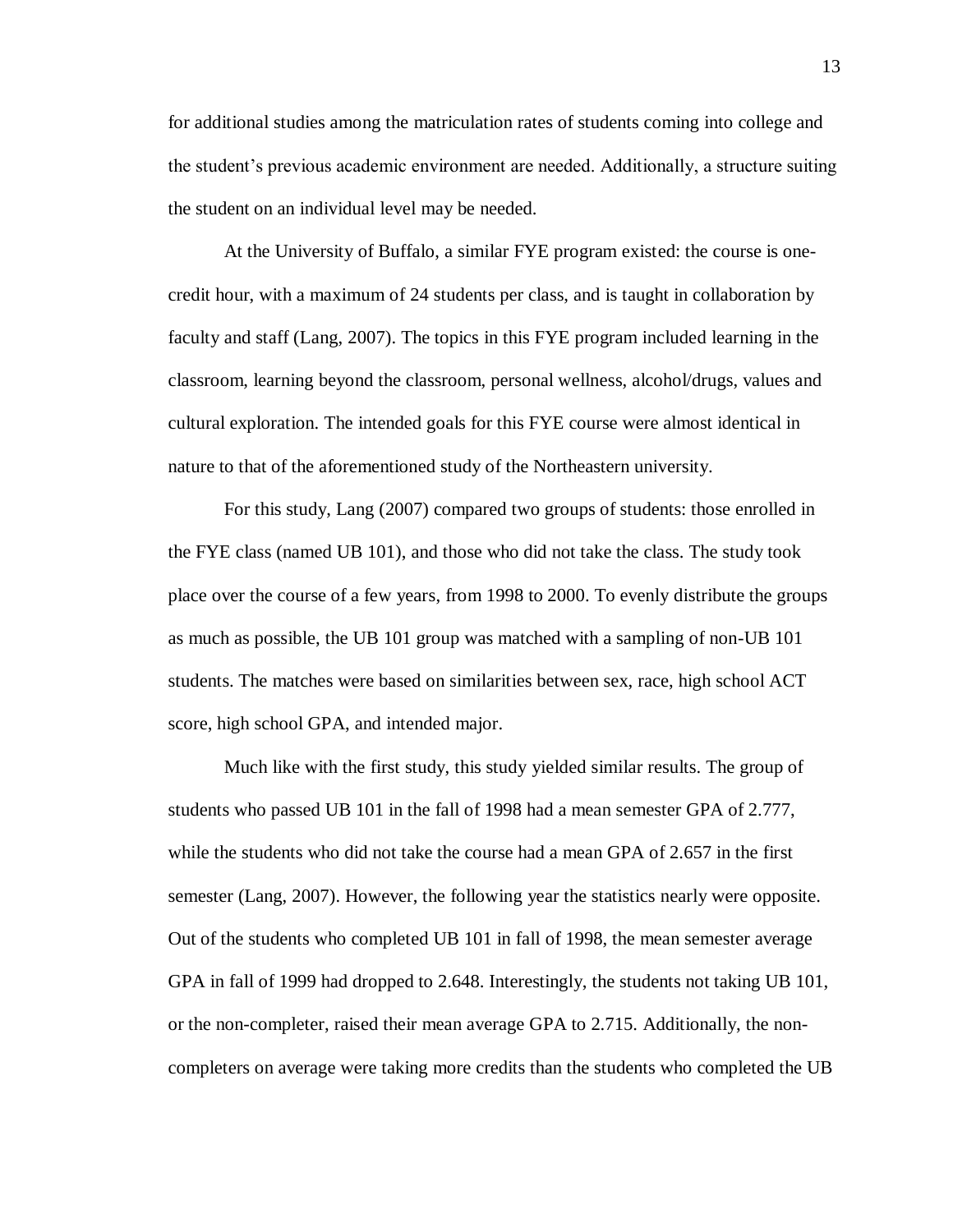101 course. Academically, students taking the UB 101 course did not perform as well as the non-completers.

Though academically the results did not yield positive regards for students enrolled in the FYE course, Lang (2007) did discover a promising trend. Although the GPA was lower for UB 101 completers overall, the persistence rate was significantly higher compared to their non-completer peers. The study did not pursue students' outside-the-classroom interactions or involvements, but the high persistence rate could very well be attributed to skills or involvement strategies learned in the UB 101 class.

However, a pilot study of a First-Year Seminar at the University of Maine at Farmington showed that "retention of students was not significantly associated with firstyear transition experience for any period" (Barton & Donahue, 2009, p. 267). Additionally, the academic performance amongst these students seemed to combat the academic trend of the UB 101 study. In the pilot study at Maine at Farmington, the researchers examined both academic performances before entering college and during the first year for the first-year students enrolled in the seminar.

From the study sample, the research showed that student enrolled in the seminar earned a higher GPA than those not enrolled in the course. They compared students with similar GPA and SAT scores in high school, and tracked their academic process throughout the first semester of their freshman year. Even though this study did not yield a high retention rate, it did show an increase in GPA for students enrolled. Additionally, a large majority of the students in the class reported they worked harder, were engaged more in campus activities, and discussed grades more with faculty, (Barton & Donahue, 2009).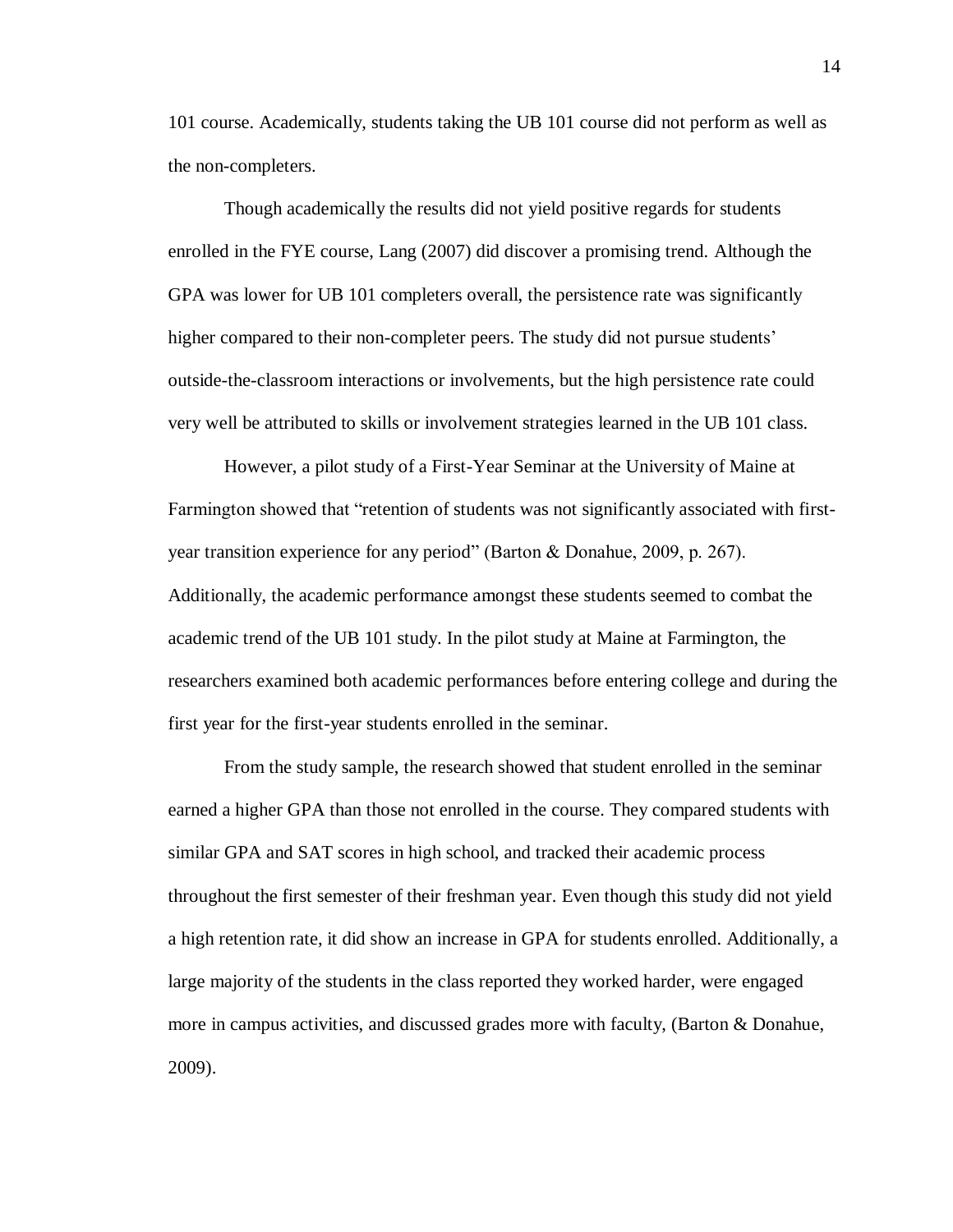In 1997, a study with similar findings was conducted at a medium-sized university in the Midwest (Jamelske, 2009). In this study, "the findings suggest no positive FYE effect on retention, but on average FYE students earned higher GPA's than non-FYE students" (p. 373). All of the components of the previous FYE studies mentioned held true for this particular course as well, except in the case of the instructors. At this particular institution, FYE instructors faced barriers in meeting the goals of the program, as there were no specific rules or procedures to hold instructors accountable. Some of the FYE participants' responses to the post-class survey of the course included, "my mentor never attended class . . . I was jealous that my class never did any academic/social activities outside of class like my friend's FYE class" (p. 381).

All of the above studies showed characteristics of similar FYE programs. Each program was similar in structure and had a student-first focus. However, the researched FYE programs also had a common characteristic that was not included in their studies: involvement. While the FYE classes talked about student leadership and learning outside of the classroom, none of the classes made outside involvement a mandatory component.

#### **Student Involvement and the First-Year Experience**

Astin's (1984) Theory of Involvement proposed that students learn more when they engage actively within both the academic and the social aspects of the collegiate experience – specifically outside of the classroom. On the converse end of the spectrum, Astin described that uninvolved students typically neglect studies, spend little time on campus, abstain from extracurricular activities, and often have infrequent contact with other students or faculty. In this seemingly important characteristic of student development, it was absent from every FYE course in the above research studies.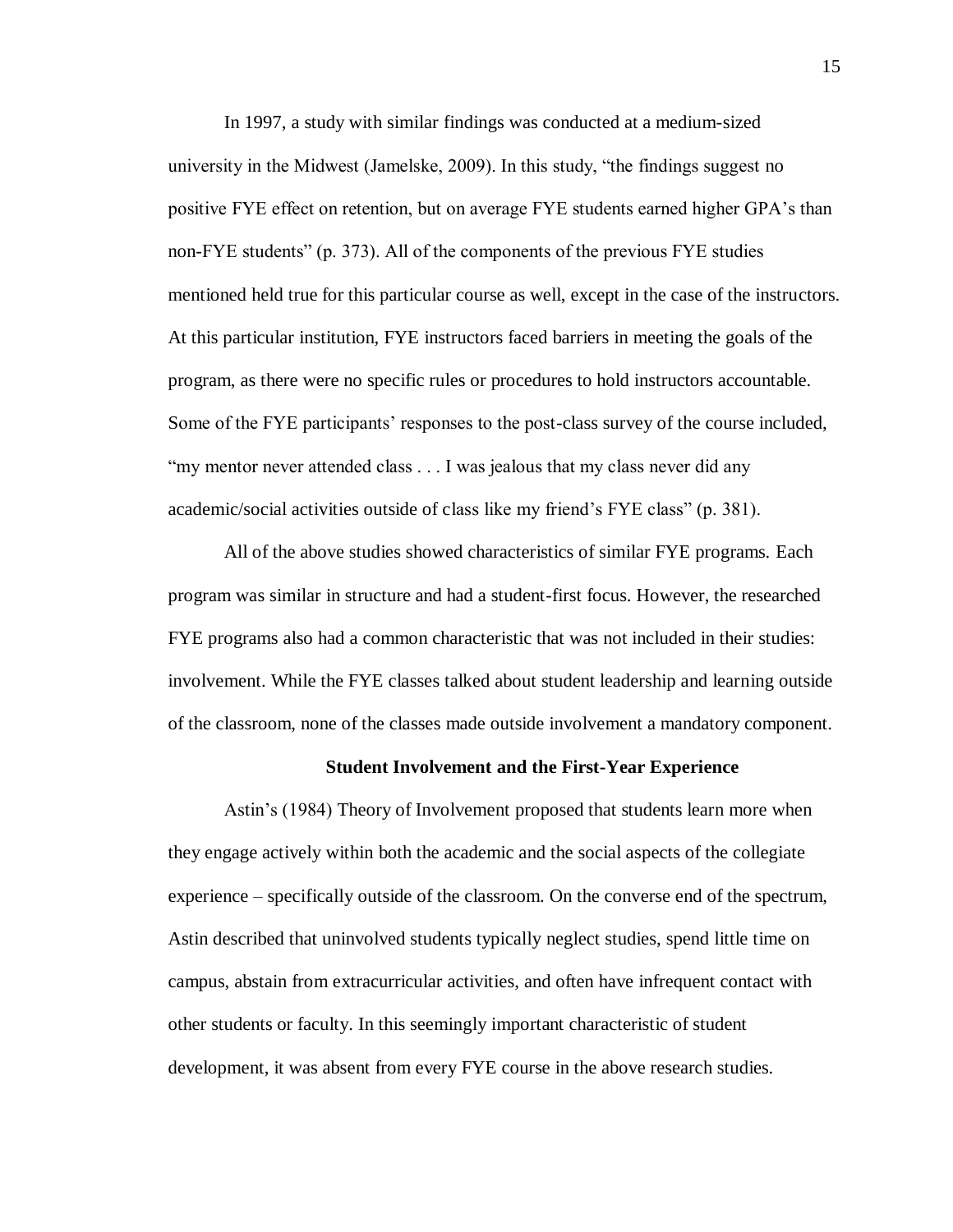A notion Astin (1984) described in his research of involvement is that of the individualization of the student. This approach assumes that no single approach to subject matter, teaching, or resource allocation is adequate for all students. Rather than an allencompassing approach to teaching and having every student immersed in the same experience, this call to action represents individualization of instruction and emphasizes the importance of independent study. Another aspect that the studied FYE classes failed to capture in their construct was that: "the theory of student involvement encourages educators to focus less on what they do and more on what the student does" (p. 522). Many of the devices that comprised the FYE courses were attempts at honing the academic and social skills of the student (Schrader & Brown, 2008).

Universities and colleges have also developed FYE programs in hopes to boost retention and persistence rates. Again, however, calls for student involvement are not a mandatory part of the FYE experience. In a study performed by Berger and Milem (1999), the two researchers discovered the following: "Early peer involvement appears to strengthen perceptions of institutional and social support and ultimately persistence. In contrast, early noninvolvement has a number of negative effects throughout the model" (p. 658). This not only holds true for this research project, but fully supports the notion of persistence of students and further behavioral involvement components in the relationship between persistence and involvement (Tinto, 1975).

With many of the aforementioned FYE research statistics showing inconsistent persistence rates, a mandatory involvement component to the FYE course may increase persistence rates. Other endeavors, according to Astin (1984), that affected positive retention and persistence rates include: involvement with fraternities or sororities, ROTC,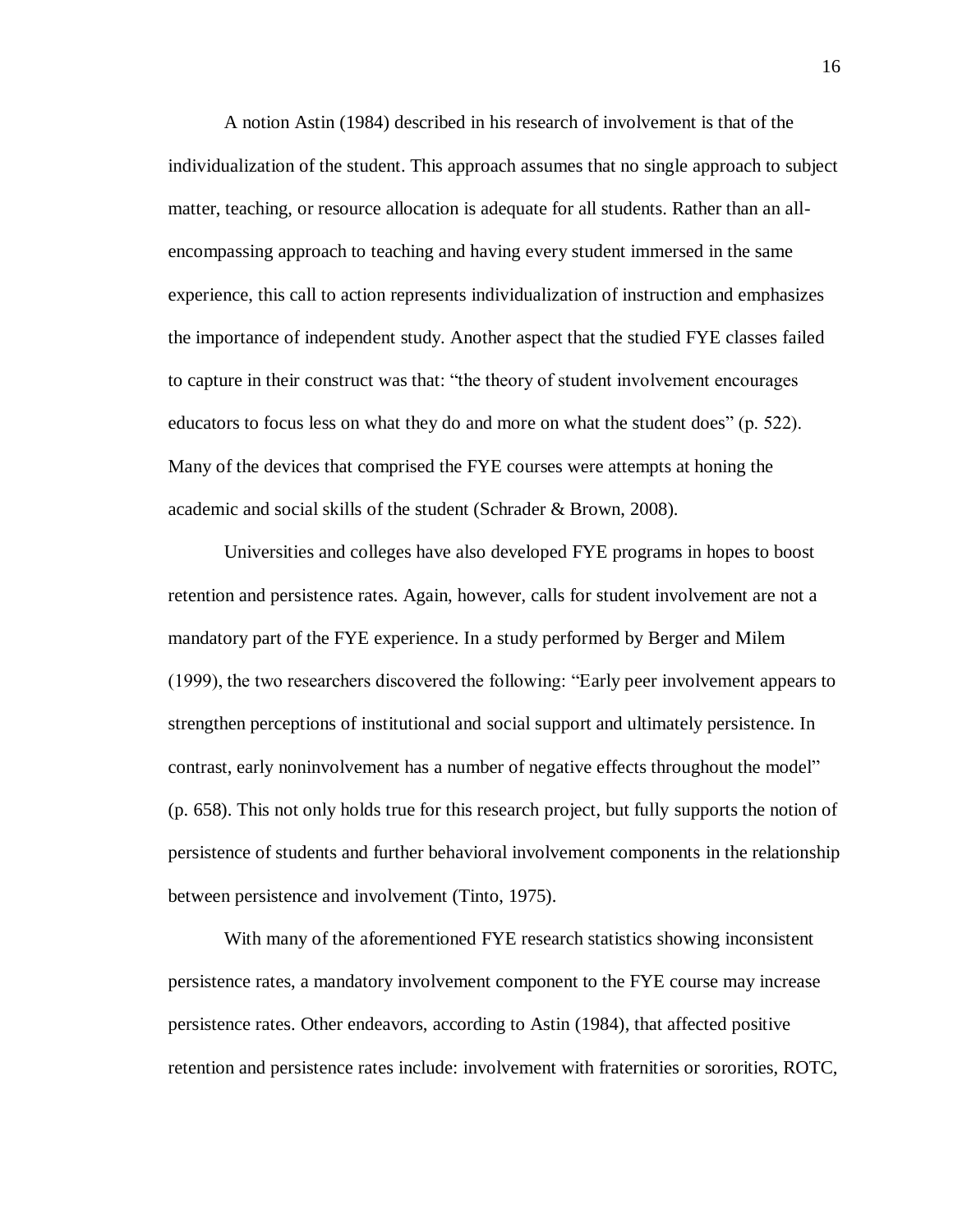honors programs, and on-campus employment. Again, none of the above are components to the FYE programs, so a comparison cannot be drawn as to the actual effectiveness of these out-of-class endeavors.

FYE programs also aim to bridge the gap between student and faculty. In some cases, certified teachers taught the course (Schrader & Brown, 2008), but in other cases, academic mentors/instructors were almost invisible to the student (Jamelske, 2009). "Frequent interaction with faculty is more strongly related to satisfaction with college than any other type of involvement or, indeed, any other student or institutional characteristic" (Astin, 1984, p. 525). Students have the chance to interact with faculty members during the FYE course, but no specific meeting times or mandatory meetings were ever put into place during any course after reviewing the FYE courses (Jamelske, 2009; Lang, 2007; Schrader & Brown, 2008). Students who meet with mentors infrequently (such as once per week) are less likely to persist than those who meet with mentors on a more consistent and often basis (Astin, 1984). "This is the case because the classroom is, for many students, the one place, perhaps only place, where they meet each other and the faculty. If involvement does not occur there, it is unlikely to occur elsewhere," (Tinto, 2007, p. 4).

#### **Summary**

The FYE program is implemented for a reason: to help the matriculating freshman student. However, the programs need to attempt to mold the FYE course around the specific characteristics of each student. Additionally, mandatory involvement needs to another characteristic of the FYE infrastructure. Whether it is increased interaction with staff and faculty members or becoming involved with student organization, the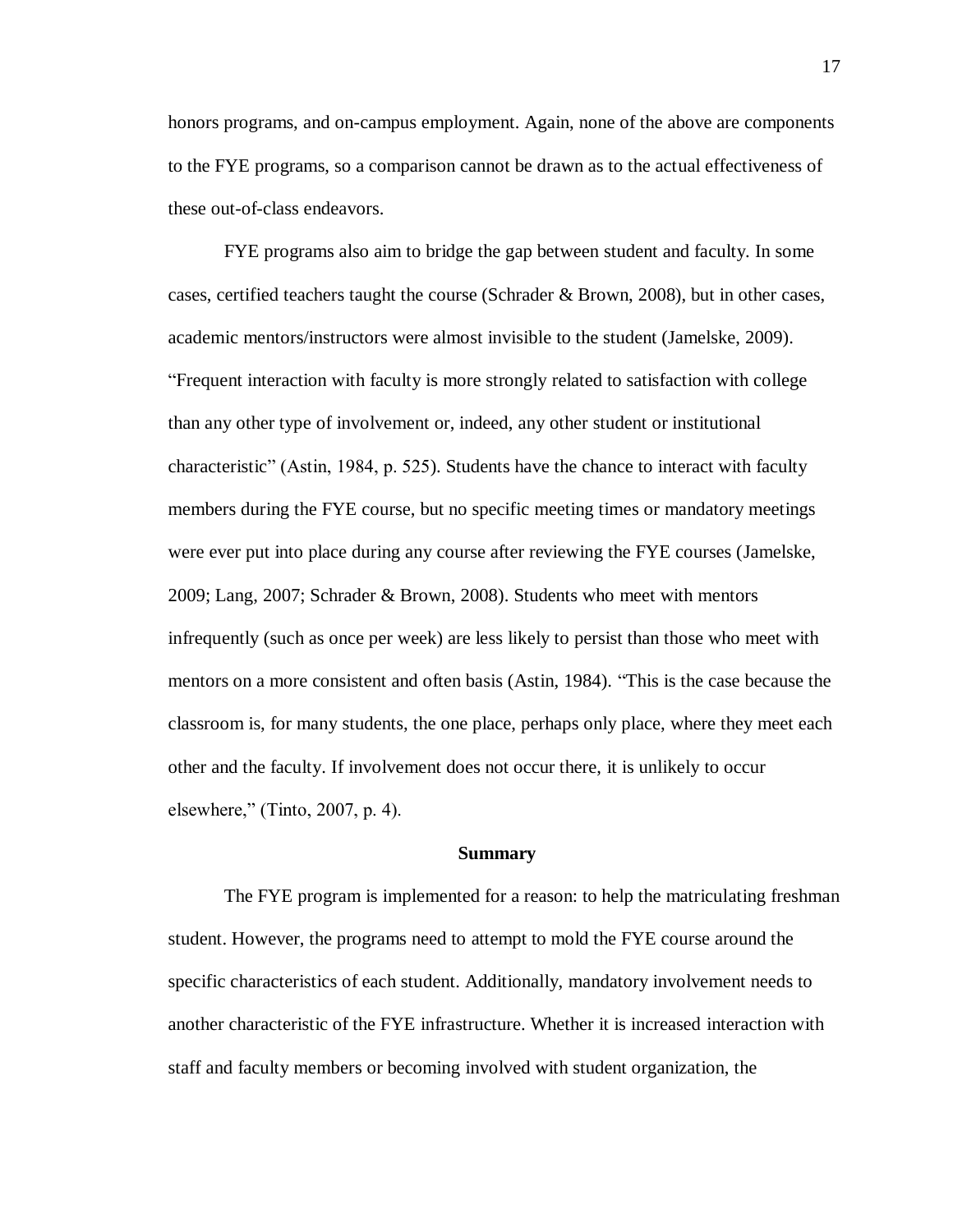involvement has proven positive persistence and growth as a college student. "The greater the student's involvement in college, the greater will be the amount of student learning and personal development" (Astin, 1984, p. 529).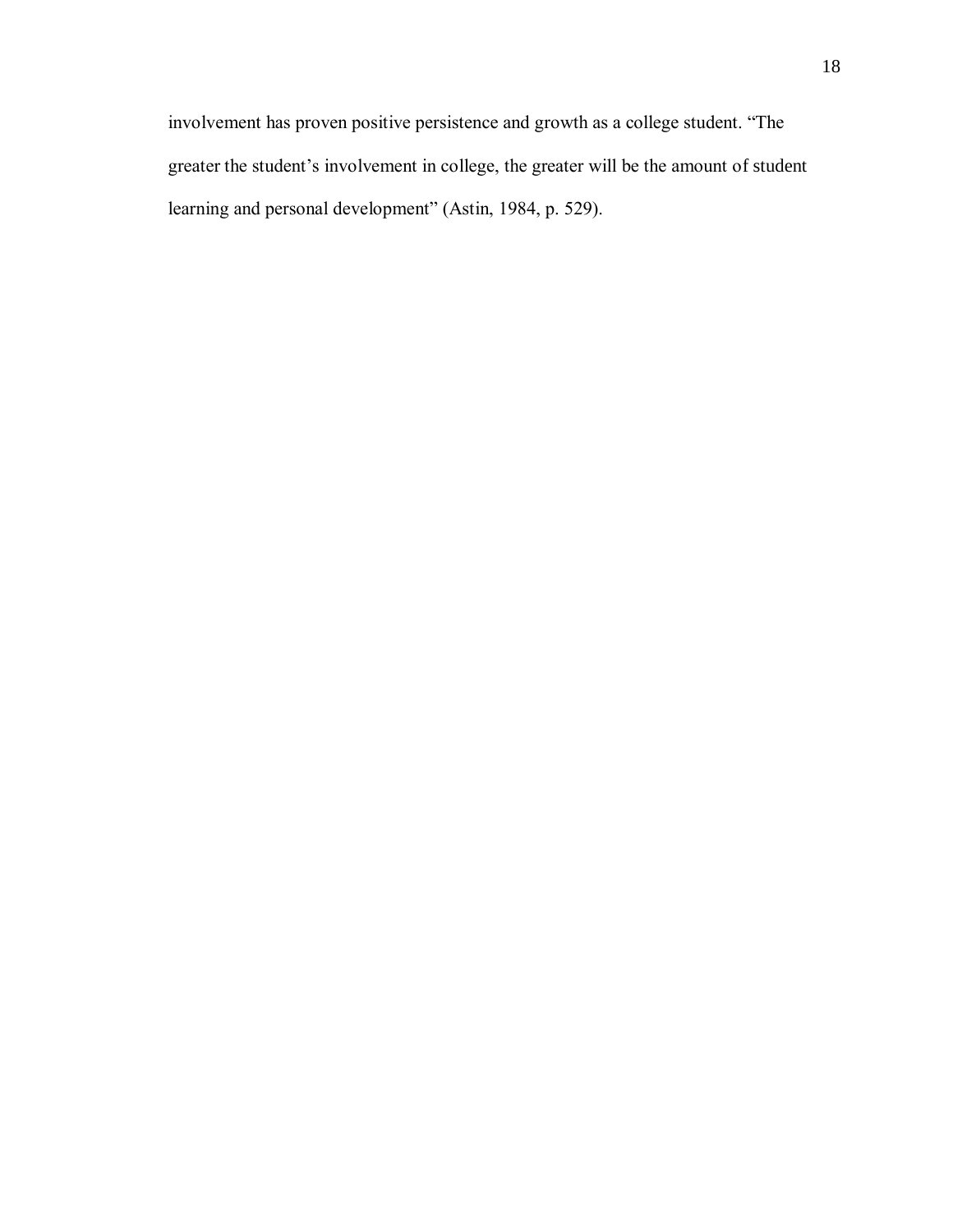#### CHAPTER THREE

#### METHODOLOGY

#### **Statement of Purpose**

The purpose of this creative project was to develop a First-Year Experience course that included many developmental pieces including: life skills, diversity immersion, and a mandatory student involvement component. This project was done to create a structure within a First-Year Experience setting that would emphasize outside involvement as a complement to the academia piece.

#### **Methodology**

The first step of the project was to conduct a literature review. The purpose of the literature review was to gain information of various First-Year Experience programs that exist within the United States. In order to find out the efficiency of first-year programming, research was needed to find both the advantages and disadvantages of the programs. The information that was gathered was used to determine how involvement should be used in the first-year programming setting and whether or not it should be a mandatory component. The next step of the project was to compare the programs and their efficiency. The programs that were studied were from the University of South Carolina, Western Michigan University, and Colorado College. Each director/affiliate of First-Year Experience programming was contacted in an effort to learn more about the program. Two out of the three schools responded to the inquiry. The University of South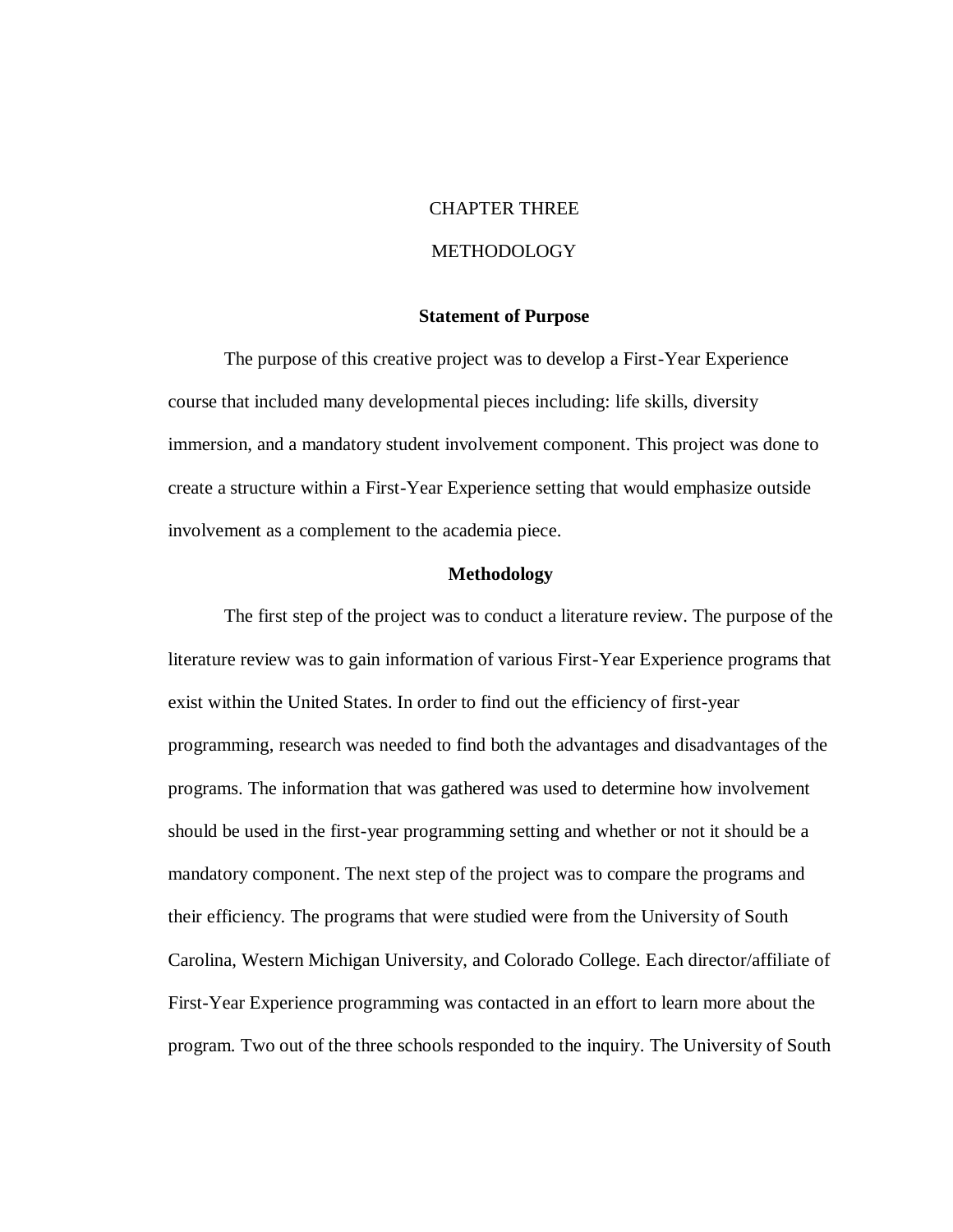Carolina was chosen specifically because it was the first school to launch an FYE program. Western Michigan University was chosen because their FYE program had just established a mandatory enrollment component for all incoming freshmen. Lastly, Colorado College was chosen because the course is split into "blocks," so students are learning different subject matter throughout the year as opposed to one overlying subject. Additionally, these schools were chosen based on their wide differences in geographic location as well as size and type of school.

Additionally, information was used from the Introduction to Staff Personnel course at Ball State University. The Introduction to Staff Personnel course at Ball State University is a course that all potential Resident Assistants must complete. It is also offered as an elective to those who minor in Leadership Studies. This class currently has many discussion and training components as it relates to topics first-year students might encounter, such as confrontation, diversity, and life in a residence hall. All of the information was used to formulate a structure and guideline for the creation of a new First-Year Experience course.

#### **Design of Program**

This First-Year Experience course was designed to get matriculating freshman adapted to college and develop life skills designed to influence their lives post college. A major component of this class lies within the involvement structure, which mandates students getting involved outside of the classroom. In order to create this class, a look at the design of similar classes and teaching styles was needed.

The course will be a mandatory one-credit hour course that will meet once a week during the fall semester of the student's first year. When signing up for classes, first-year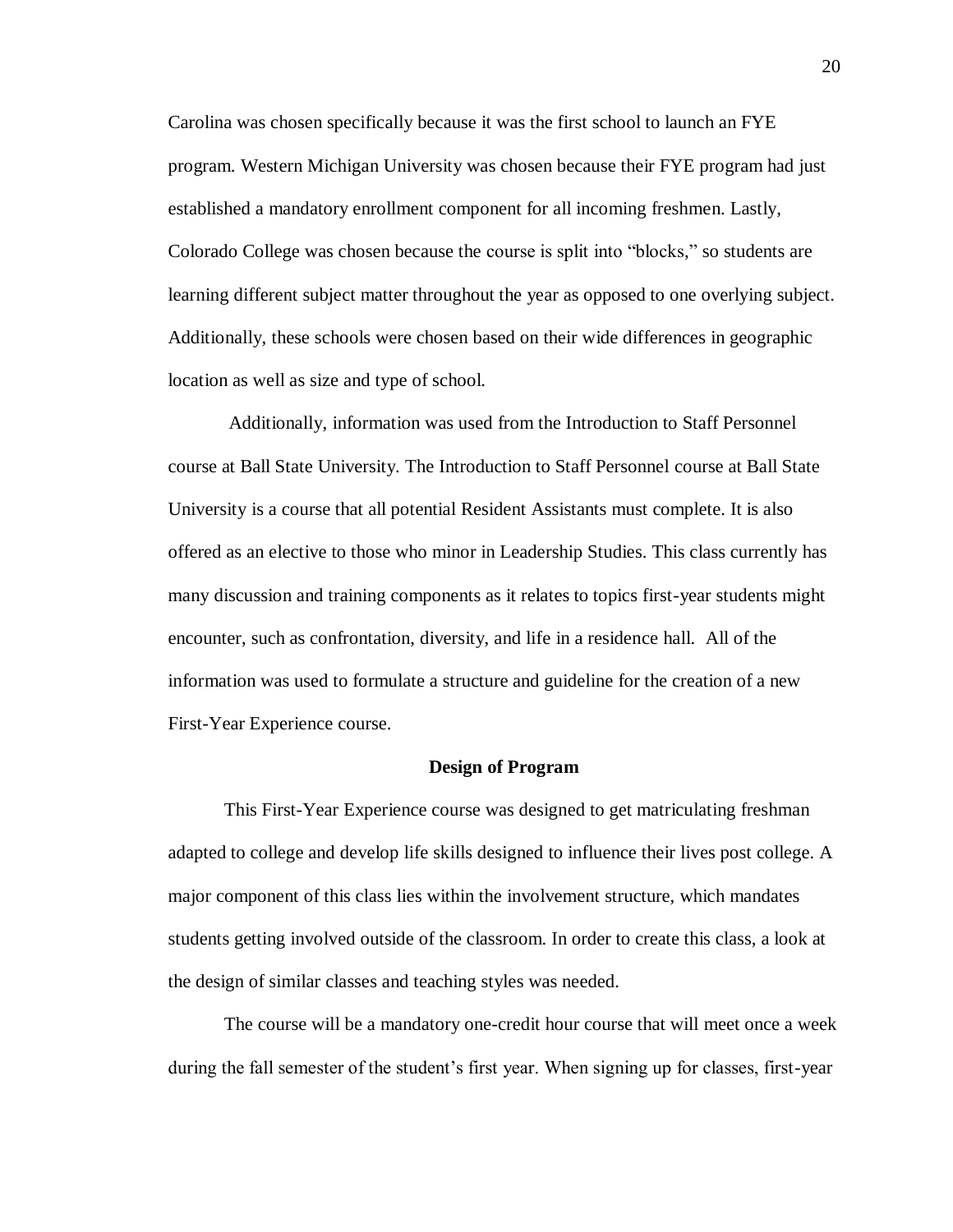students will have the option to choose the time and day of their class. The class meeting times and amount of classes will depend on the amount of students enrolled for the Fall semester.

Each class will consist of 20-30 students, taught by a Student Affairs educator. The course will involve components typical of other classes: a syllabus, attendance requirements, multiple research papers, class lectures and discussion. Additionally, an outside-of-the-class involvement component is a mandatory part of completing the course.

The involvement component of the course can be assessed through various levels. Beginning with the third week of the course, a student must become involved with an aspect of their collegiate culture. The involvement component is nearly unlimited. Any participating registered student organization will serve as an involvement component. Any student job on campus will serve as an involvement component. If the student has questions about his or her involvement, it is at the discretion of the instructors to determine whether or not the particular involvement qualifies as standard for the course.

Partnerships within the fields of the student affairs department are required for the course. Because of the involvement component, students will need to be acclimated with these departments. Various speakers from these departments will be a part of the class as well. A short list of some the partnerships needed: Greek Life, Excellence in Leadership programming, Housing and Residence Life, Student Voluntary Services, International Student Center programming, Disabled Student Services, etc. The involvement component with the various organizations will depend on what programs are available at the institution where the FYE course is implemented.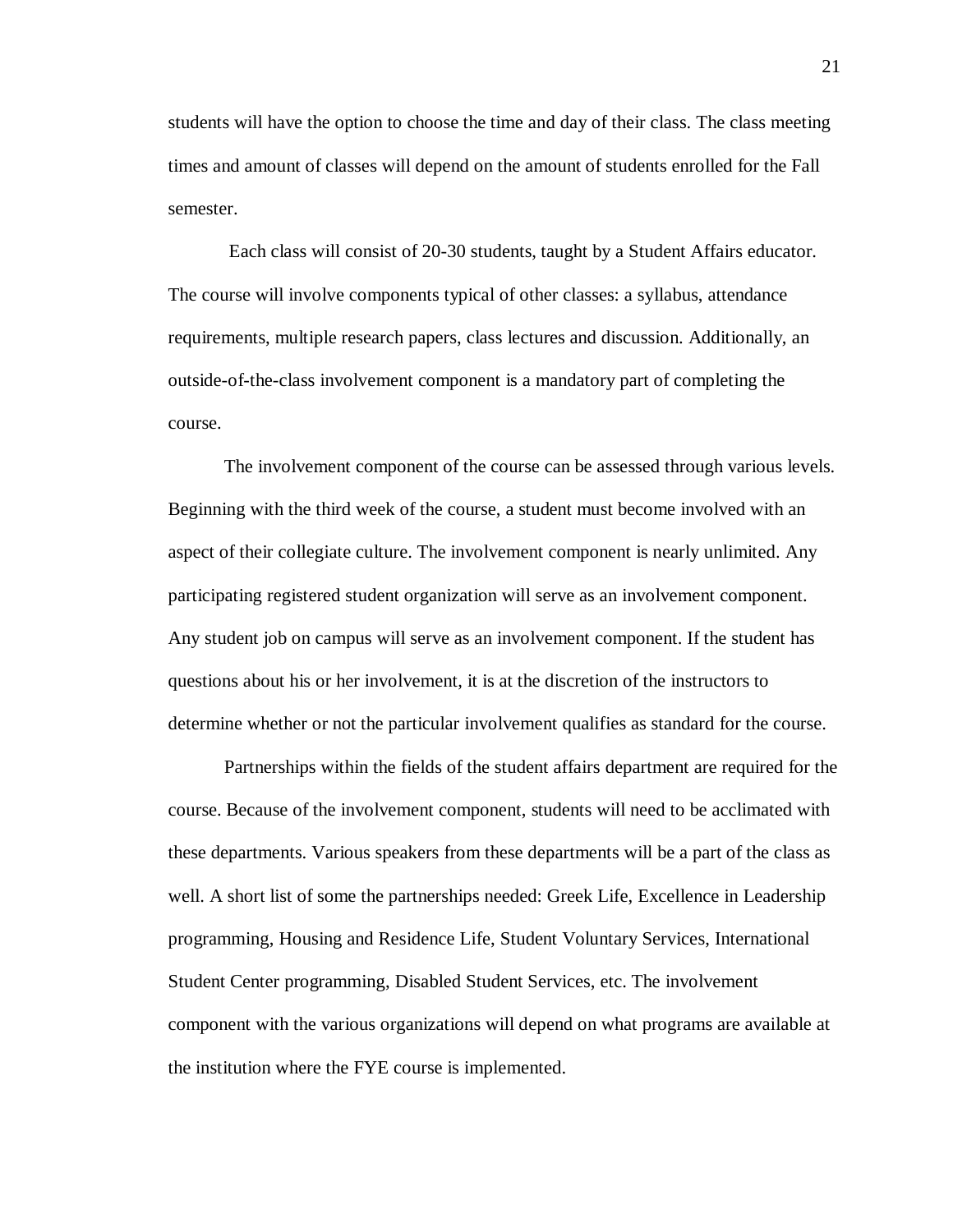In order to have partnerships with these offices, collaboration will need to be established before the class begins. After the instructors and student mentors are chosen for the class during the previous Spring semester, there will be an overall meeting with the various departments that work within the Student Affairs department at the selected university. It is up to the discretion of the director of each program of whether or not they choose to be involved with the FYE course. If the department opts to take part in the program, they will work in collaboration with the director in charge of the FYE class to set up a schedule of when they will present in classes. Due to the nature of the number of classes that the department may need to present their materials, any staff, faculty, or graduate assistants associated with the department may serve as guest speakers/presenters.

The reason for collaboration between departments is to acquaint students with involvement opportunities on campus. The departments will present involvement opportunities to each class as well as describing the main function of their department. Each department involved will be asked to briefly explain the function of their department and discuss how students can help by getting involved. Additionally, they will allow time for a question and answer session.

For each FYE class, one professor or instructor and one student mentor will serve as the primary instructors. The student peer instructor will be selected from an application process the previous semester facilitated by the director of the FYE program. There will be one student peer instructor for each FYE class. In order to apply, a student peer instructor must be classified as a sophomore, junior, or senior student. The student must have at least a 2.5 grade point average. Students involved with other student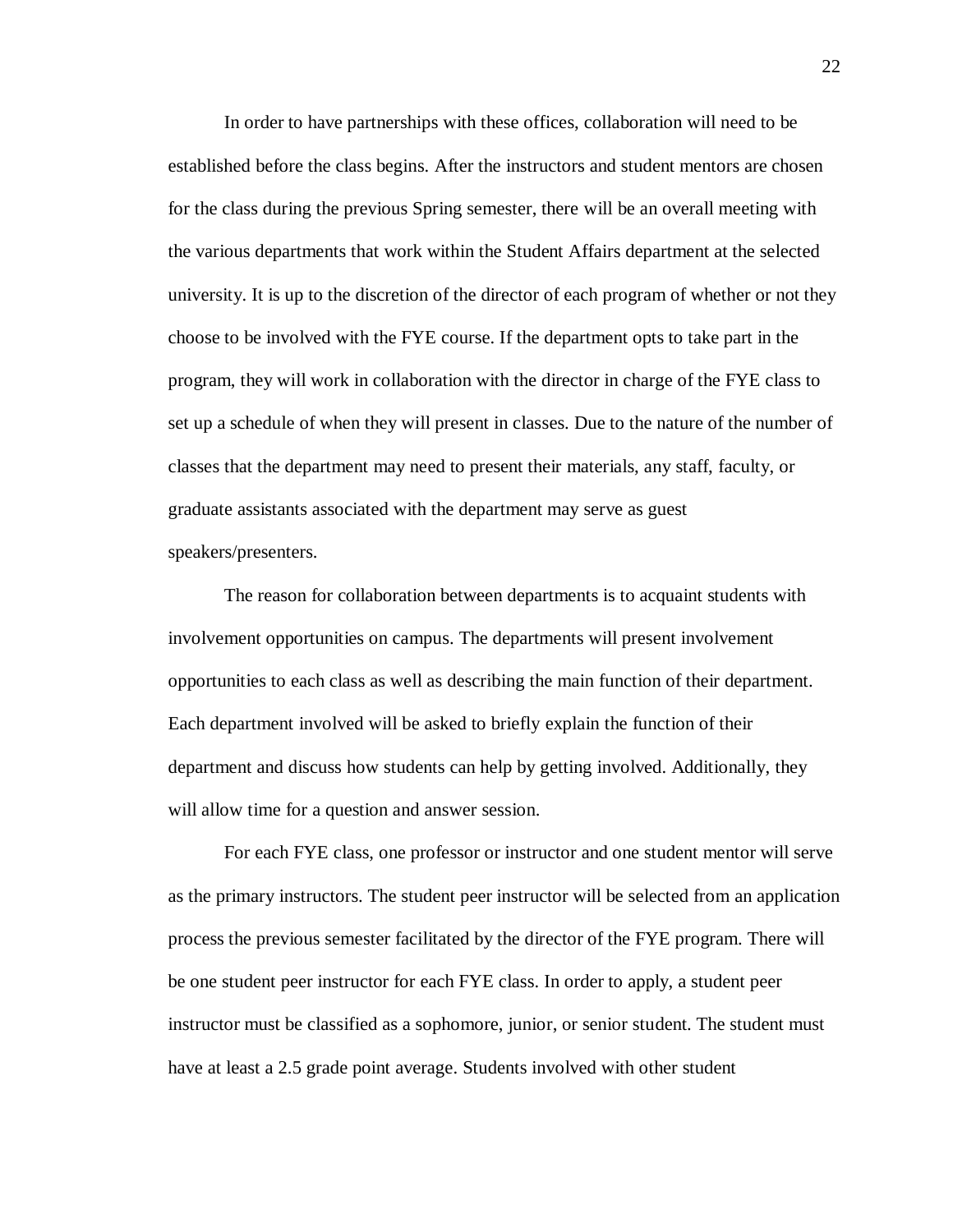organizations are preferred. Every student peer instructor will receive minimal monetary compensation.

 The primary instructor will be chosen through application process from the previous semester. The only credential required of each instructor is previous teaching experience or experience with diverse student populations within the division of Student Affairs. The application process will take place the previous Spring before the FYE class begins. Those interested will submit an application to the FYE department. The director will meet with the applicants to determine who would make the most ideal instructor in a first-year student setting. Each instructor will receive monetary compensation for the semester of teaching.

The book readings, articles, and any other materials are at the discretion of the current FYE director. For this project, the required textbook for every student in the class will be *Your College Experience: Strategies for Success*, written by John Gardener. Selected readings in this book will help with conversation and discussion in the class.

In the meeting with the other departments in the spring prior to the FYE class, department heads will have the opportunity to share articles or training session components that they would feel enhance the understandings of misconceptions of firstyear experiences. It is up to the discretion of the FYE director to include these components in the class or not. For this project, training sessions and articles were taken from various texts, with case studies taken from the book *Case Studies for First-Year Experience Students*, by John Riesen.

The syllabus for the course will be standard for every FYE class. Students will be required to engage in discussion, write papers, and complete weekly journals that either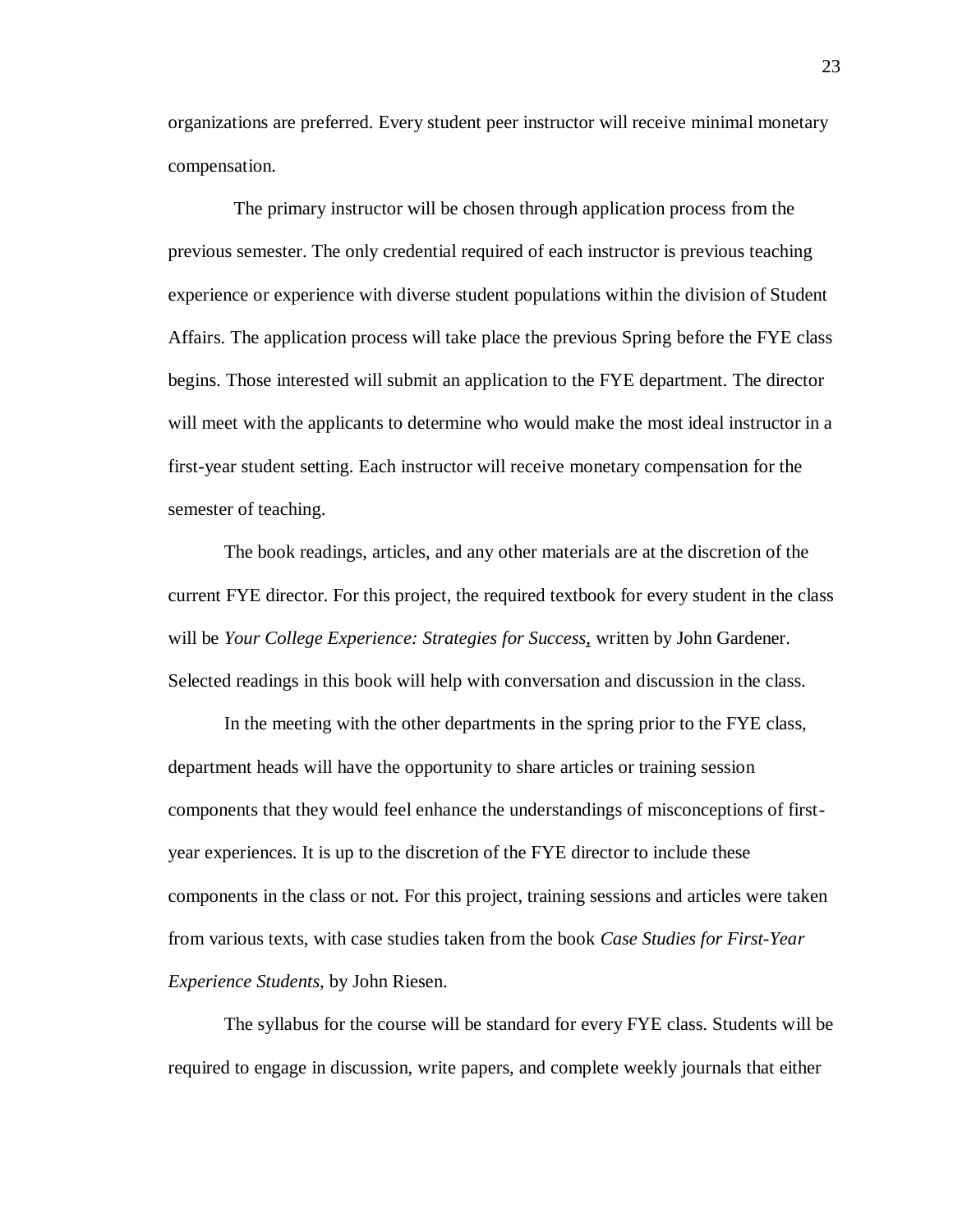reflects on their in-class experiences or their experiences on their mandatory outside involvement component. Each week of the semester will have a different theme. For example, the first class will focus purely on introductions and includes an introductory component to begin to acclimate freshman students to the course. The first class will serve as a precursor to the rest of the semester in that it will detail the expectations and standards of the class.

Each class period, students will have to turn in a two-page paper that will serve as a reflection component of an item that was discussed in the previous week's class. This paper will be graded by the main instructor of the course. Each class will have an organized structure that involves splitting the class into blocks. Each block will be outlined in the lesson plan and will be comprised of something different each class. For example, a block of 30 minutes may be used in a class to have students present a paper or a project.

Assignments of the class include the following: the aforementioned weekly journals, research papers, case study/partner presentations, reflection papers, an outside involvement component complemented by a reflection component, and a final exam. Grading will be performed by the professor or instructor and the student mentor. Reflection and research papers will be determined by each class period's content matter.

More structure is provided in the syllabus. Though each class is required to cover certain topics, the approach will vary depending on the type of instructor of each class. These discrepancies will be acknowledged during the training of the student mentor and the instructor. Additionally, evaluations will be randomly sent to students via email throughout the semester gauging their experiences as it pertains to having their instructor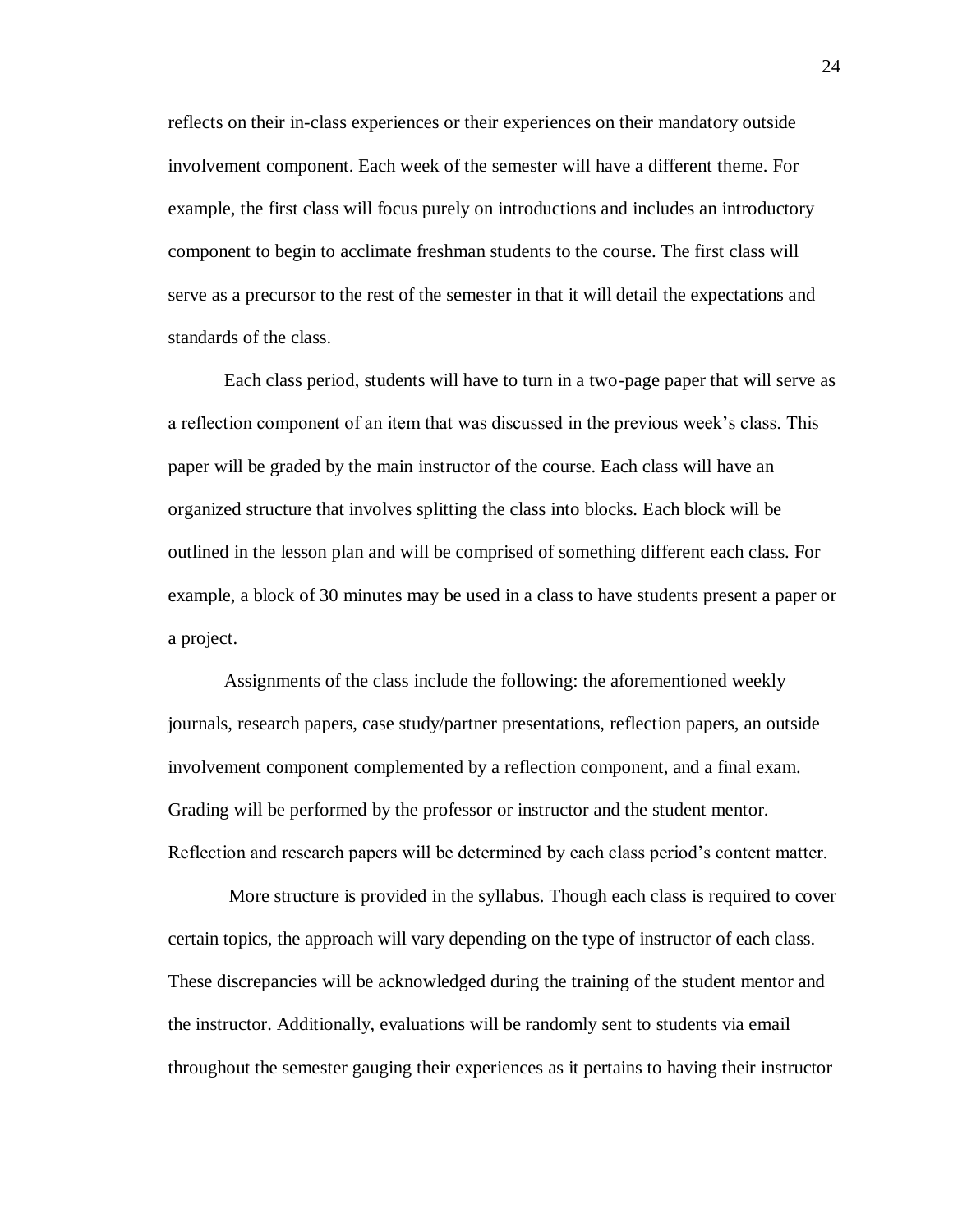and mentor.

## **Summary**

The First-Year Experience course will be comprised of many different components. The collaboration with multiple departments serves as the starting point for students fitting in to their involvement pieces. Reading materials, the structure and schedule of the class, and grading scale are all located on the syllabus for both the teacher and the student.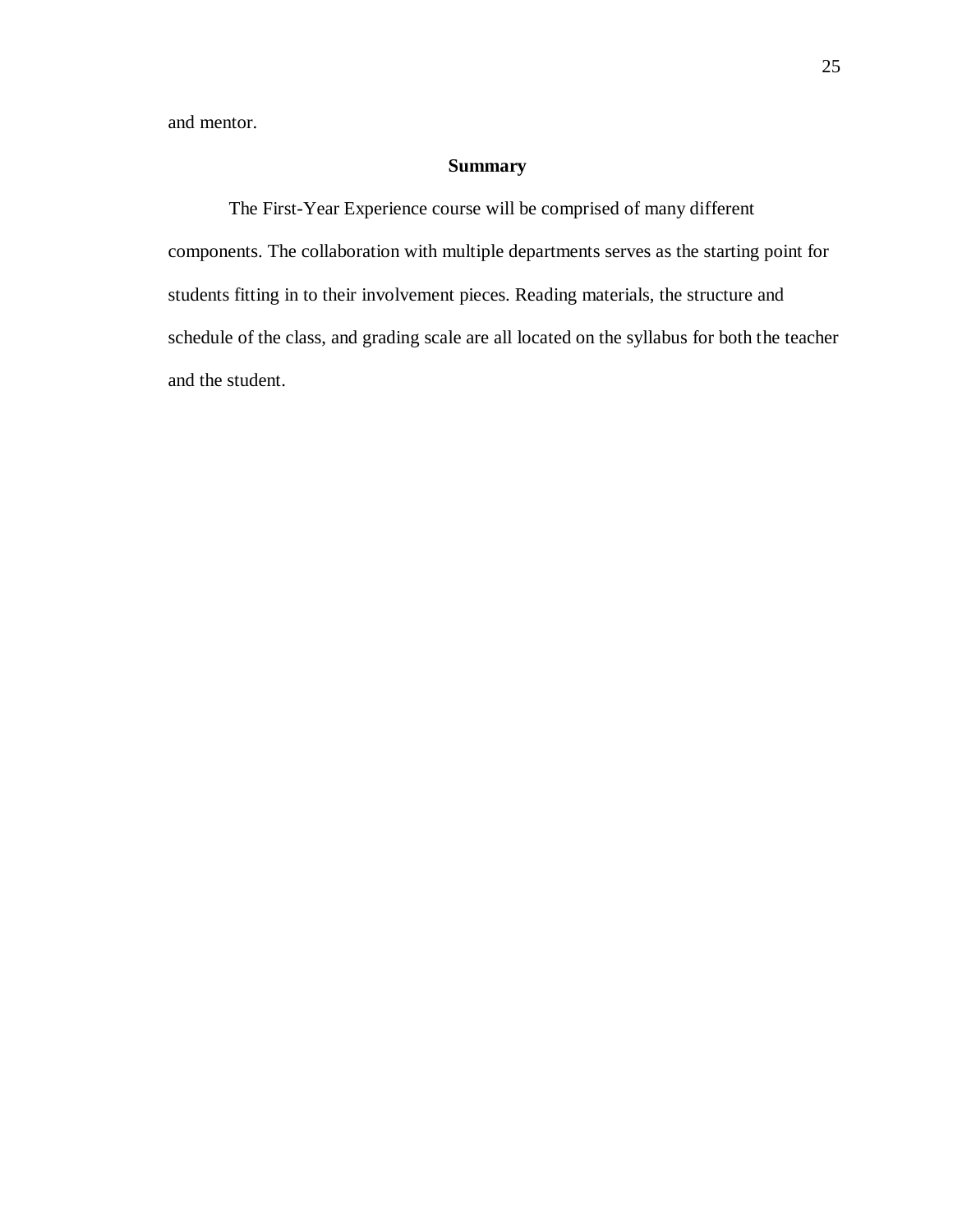# CHAPTER FOUR

## DESIGNING A FIRST-YEAR EXPERIENCE COURSE

#### **Project Summary**

The intent of this creative project was intended to develop a first-year experience class that has a strong focus on experiences outside of the classroom. The structure of the project is based on research of previous FYE courses. With the implementation of a newly created class structure that encompasses both involvement opportunities and other learned life skills, the goal of the program was designed to help students transition into their first year of college. The structure of the class is similar to many other college courses, but has a more student-based structure that allows for multiple conversations and discussion with students in the classroom.

The project contains the following items:

- A syllabus of the FYE course (Page 27).
- Lesson plans for the 15 week structure of the class (Page 34).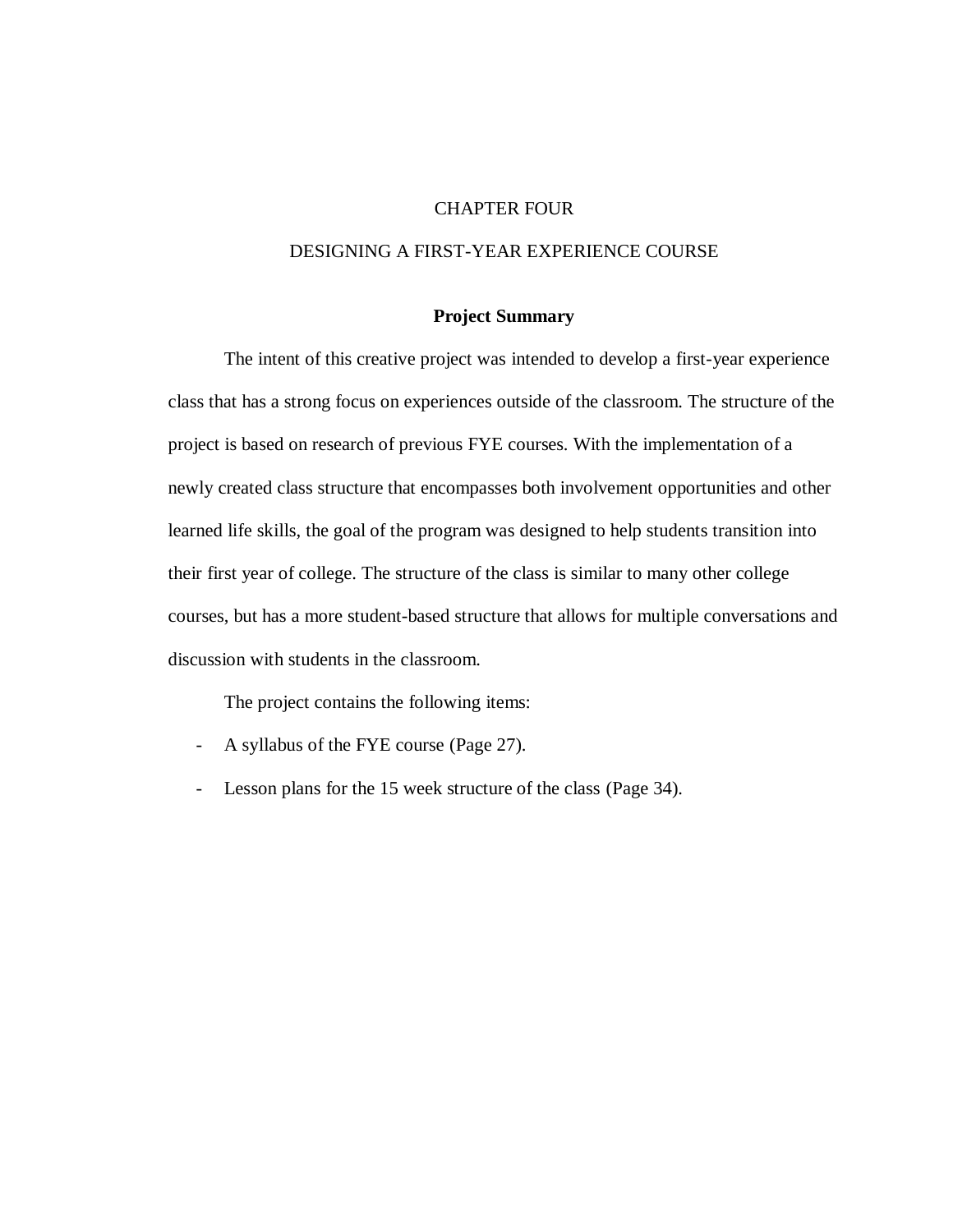# **First Year Experience Course** Course Syllabus Spring 20XX

Class Time, Location, Room Number

**Facilitator/Co-Facilitator** Name, Positions

#### **Contact Information**

Department: Office, Rm# Email: name@school.edu Department Phone Number Department website: www.school.edu/department

#### **Office hours (by appointment): Time, Dates available**

#### **Required Texts**

Your College Experience: Strategies for Success (8<sup>th</sup> Edition) – John Gardner Case Studies for First-Year Experience Students – John Riesen

#### **Course Description**

This course is intended to get you acquainted with the college culture and learn valuable life skills that will not only affect your life in college, but also develop skills that will help you after you graduate. To accomplish our goals, there will be a heavy emphasis on participation in the classroom through presentations and discussions. Additionally, each student will pursue an out-of-the-class endeavor, whether it is through a registered student organization or employment on campus. This experience is intended to further enhance your collegiate experience outside of the classroom.

#### **Course Objectives**

- 1. To provide overview of the transition a student makes going into a college setting, both academically and socially.
- 2. To provide students with opportunity to identify resources to aid college career.
- 3. To encourage students to develop a sense of autonomy with classwork and outside experiences.
- 4. To encourage students to develop collegial relationships with peers and mentors.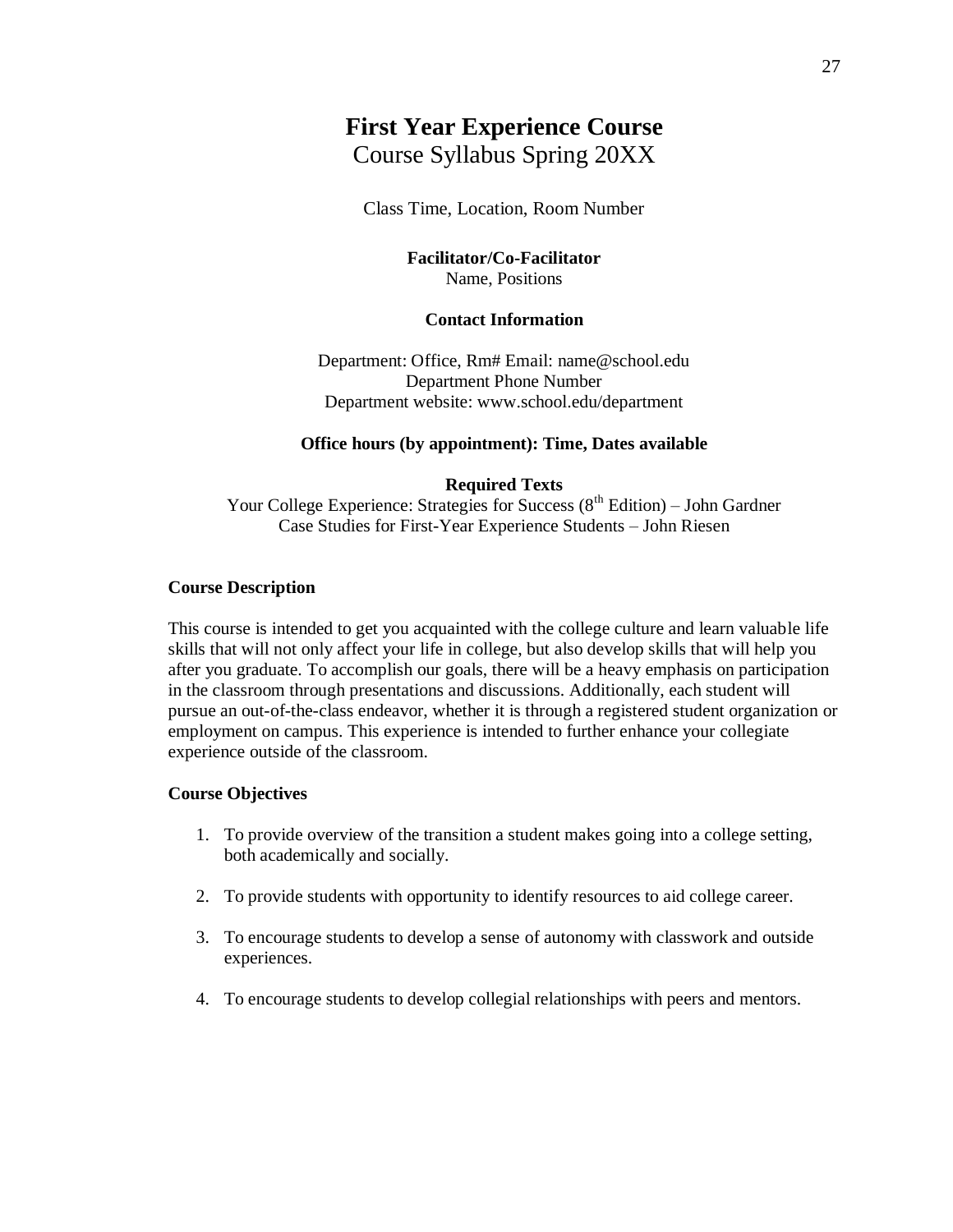#### **Materials Needed**

-Required texts -Notebook

#### **Policies and Procedures**

#### 1. Student Disability Services Statement

If you need course adaptations or accommodations because of a disability, please contact me as soon as possible. The Office of Disabled Student Development office coordinates services for students with disabilities; documentation of a disability needs to be on file in that office before any accommodations can be provided. Disabled Student Development can be contacted at (phone number) or xxx@college.edu.

#### 2. Attendance policy

Students are expected to attend every class session. More than two absences will affect a student's grade. A pattern of tardiness may also result in an absence under this policy. If you are unable to attend class, it is your responsibility to communicate with your professor as soon as possible. Issues of a personal matter that may require you to miss class are to be discussed with the professor on a one-to-one basis.

#### 3. Grading

Grades will be determined as a collaborative effort by the class instructor and the mentor. Each student will be administered based on the University's marking system:

- "A" represents work of excellent quality and is recorded for students who do outstanding work.
- " "B" represents work of good quality and is recorded for those who do work which is clearly above the average.
- " "C" represents work of average quality and is recorded for students who do average work.
- "D" represents work which is below average, but above failure.
- "F" represents work that is not of an acceptable quality.
- A plus or minus may be appended to the above scale, with the exception of "A+," "F+," and "F-" A plus or minus indicator after the grade indicates quality earned slightly above or below the grading scale.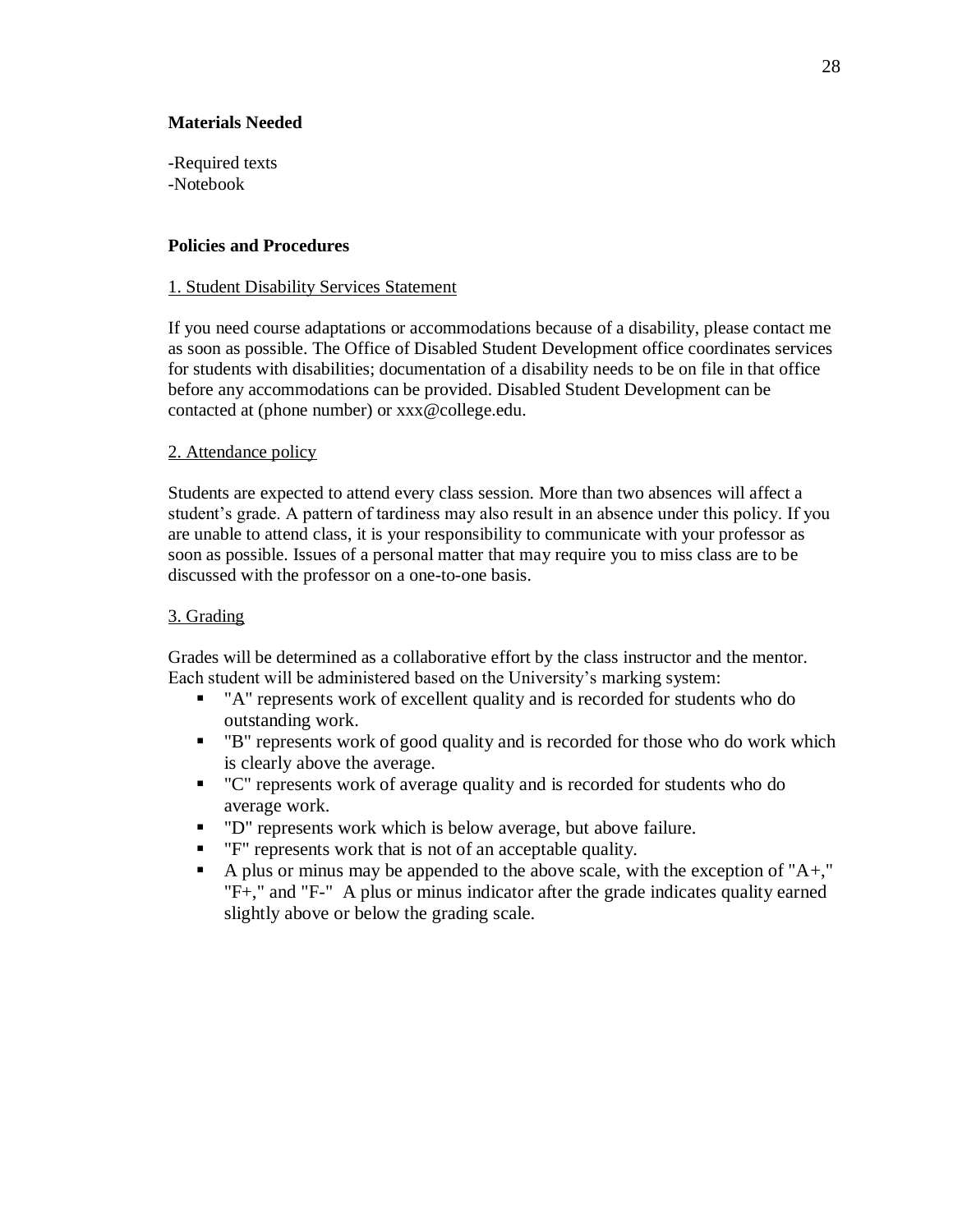#### 4. Assignments

#### Reflection Journals

Reflection journals will vary in topic each week and are meant to demonstrate your best understanding or knowledge of the discussed topic for that class period. Each reflection must be at least two-pages in length with a 12-pt Times New Roman font. Reflections will be written based on experiences in class and through the readings of Your College Experience. Every reading assigned will be from this book, unless otherwise noted in the syllabus as a reading from the case study book.

#### Case Studies

Case Studies will periodically be used throughout the class. You will be assigned to a partner to present these case studies to the class. The case studies will be assigned to you and come directly from the reading. You and a partner are expected to create a 15-minute presentation that explains the scenario in your case study. Each student will be required to read the assigned case studies prior to class. You may use the questions at the end of each case study to guide you in your presentations. An overhead/projection unit will be provided if you choose to use media.

#### Involvement Journal

As a major component to this class, you are required to join an outside organization or have an on-campus job. Any campus organization may count as part of this requirement. If you are unsure as to whether or not an organization counts, please see your facilitator. As involvement journals begin, you are required to reflect on your experience every other week. You will turn in your two-page reflection, which is meant to portray your experiences up to that point.

#### **Diversity Presentation**

You will work directly with other members in your class to create a 20-minute presentation based on one aspect of diversity. You will learn about what topic you will present on later on in the semester.

#### Final Involvement Presentation

You will have 15-minutes to present on your involvement component for your final project. You are expected to show your growth and development based on your organization. Create a brochure to hand out to each student that includes reasons why someone should join or should not join, how it has or hasn't benefited your collegiate experience, and things you would change if you could do it all over again. You may use media as an aid and will have an overhead/projection unit available for assistance.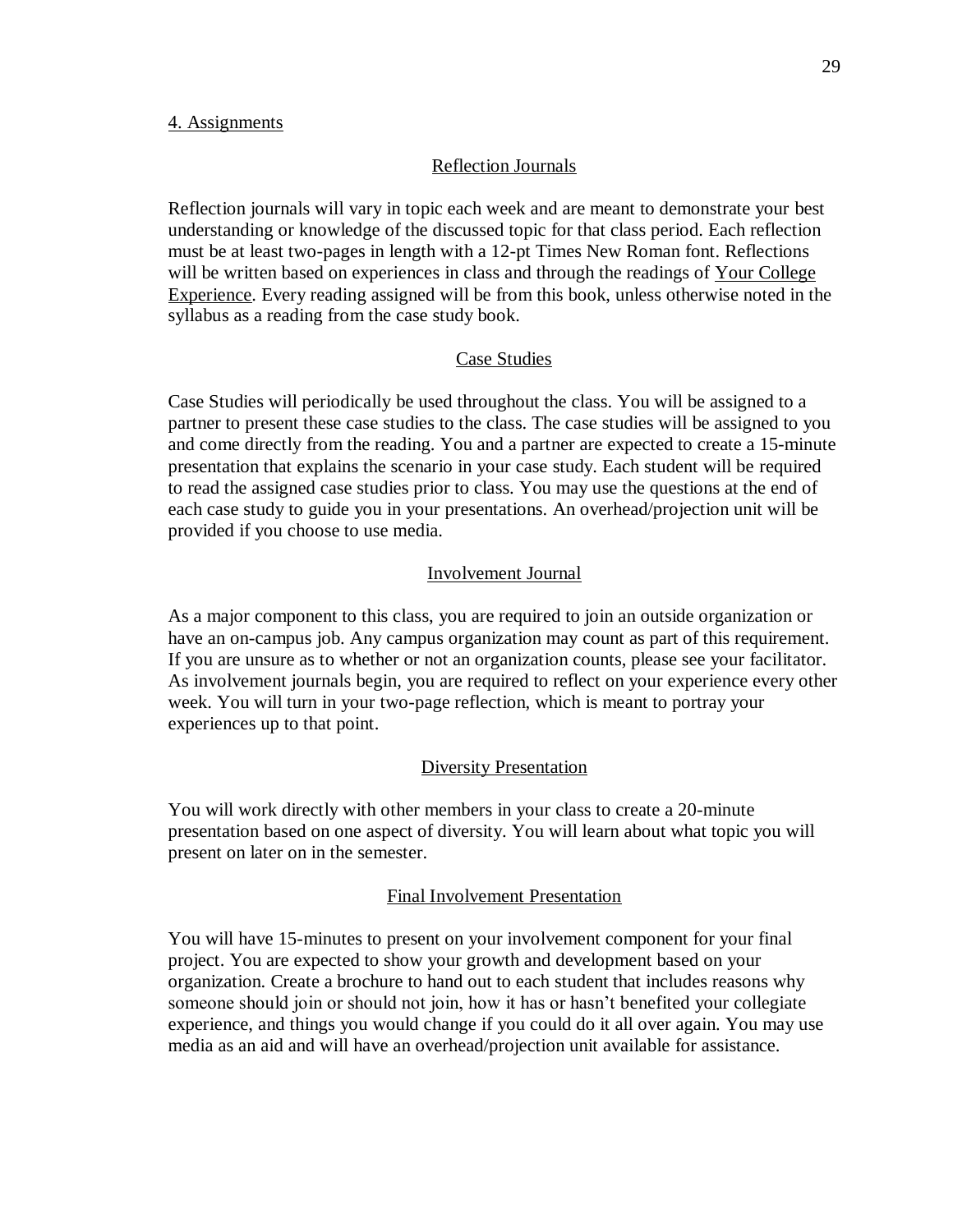#### 5. Assignments/Course Outline

#### **Week 1: Introduction**

- Introductions.
- Discuss class goals and outcomes.
- Your purpose for attending college activity (pg. 2 of Your College Experience).
- Explain course expectations and assignments.

## **Week 2: Learning Style**

- ASSIGNMENTS DUE: Read pages 1-11, 31-44. Reflection journal: "What's your purpose in college? What is motivating you?"
- Open discussion: What are your best learning styles?
- Take VARK assessment discuss within groups.
- Outside Speaker: Disabled Student Services What learning looks like for others: common learning disabilities.
- Campus Resources.

## **Week 3: Engagement with Learning**

- ASSIGNMENTS DUE: Read pages 71-80. Reflection journal: "Struggles you may have with learning. What are steps you will take to enhance your learning abilities? Where do you need to go for help?"
- Benefits of engagement.
- Guest Speakers: Student and Leadership Programming director or affiliate, Greek Life director or affiliate, student voluntary services director/affiliate to talk about involvement.
- Question and Answer session with guest speakers.
- Discuss outside involvement component of course.

## **Week 4: Majors and Careers: Making the Right Choice**

- ASSIGNMENTS DUE: Reflection journal: "What involvement opportunities are you interested in? How will they impact your college experience?" Read Case Studies 2 and 3.
- Partner Presentations: Case Studies 2 and 3.
- Speaker: Career Center Director or affiliate of Career Center.
- Brief discussion of update on involvement.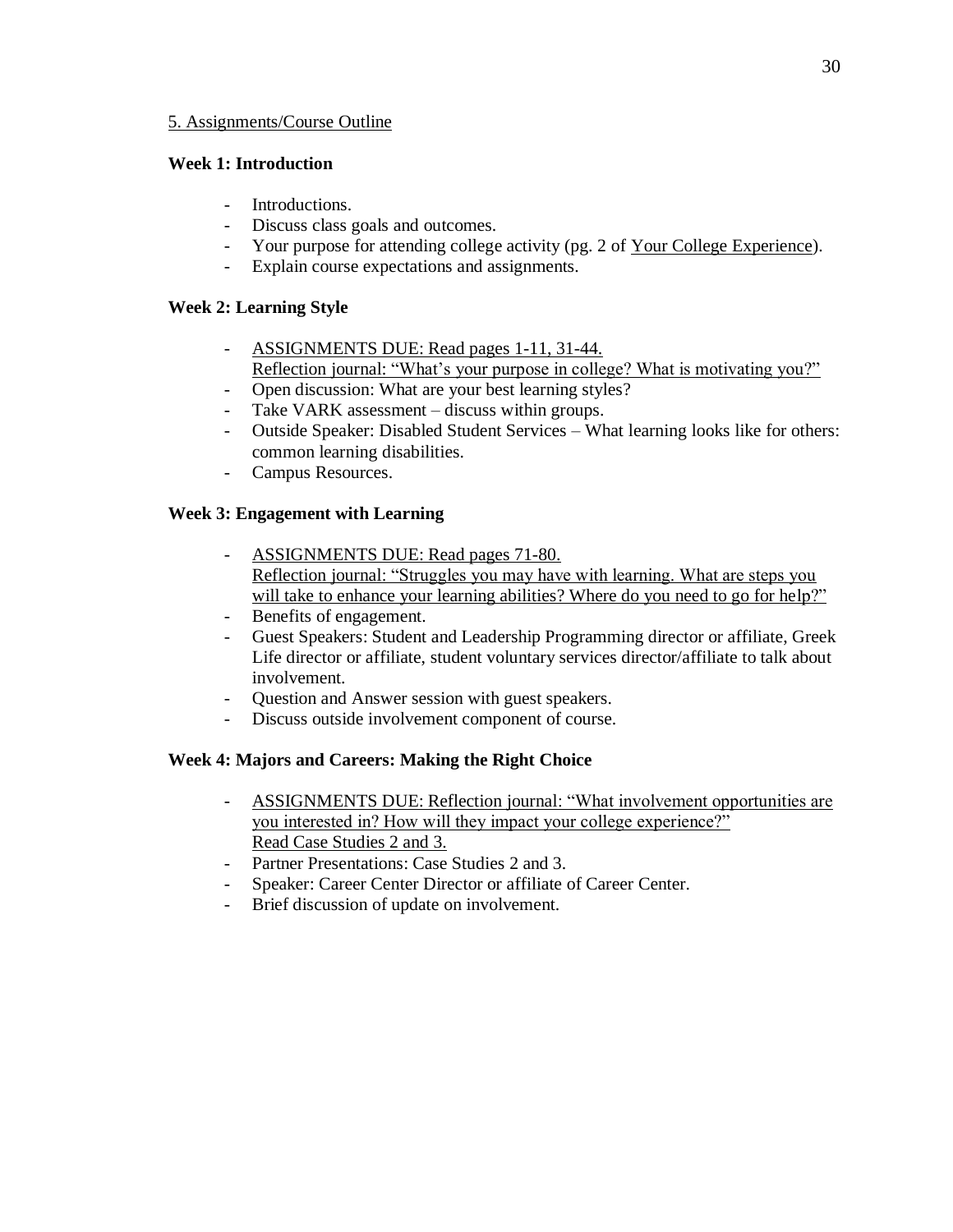## **Week 5: Conflict: Causes and Resolutions**

- ASSIGNMENTS DUE: Reflection journal : "What does conflict look like to you? What scenarios have you been involved with involving conflict?" Read Case Studies 23, 26, and 33.
- What are common conflicts you are involved in?
- Partner Presentations: Case studies 23, 26, 33.
- Guest Speakers: Resident Assistant and Residence Hall Director.
- Introduction to values.

# **Week 6: Developing Values**

- ASSIGNMENTS DUE: Reflection journal: "What values do you hold close to yourself? What helps you guide your life?" Read pages 144-154.
- Read Case Studies: 13, 17, and 30.
- Involvement Journal Due.
- Partner Presentations: Case Studies 13, 17, and 30.
- Self-Assessment Quiz, page 144.
- What defines your values?
- Values Card Activity.
- Discuss Diversity Group Presentation Assignment.

# **Week 7: Diversity Pt. 1 – Understanding Where We Come From**

- ASSIGNMENTS DUE: Reflection journal: "What is Diversity and what does it mean to you?" Read pages  $155 - 166$ .
- Discuss what diversity means.
- Four-Corners Activity.
- Privilege Activity.
- Meet with groups and discuss Diversity Topics.

# **Week 8: Diversity Pt. 2 – Multiculturalism**

- ASSIGNMENTS DUE: Prepare for Diversity Group Presentation
- Involvement Journal Due.
- Guest Speaker: Director of Multicultural Center or affiliate.
- Group Presentations.

# **Week 9: Strategies for Tests, Paper, Research**

- ASSIGNMENTS DUE: Reflection journal "What strategies do you use for tests and papers? What resources do you use?" Read pages 111-140.
- Read Case Studies: 12, 7, 25.
- Partner Presentations: Case Studies 12, 7 and 25.
- Trip to Library; Have Librarian (or Library Administration affiliate) explain how to use research resources.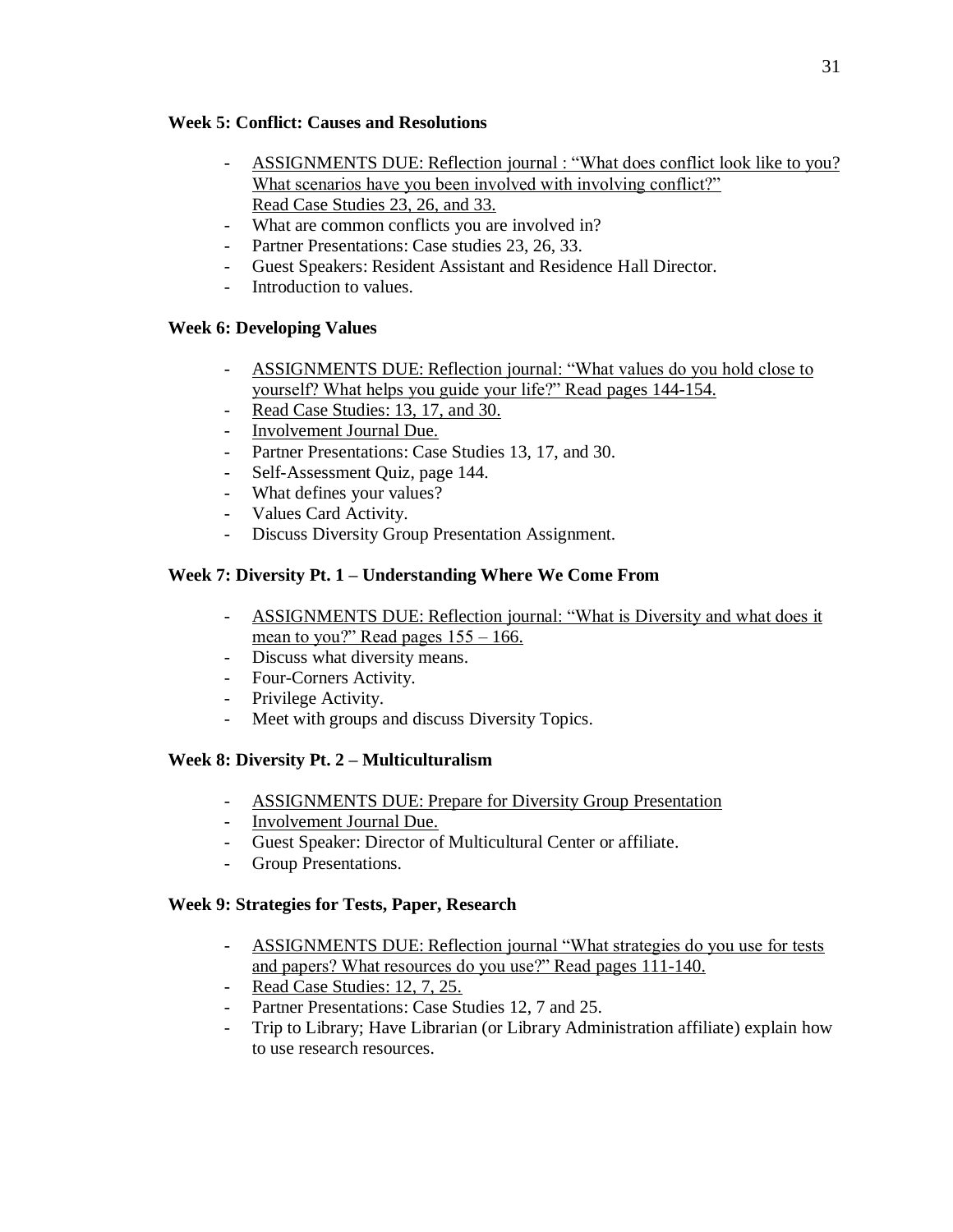#### **Week 10: Time Management**

- ASSIGNMENTS DUE: Reflection journal: "How do you manage your time? What has been effective? What deters your time management?" Read pages 15- 28.
- Partner Presentations: Case studies 35 and 40
- Involvement Journal Due.
- Read Case Studies 35 and 40.
- Time Management Activity.
- Discussion: What needs to improve, how can we improve it?

## **Week 11: Managing Your Money**

- ASSIGNMENTS DUE: Reflection journal: "How do you manage your money? Do you use a Credit/Debit Card? How has it helped/hindered you?"
- Read Case Studies: 1 and 20.
- Partner Presentations: Case studies 1 and 20.
- Discussion about building credit.
- Representative from Admissions office or Bursars Office to speak about. scholarships and how to fill out FASFA forms.
- Discuss Involvement Presentations

## **Week 12: Staying Healthy**

ASSIGNMENTS DUE: Reflection journal: "How do you stay healthy in college? Physically and mentally?" Involvement Journal Due. Read Case Studies: 16 and 32.

- Discussion: How can we save money? What has worked for you so far?
- Partner Presentations: Case Studies 16 and 32.
- Guest Speaker: Sexual Health Educator.
- Guest Speaker: Dietician.
- Discuss Involvement Presentations

## **Week 13: Involvement Presentations, Pt. 1**

Beginning of Involvement Presentations.

## **Week 14: Involvement Presentations, Pt. 2**

- ASSINGMENTS DUE: Final Involvement Journal.
- Individual Final Presentations.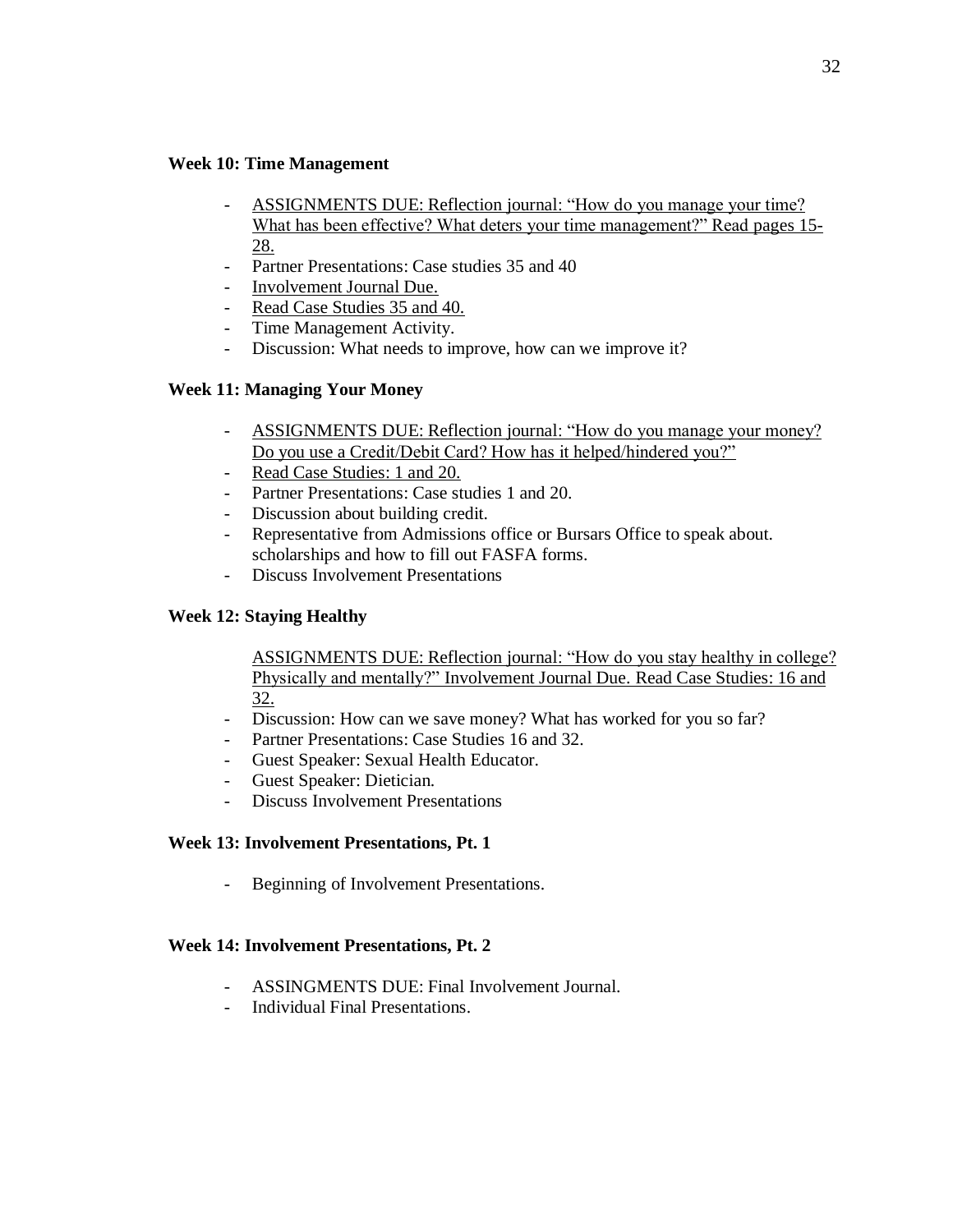# **Week 15: Involvement Presentations, Pt. 2**

- Individual Final Presentations.
- Class Evaluation.
- Final Thoughts.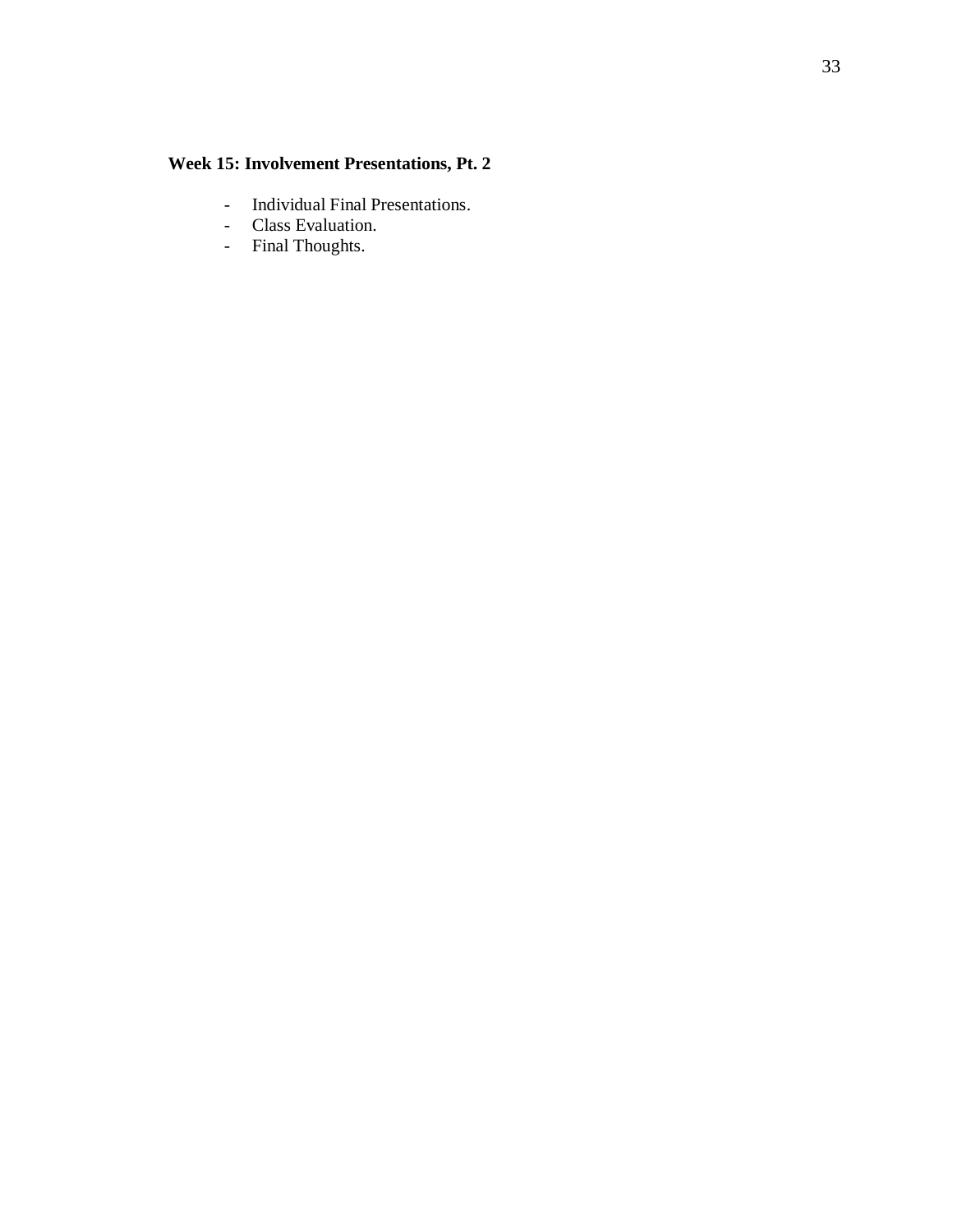## **LESSON PLANS**

#### **Lesson 1 – Introduction**

#### Learning Objectives:

After completing this lesson, students should be able to:

- Identify their goals for the upcoming semester and determine their reasons why they decided to attend college.
- Identify classmates and develop a sense of camaraderie within the classroom.
- Understand the syllabus and assignments for the upcoming semester.

#### Resources:

• Page 2 of <u>Your College Experience.</u>

#### Lesson Outline:

- 1. Introduce Facilitator and Student Mentor to class. Have students go around and say their name, major (or potential major), where they are from, and what hall they are living in. Perform two ice breakers (Discretion of facilitator) to have class get acquainted with one another. **30 minutes**
- 2. Discuss class goals and outcomes. Explain why this class is important for freshman students. As a class, develop a list of outcomes and goals you would like to establish as a class. Help them understand why goals and outcomes are important. **20 minutes**
- 3. Have students perform Purpose for College activity on page 2 of Your College Experience. Students will perform activity on their own and then share with an individual near them when they are done. If they do not have the book yet, provide copies of activity for them. Discuss as whole class. **30 minutes**
- 4. Hand out syllabus. Explain course expectations and assignments. Discuss the involvement component of the class. Explain expectations for reflection papers,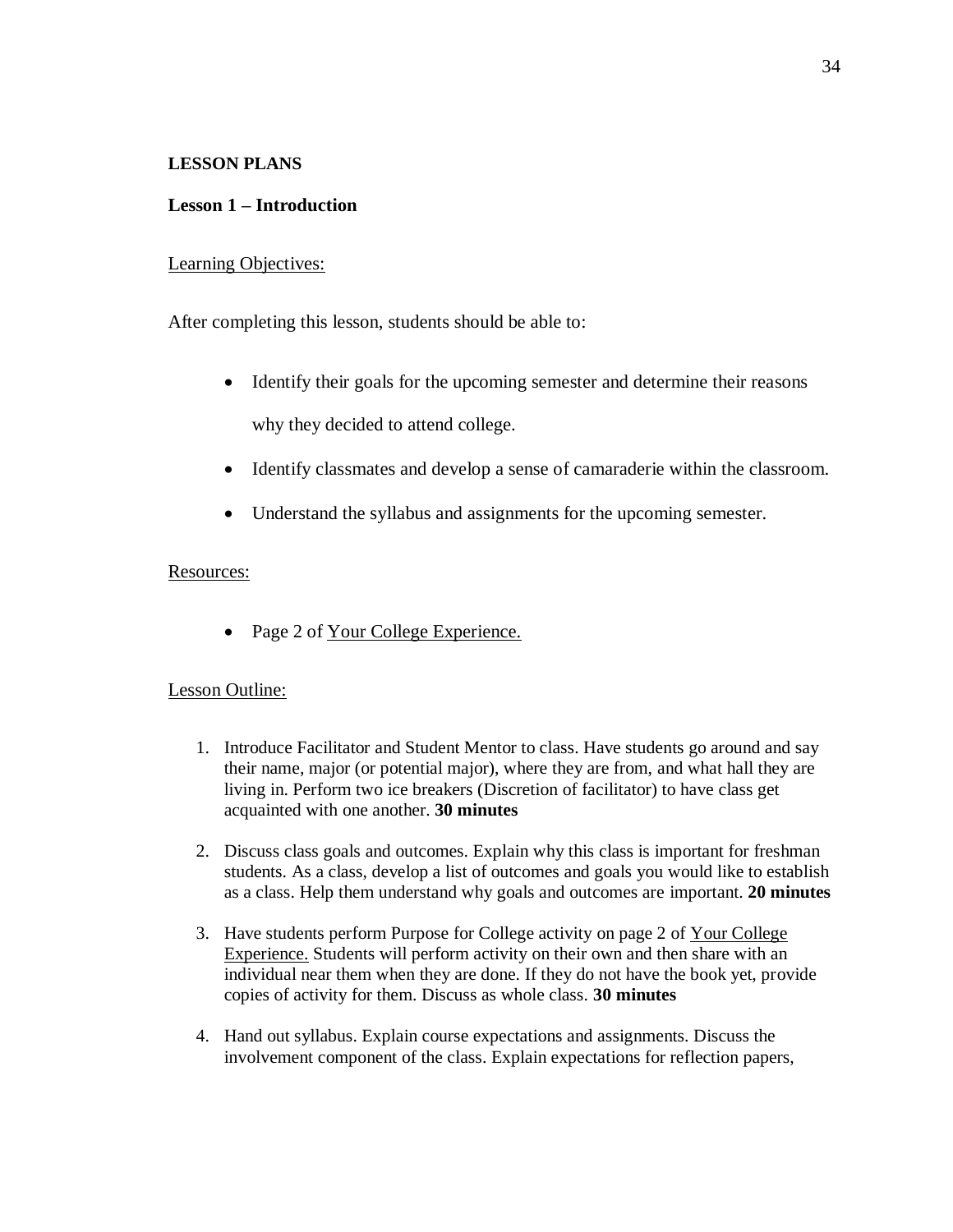partnered case studies, and talk briefly about final project, the presentation on involvement. Explain point system and attendance policy. **30 minutes Lesson 2 – Learning Style** 

#### Offices/Speakers:

Director/Affiliate of Disabled Student Services

#### Learning Objectives:

After completing this lesson, students should be able to:

- Identify where they can go on a college campus to seek help academically.
- Identify what their best learning style is and how they can utilize this in an academic setting.
- Understand the various types of learning disabilities and what that looks like for individual students.

#### Resources:

- The VARK assessment: Pages 37-38 of <u>Your College Experience</u>.
- Any handouts from the speaker.

#### Lesson Outline:

- 1. Collect homework. Open discussion: What is your purpose in college? Why are you here? Perform another icebreaker to refresh names. **30 minutes**
- 2. Have students take VARK assessment (pp. 37-38) After completion, have them score their own assessment and then break into groups of four to discuss what they've found. A representative from each group will explain what the group found after discussing. **30 Minutes**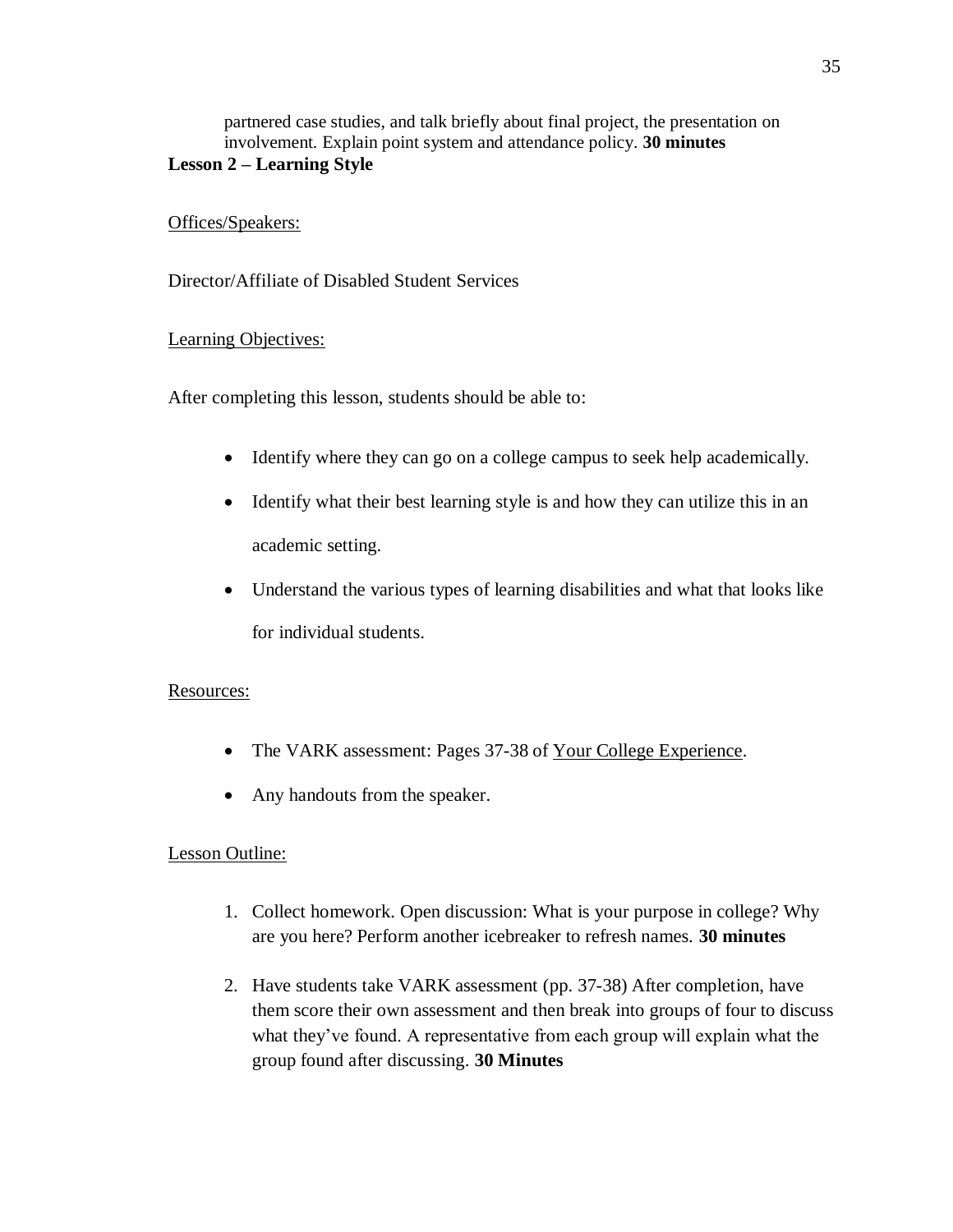- 3. Outside Speaker: Director of Disabled Student Services (or other affiliate of office). Discuss what learning disabilities are present on a college campus and how to get help if needed. Question and Answer session after the first 20 minutes of discussion. **30 Minutes**
- 4. Discuss campus resources have Student Mentor talk about his/her experiences with campus resources and how he/she has received help in the past. **15 minutes**
- 5. Discuss homework and answer any questions about class so far. **5 minutes**

*\*Speakers will develop own content if necessary and determine content and direction of lesson.*

## Assignments due:

• Reflection journal: "What's your purpose in college? What is motivating you?"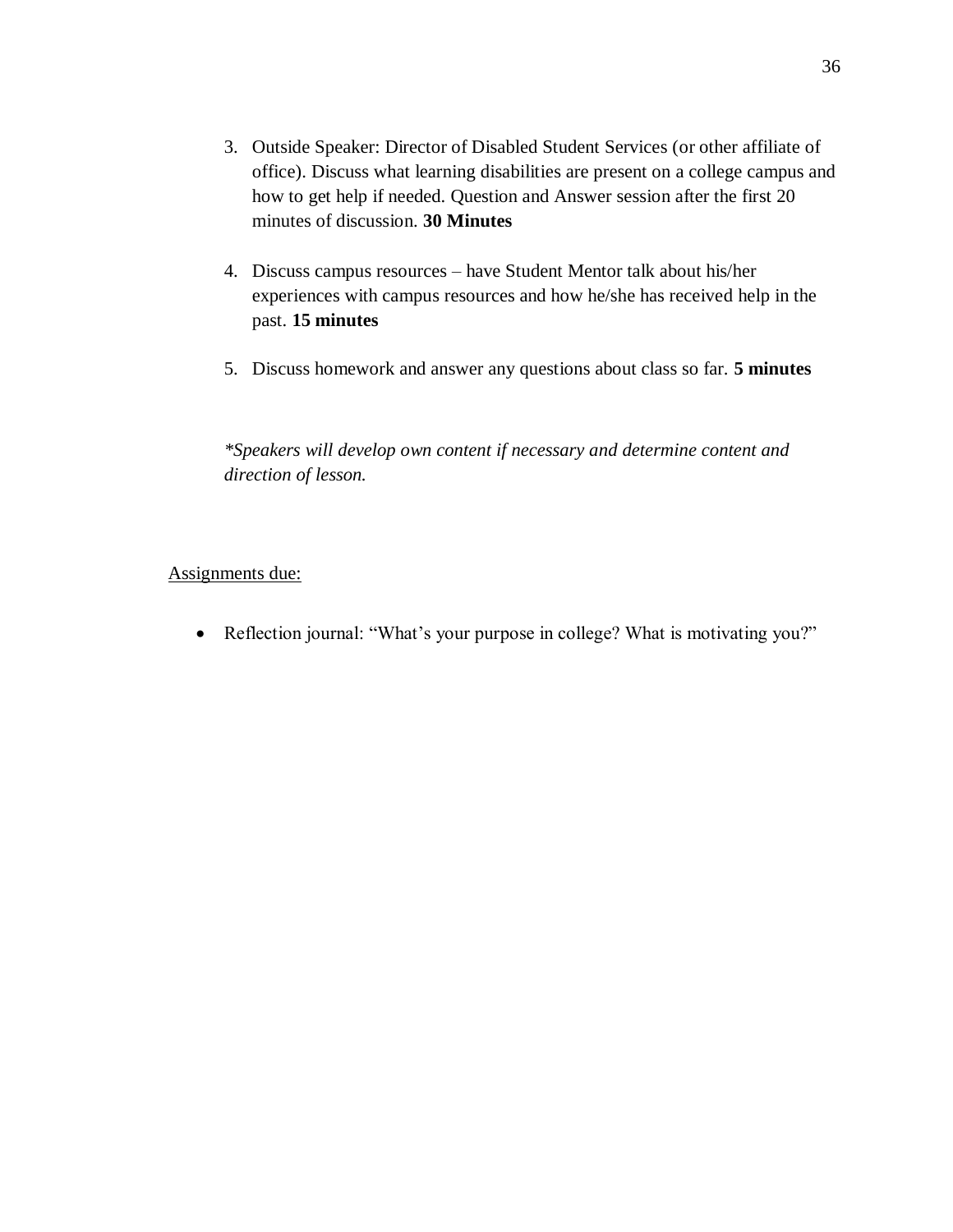#### **Lesson 3 – Engagement with Learning**

### Offices/Speakers:

Student and Leadership Programming Director/Affiliate, Greek Life Director/Affiliate,

Student Voluntary Services Director/Affiliate, and a Student Leader (preferably a student

who serves as president of a prominent organization, such as Residence Hall Association

or Student Government Association).

#### Learning Objectives:

After completing this lesson, students should be able to:

- Identify involvement opportunities outside of the classroom.
- Identify how to get involved with activities of interest.

## Lesson Outline:

- 1. Collect homework. Open discussion: What the best ways you learn? What resources do you plan on using? **20 minutes**
- 2. Guest Speakers:
	- a. Student and Leadership Programming Director/affiliate
	- b. Greek Life Director/affiliate
	- c. Student Voluntary Services director/affiliate
	- d. Student Leader (Preferably a student who serves as president of prominent organization, such as RHA or SGA)

Each speaker will serve on a panel and take about 10 minutes to explain what they do and why it is useful for college students. Question and Answer session will follow. **60 minutes**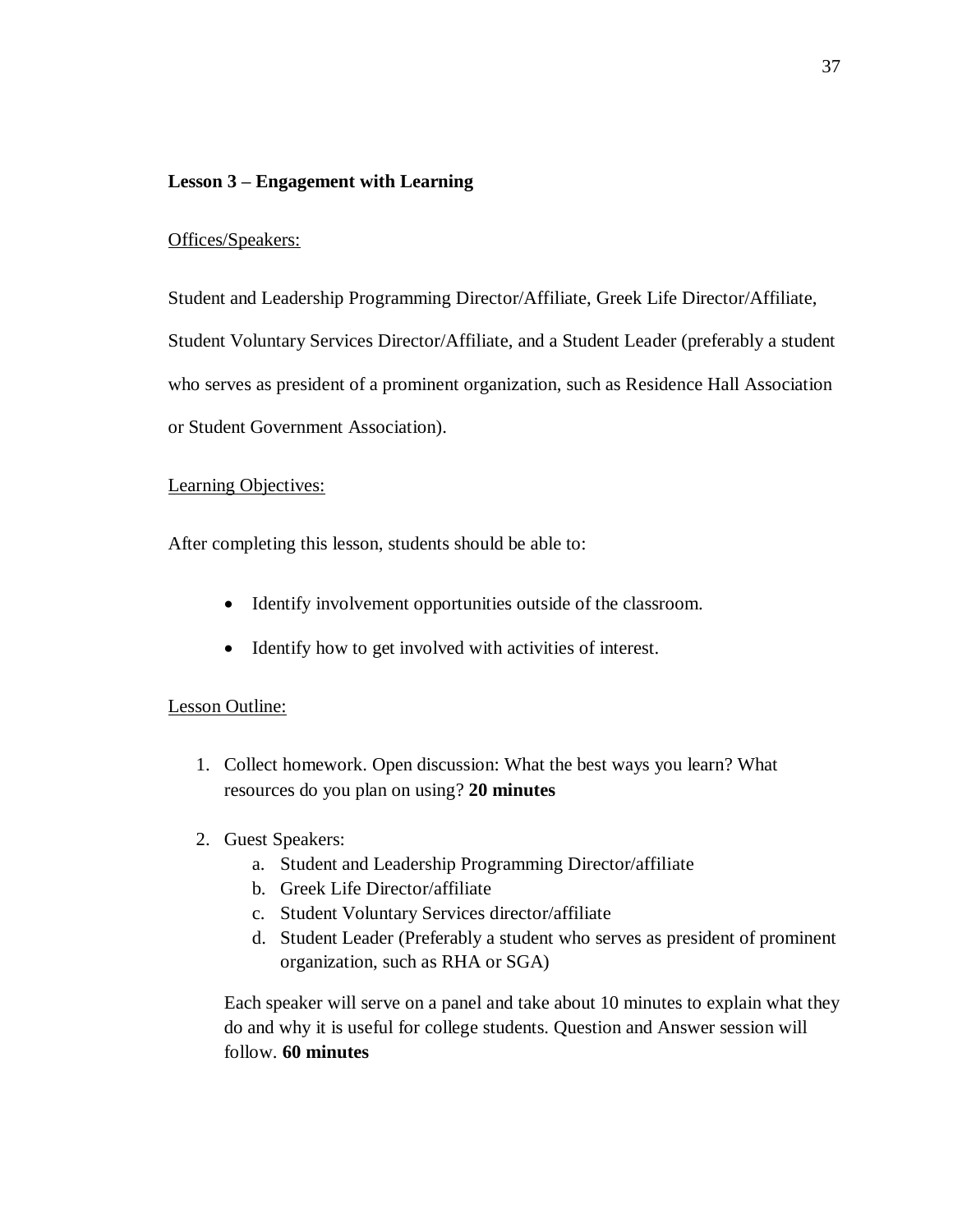- 3. Explain campus involvement component of course. Every other week a reflective journal will need to be turned in reflecting on their experiences up to that point. A final presentation will be made at the end of the class which explains and presents information to the class based on their experiences and interactions with the organization or on-campus job they currently have. **20 Minutes**
- 4. Explain Case Studies. Partner students up with one another and explain that each partnered group will have to present that case study to the class the next week. Determine which partnered groups will go first and determine schedule for rest of semester. Those partnered groups who have case studies 2 and 3 will be presenting next week. Students may present in any way they choose. Each group has 15 minutes. **10 minutes**

*\*Speakers will develop own content if necessary and determine content and direction of lesson.*

#### Assignments due:

 Reflection journal: "Struggles you may have with learning. What are steps you will take to enhance your learning abilities? Where do you need to go for help?"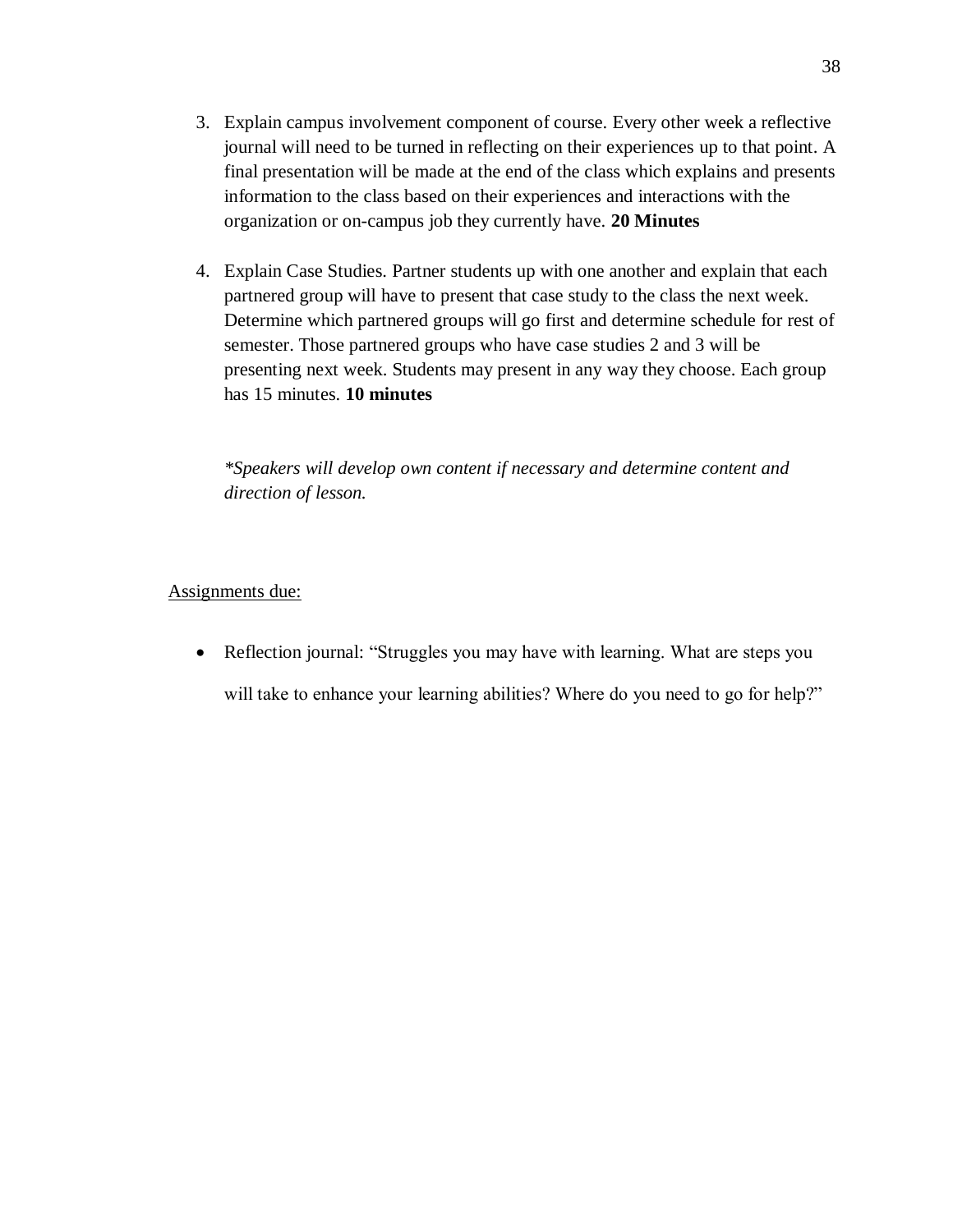## **Lesson 4 – Majors and Careers: Making the Right Choice**

### Offices/Speakers:

## Career Center Director/Affiliate

## Learning Objectives:

After completing this lesson, students should be able to:

- Identify importance of seeking resources to help with their major/potential interest in a major.
- Learn about the opportunities of working on a college campus.
- Identify campus affiliates that can help them with their academic path.

## Lesson Outline:

- 1. Open discussion: What involvements/organizations/jobs are you looking at being a part of outside of class? How come? **15 minutes**
- 2. Case Studies groups 1 and 2: Presenting case studies 2 and 3 **30 minutes**
- 3. Guest Speaker: Career Center Director or affiliate of Career Center. Speaker will discuss benefits of on campus jobs and will talk about resources to help students find their fit for their choice of college major. **45 minutes**
- 4. Talk about factors affecting career choices (Pg. 54 of Your College Experience) – Open discussion of what is most important. **15 Minutes**
- 5. Talk about involvement journal due next week **5 minutes**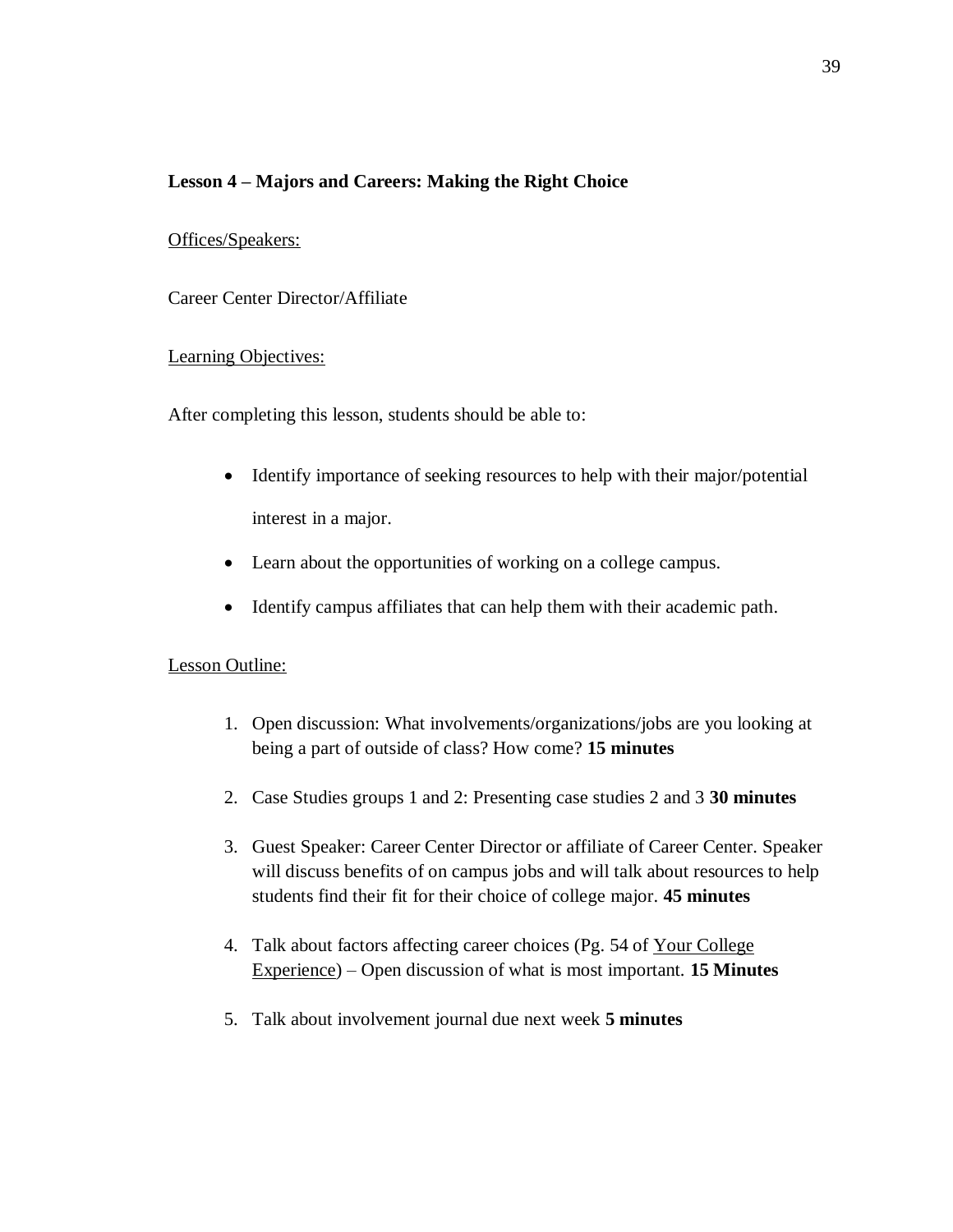*\*Speakers will develop own content if necessary and determine content and direction of lesson.*

# Assignments due:

• Reflection journal: "What involvement opportunities are you interested in? How will they impact your college experience?"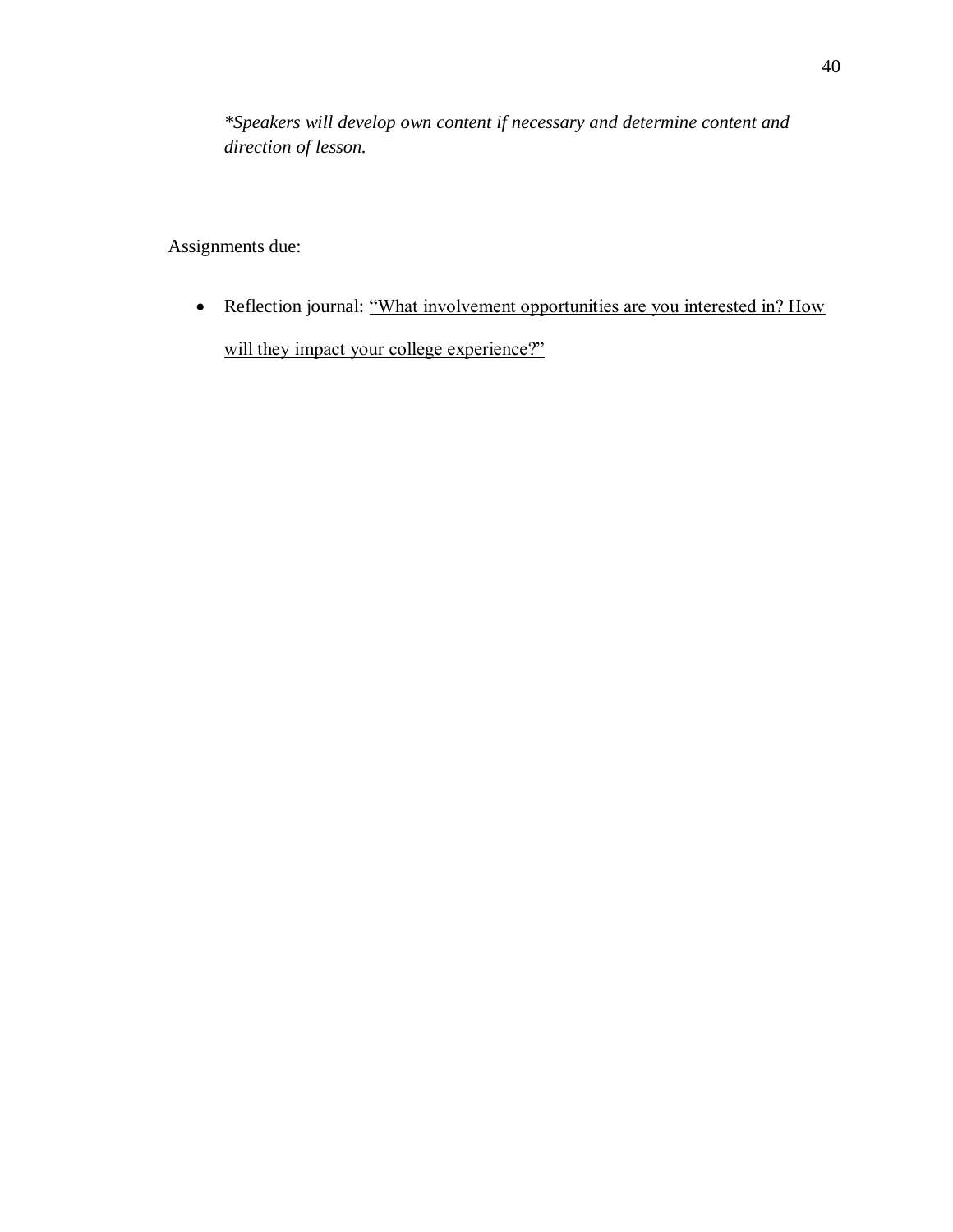## **Lesson 5 – Conflict: Cause and Resolutions**

#### Offices/Speakers:

Residence Hall Director and Resident Assistant

#### Learning Objectives:

After completing this lesson, students should be able to:

- Identify conflict scenarios in their life and ways to handle these situations.
- Identify university officials and students who can help with conflict scenarios.

#### Lesson Outline:

- 1. Case Studies presentations groups 3, 4 and 5: Case studies 23, 26, 33. **45 Minutes**
- 2. Open discussion: What are common conflicts you are involved in? What does this look like for you and how do you handle them? **15 Minutes**
- 3. Guest Speakers: Residence Hall Director and Resident Assistant(s). Director and assistants will discuss what common conflict issues arise in the hall and how they help alleviate concerns/help students approach issues of conflict. **30 Minutes**
- 4. Brief discussion about values and the activities that we will be doing next week. It is a high risk activity, but it is for their own developmental value. Collect involvement journals. **20 minutes**

*\*Speakers will develop own content if necessary and determine content and direction of lesson.*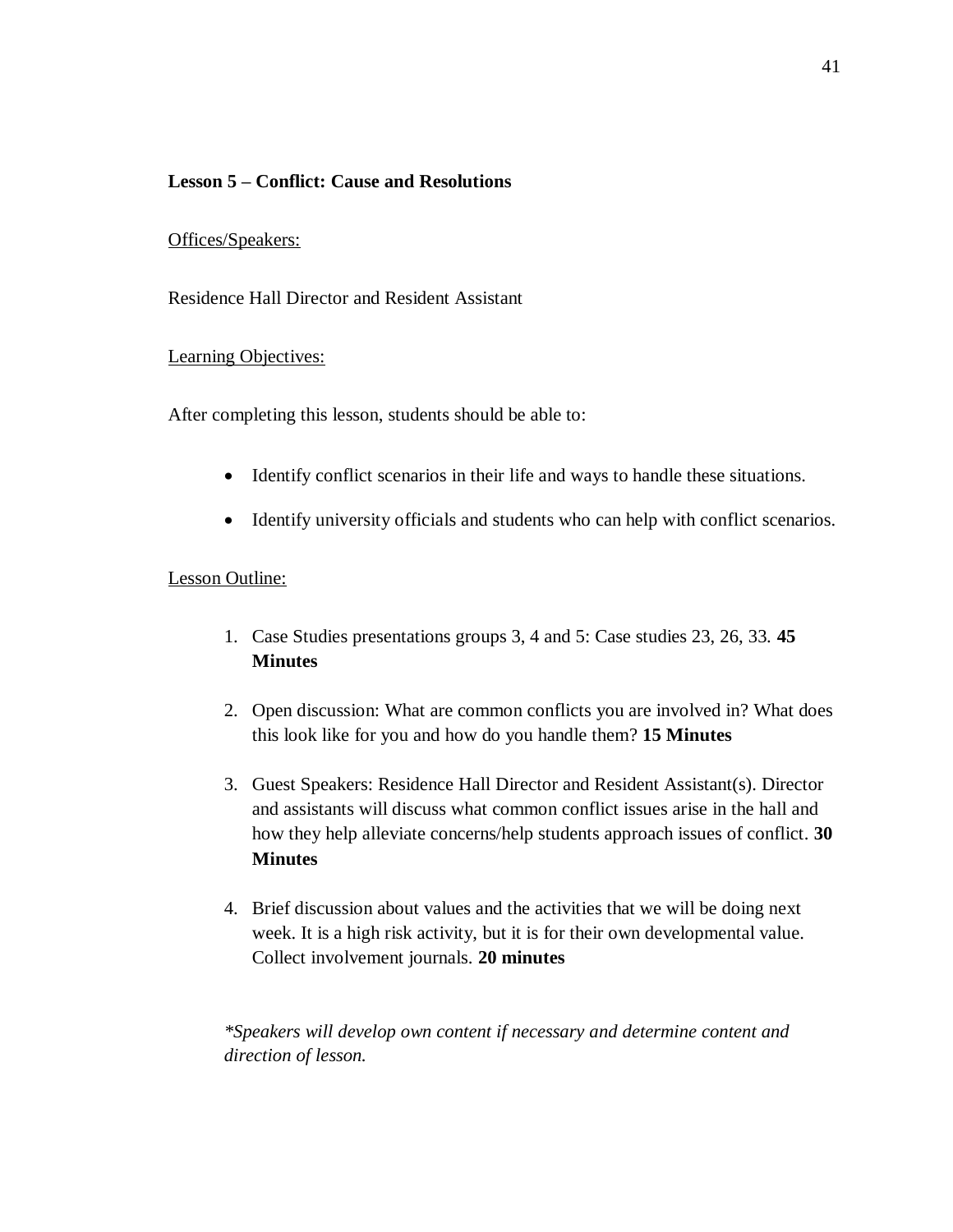# Assignments due:

- Reflection journal: "What does conflict look like to you? What scenarios have you been involved with involving conflict?"
- Involvement Journal Due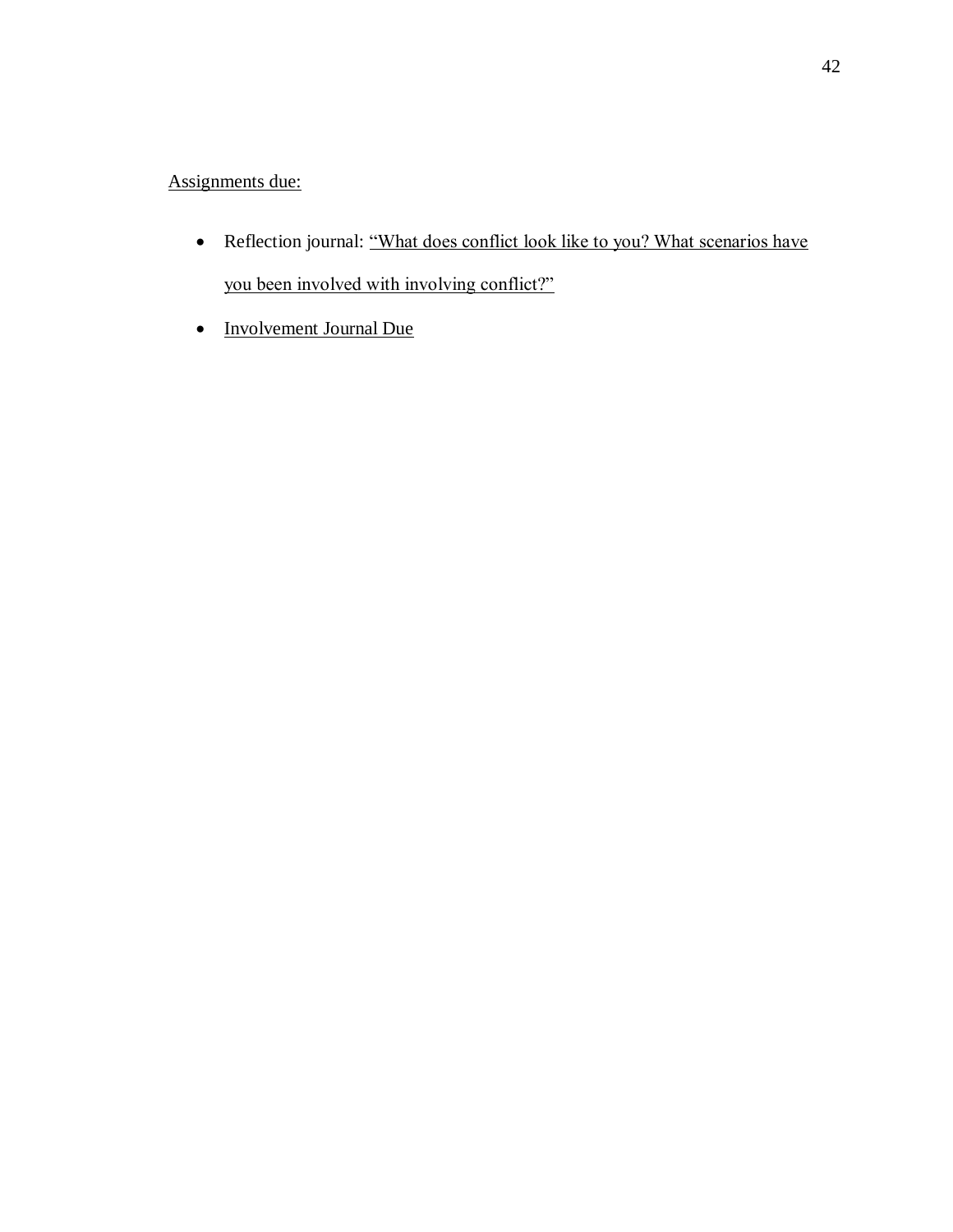## **Lesson 6 – Developing Values**

## Learning Objectives:

After completing this lesson, students should be able to:

- Discuss their core values with classmates in a respectful manner.
- Identify issues involving diversity and values of other students.
- Identify what close values each student holds for themselves.

#### Resources:

Values Card Activity (Instructions in outline)

## Lesson Outline:

- 1. Case Study Partnered Presentations groups 6, 7 and 8: Case studies 13, 17, 30. **45 Minutes**
- 2. Self-Assessment Activity: Page 144. Have students complete on their own. **5 minutes**
- 3. Values Card Activity:
- Have students take out sheets of paper and fold them into eighths to eventually tear up in playing-card sized sheets. They will need 30 sheets overall.
- Have them write down the things they value the most in life. Each card must contain one item. Examples "my family," "my education," "my friends," "my car," etc.
- Explain to them that they need to eliminate 5 cards. Let them decide. Say to them "Pretend that you will never see this thing, item, person again" when they discard. After they only have 25 left, continue this process. When they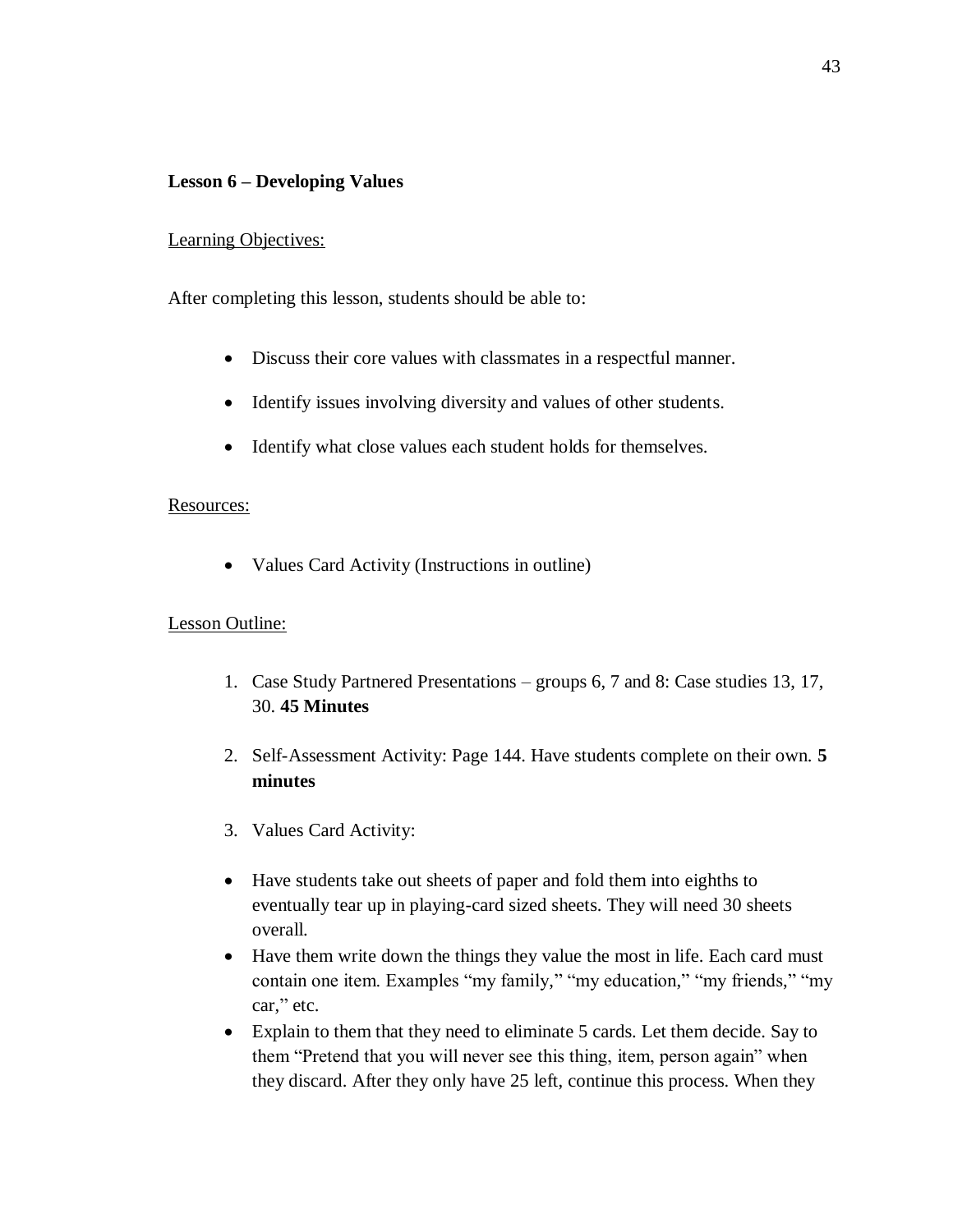discard a card, have them tear it up and create a pile. When there are only 5 cards left per student, have them discard four. At the end of the activity, have an open discussion of why they chose their number one value. **40 minutes** 

4. Diversity Group Presentation Assignments: Break up class into four separate groups. Explain to groups that in two weeks, they will be presenting on four aspects of diversity. Assign topics to group: Race/Ethnicity, Sexuality, Religion, and Socioeconomic Status. Each group will have 20 minutes to present. Have students brainstorm together. Explain next week will be a fullyimmersed diversity class with high-risk activities. **20 Minutes.** 

#### Assignments due:

• Reflection journal: "What values do you hold close to yourself? What helps you guide your life?"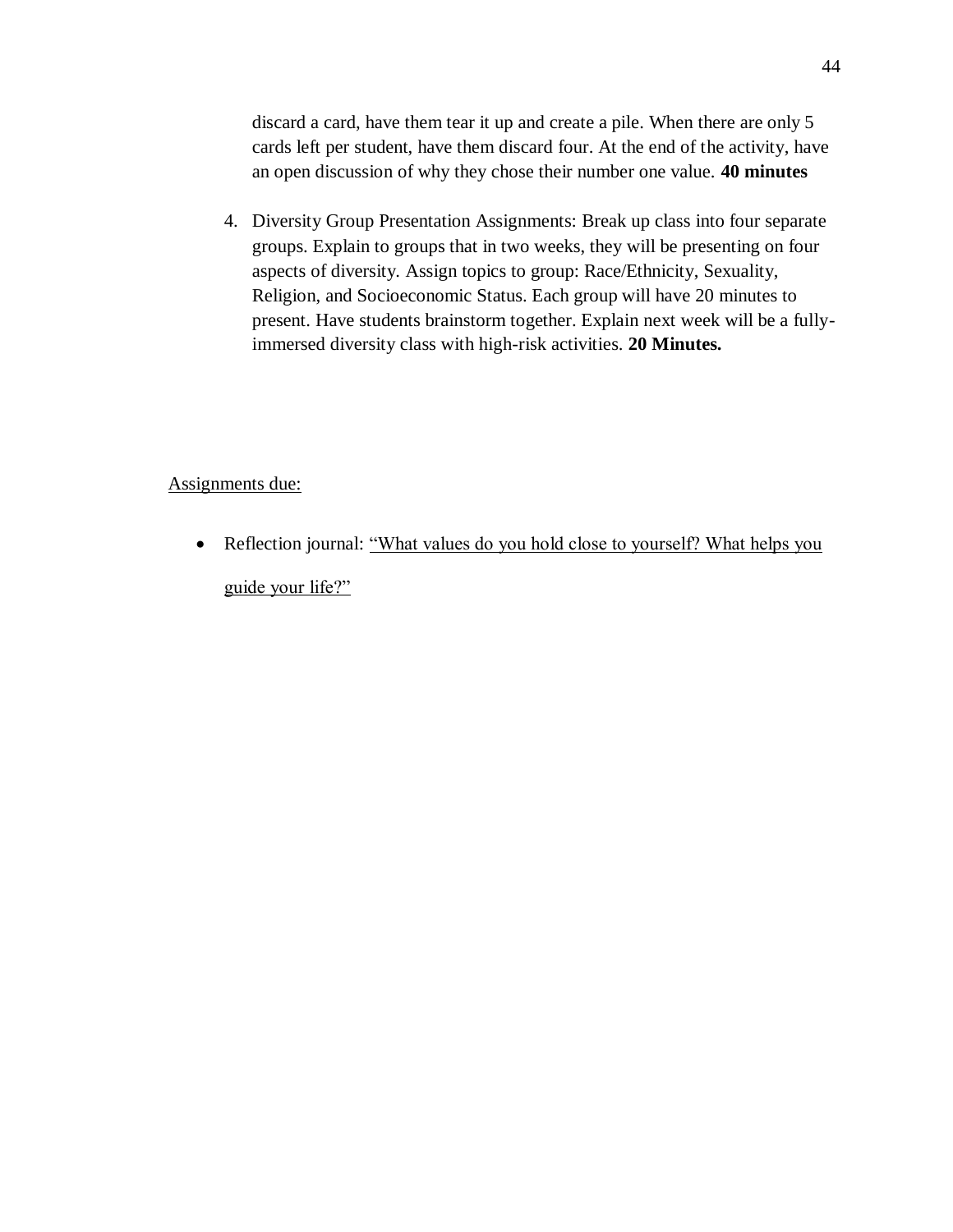## **Lesson 7 – Diversity Pt. 1 – Understanding Where We Come From**

## Learning Objectives:

After completing this lesson, students should be able to:

- Identify the different areas of diversity that affect their lives and the lives of students around them.
- Identify their beliefs in accordance to living with students with different beliefs.
- Identify privilege amongst students.

## Resources:

- Four-Corners Activity (Appendix A)
- Privilege Activity (Appendix B)

# Lesson Outline:

- 1. Open discussion: What is diversity? How do students perceive diversity? **5 minutes**
- 2. Four Corners Activity (Appendix A): **60 Minutes**
- 3. Privilege Activity: **40 Minutes**
- 4. Give students time to meet with their diversity groups for next week. **5 minutes**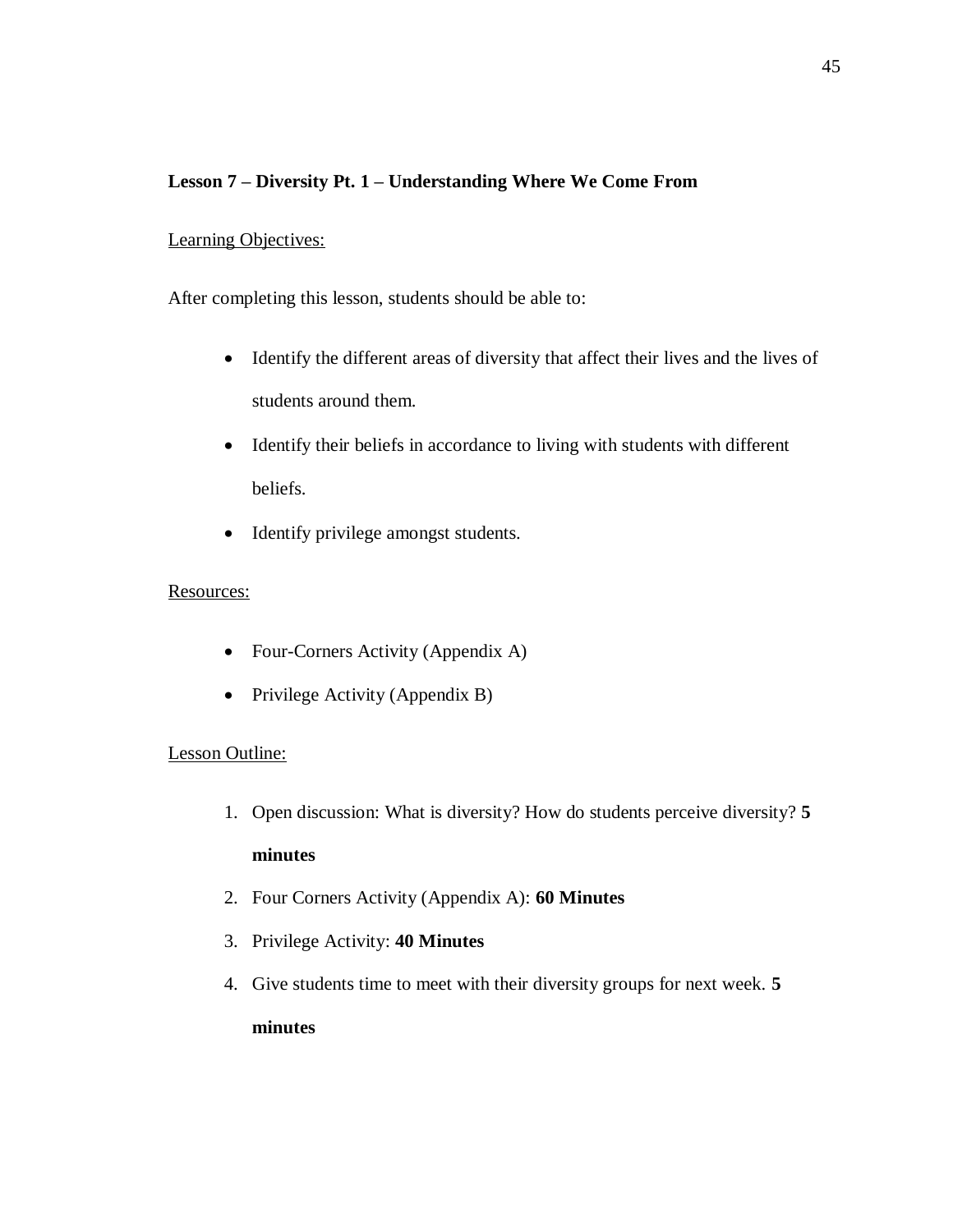# Assignments due:

• Reflection journal: "What is Diversity and what does it mean to you?"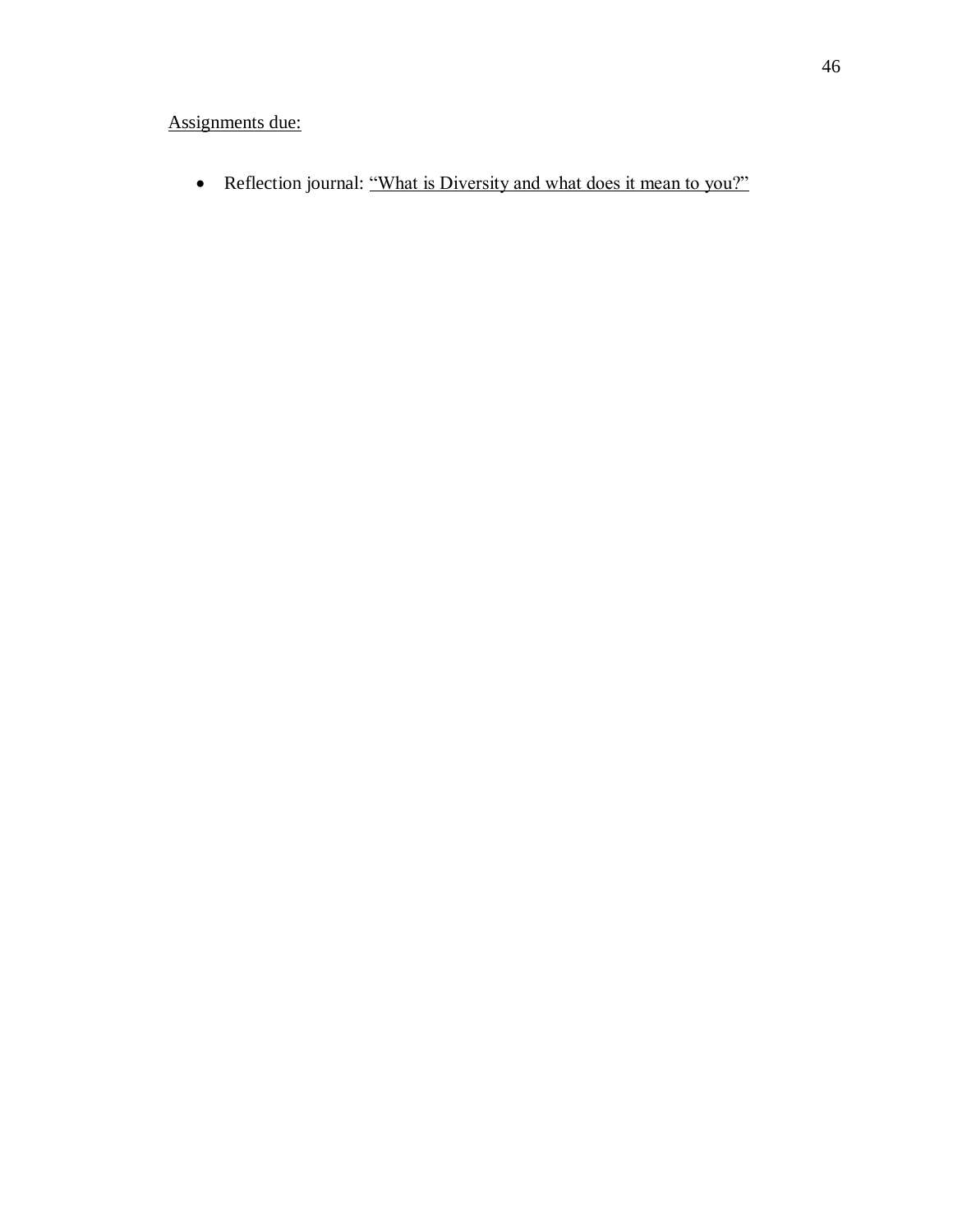# **Lesson 8 – Diversity Pt. 2 – Multiculturalism**

### Offices/Speakers:

Director/Affiliate of Multicultural Center

#### Learning Objectives:

After completing this lesson, students should be able to:

- Understand where to go to learn more about issues surrounding diversity.
- Identify multiple aspects of diversity through group presentations.

#### Lesson Outline:

- 1. Guest Speaker: Director Of Multicultural Center or affiliate. Will talk about common issues and ways to get involved. **30 minutes**
- 2. Group Presentations. **80 Minutes**

*\*Speakers will develop own content if necessary and determine content and direction of lesson.*

#### Assignments due:

• Involvement Journal Due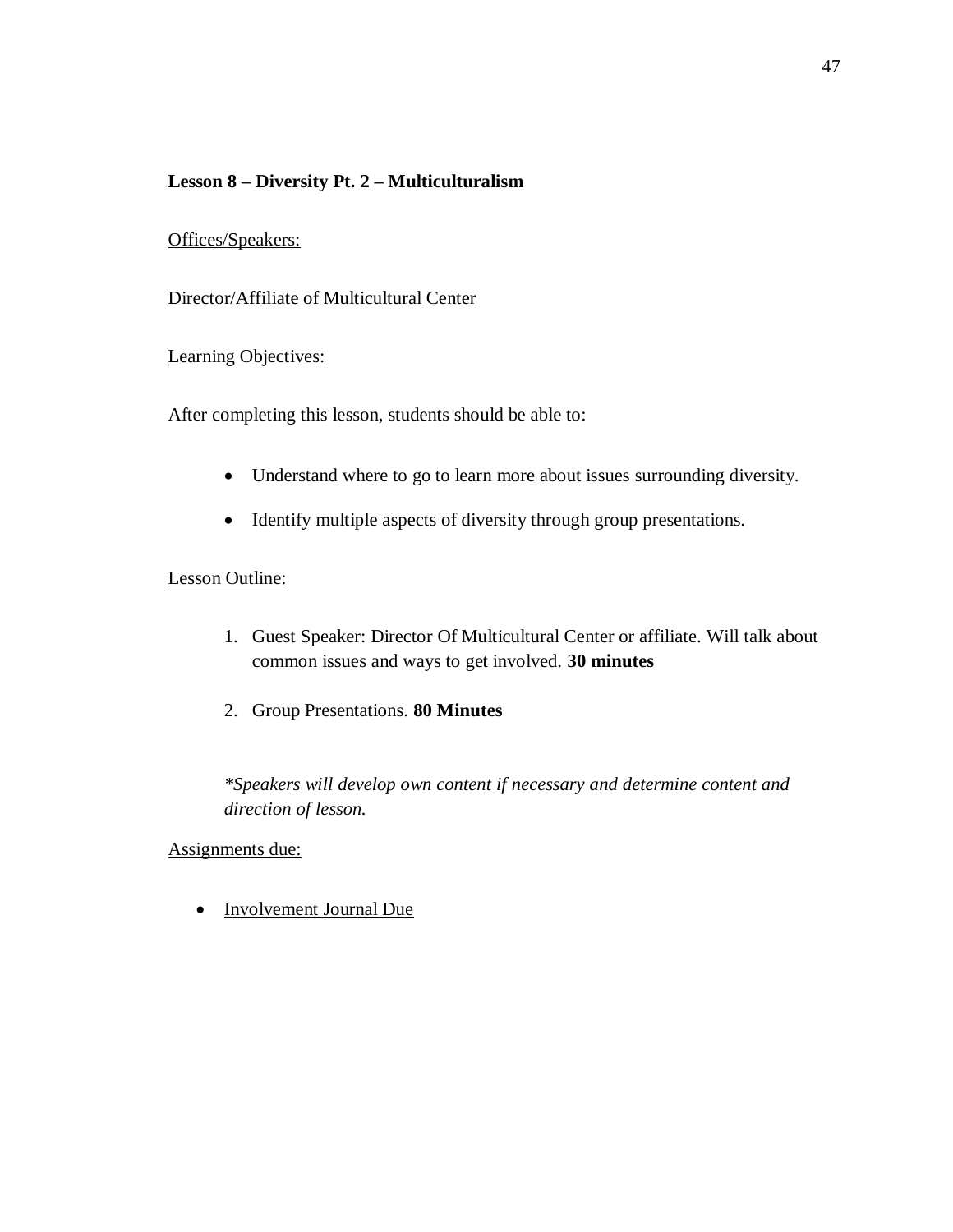## **Lesson 9 – Strategies for Test, Papers, and Research**

## Offices/Speakers:

Librarian/Library Administrative Affiliate

### Learning Objectives:

After completing this lesson, students should be able to:

- Identify how to use library services on campus.
- Identify resources to guide them with papers and research.

#### Resources:

• Travel to library

## Lesson Outline:

- 1. Partnered Case Study Presentations Groups 9, 10, 11: Case studies 12, 7, 25. **45 minutes**
- 2. Trip to library Librarian presentation (or close affiliate): **55 minutes**
- 3. Talk about "Activity Log" for next week. Have them write down every activity they do and group it into a category. For example "Studying," "Watching TV," "Eating," "Sleeping," etc. They will use this information next week. **10 minutes**

*\*Speakers will develop own content if necessary and determine content and direction of lesson.*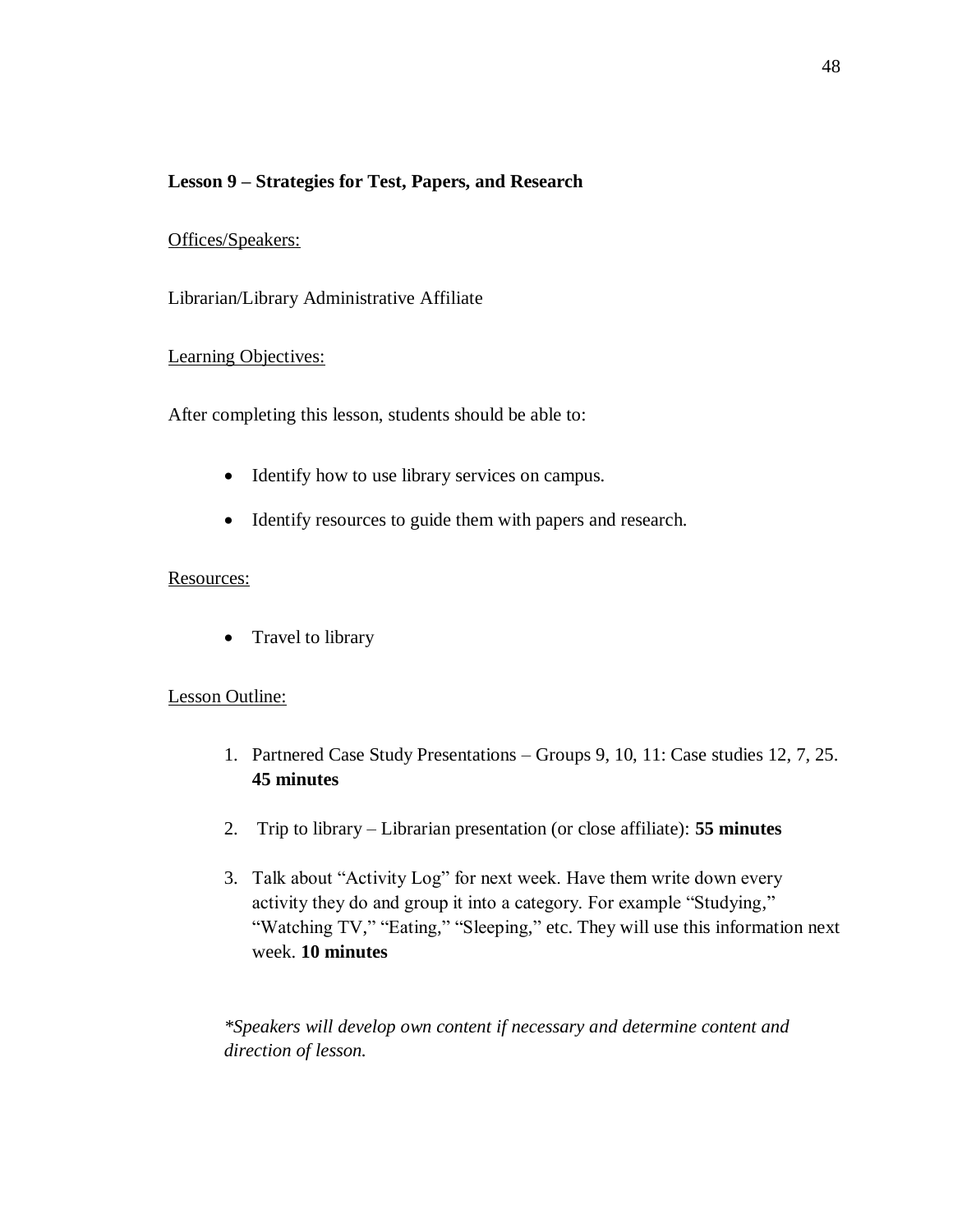# Assignments due:

• Reflection journal: "What strategies do you use for tests and papers? What

resources do you use?"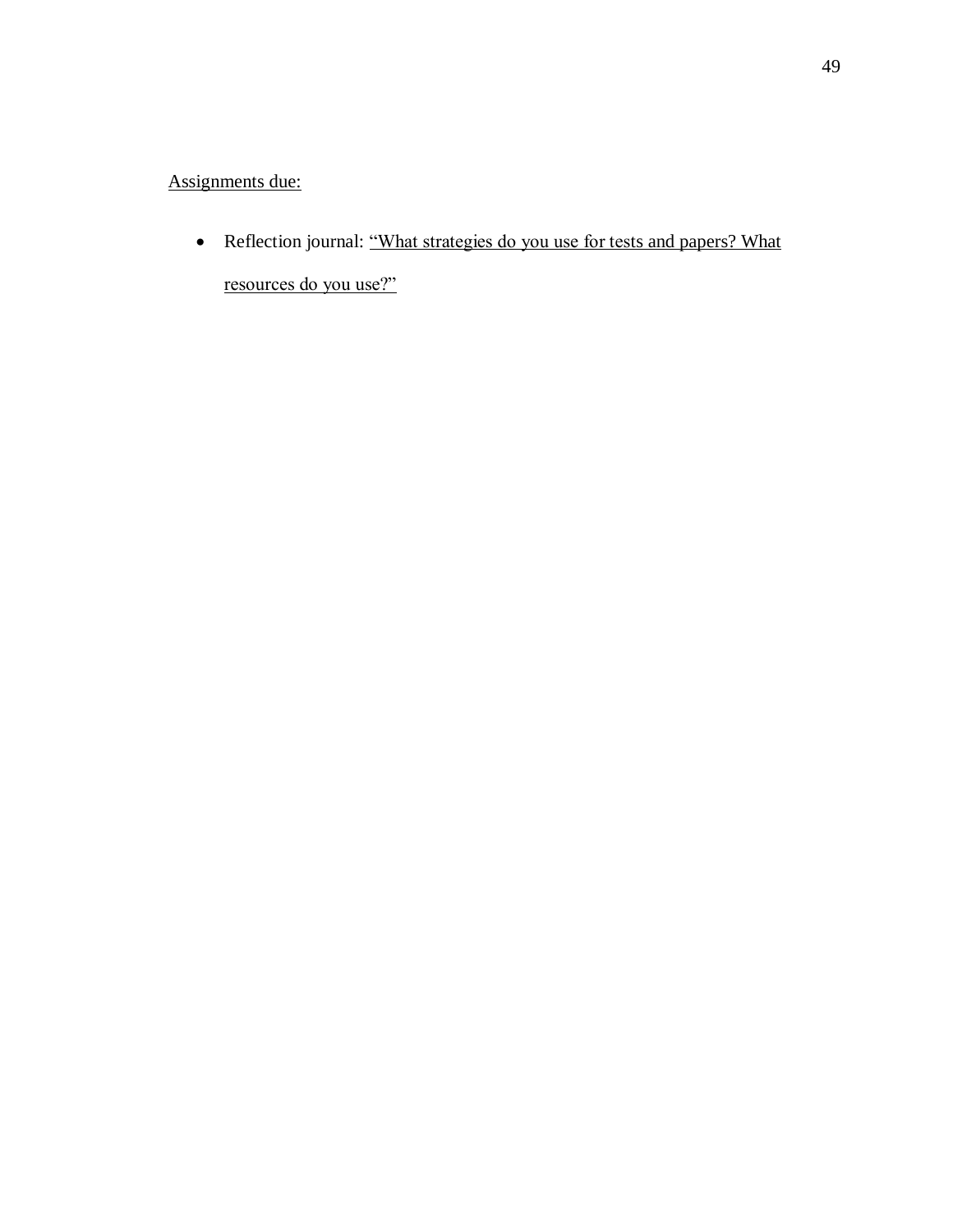#### **Lesson 10 – Time Management**

#### Learning Objectives:

After completing this lesson, students should be able to:

- Identify areas of struggle in accordance to time management.
- Develop sufficient time management strategies.

#### Resources:

• Personal Time Survey (Appendix C)

#### Lesson Outline:

- 1. Open discussion: What does time management look like for you? What helps/hinders? **15 minutes**
- 2. Case Study Presentations, groups 12 and 13: Case studies 35 and 40. **30 minutes**
- 3. Time Management Activity:
	- o Using log from previous week, have people pair up based on opposite trends. For example, if someone has spent a majority of their week studying, have them partner with someone who has spent a majority of their week doing leisurely activities.
	- o Have students discuss: What are most important tasks? What could I change about my day? Do I procrastinate?
	- o Have students come up with a time management strategy for their partner. Present to class. **40 minutes**
- 4. Hand out sheet on next page, have students complete, and then discuss briefly at end of the class. **25 Minutes**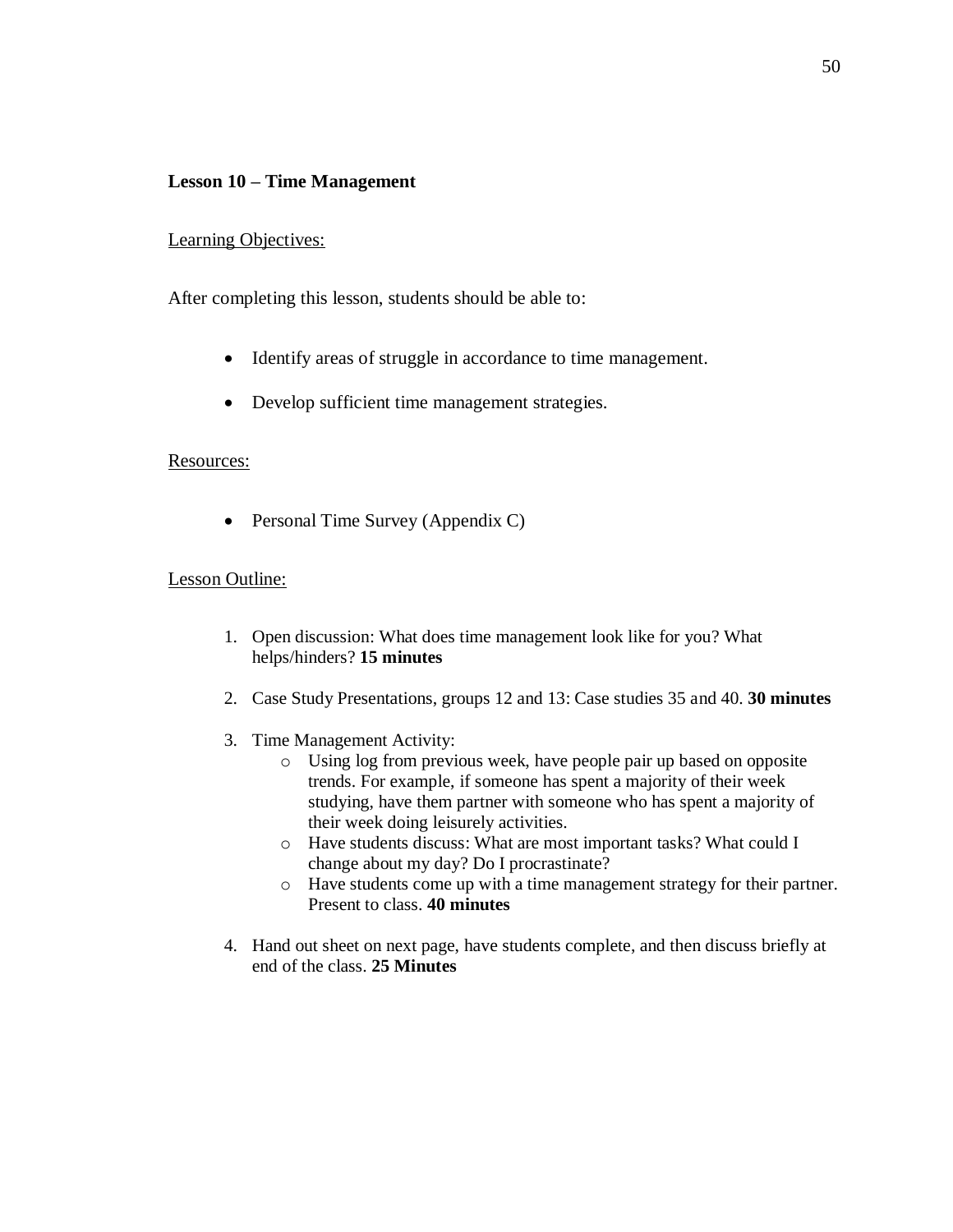# Assignments due:

- Reflection journal: "How do you manage your time? What has been effective? What deters your time management?"
- Involvement Journal.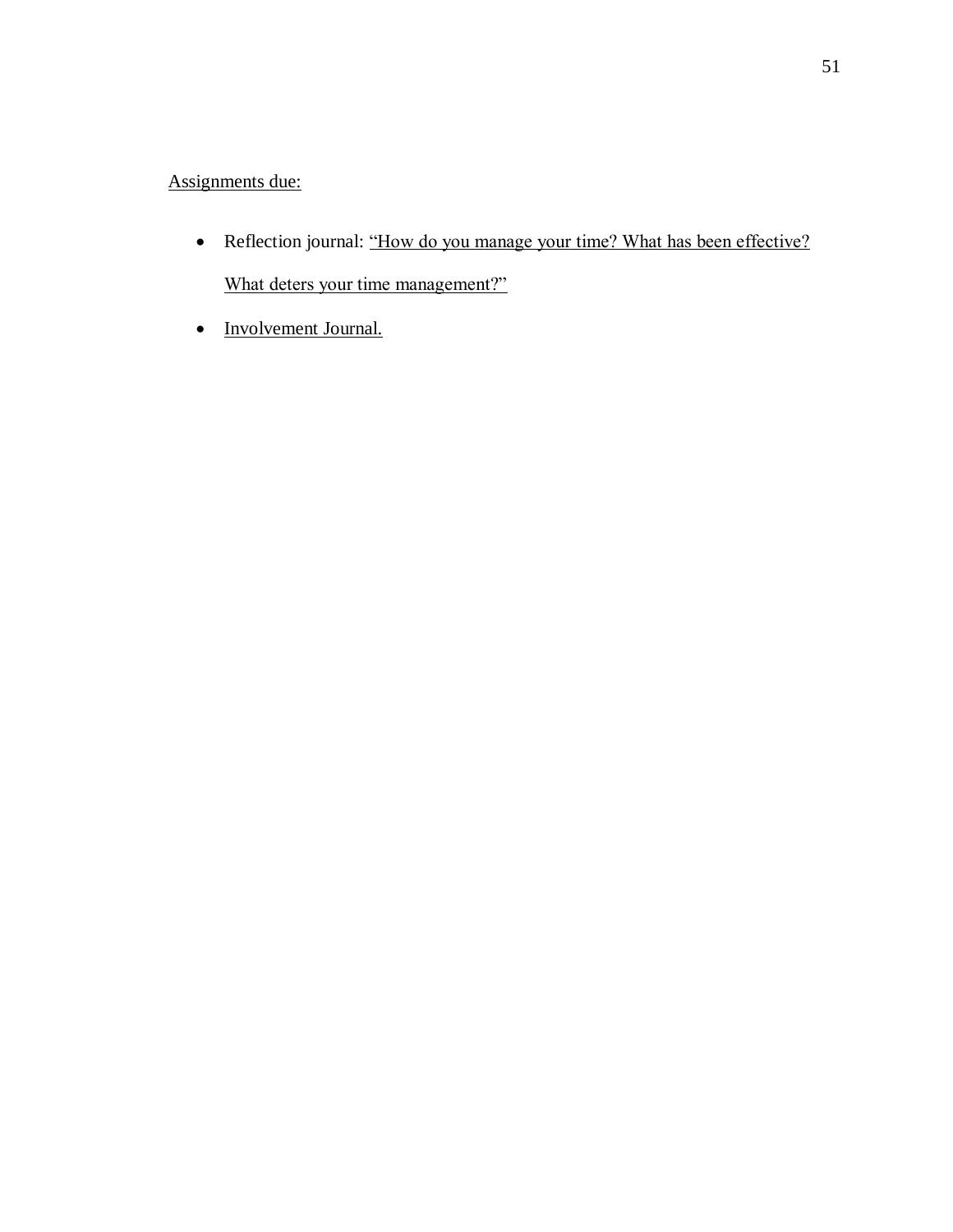## **Week 11 – Managing Your Money**

#### Offices/Speakers:

Admissions Office or Office of Bursars Director/Affiliate, and speaker from universityaffiliated bank or credit union.

#### Learning Objectives:

After completing this lesson, students should be able to:

- Identify the various methods they can receive help financially.
- Identify ways to become financially responsible and build credit.

#### Lesson Outline:

- 1. Case Study Partner Presentations, groups 14 and 15: Case studies 1 and 20. **30 minutes**
- 2. Scholarships and Financial Aid presentation, Speaker from Scholarships and Financial Aid Office, allowing time for questions: **30 minutes**
- 3. Speaker from university-affiliated bank or credit union Managing your personal funds and establishing credit, allowing time for questions: **30 minutes**
- 4. Open discussion: How can we save money? What strategies have you used? How can we alleviate stresses about financial situations? **15-20 minutes**

*\*Speakers will develop own content if necessary and determine content and direction of lesson.*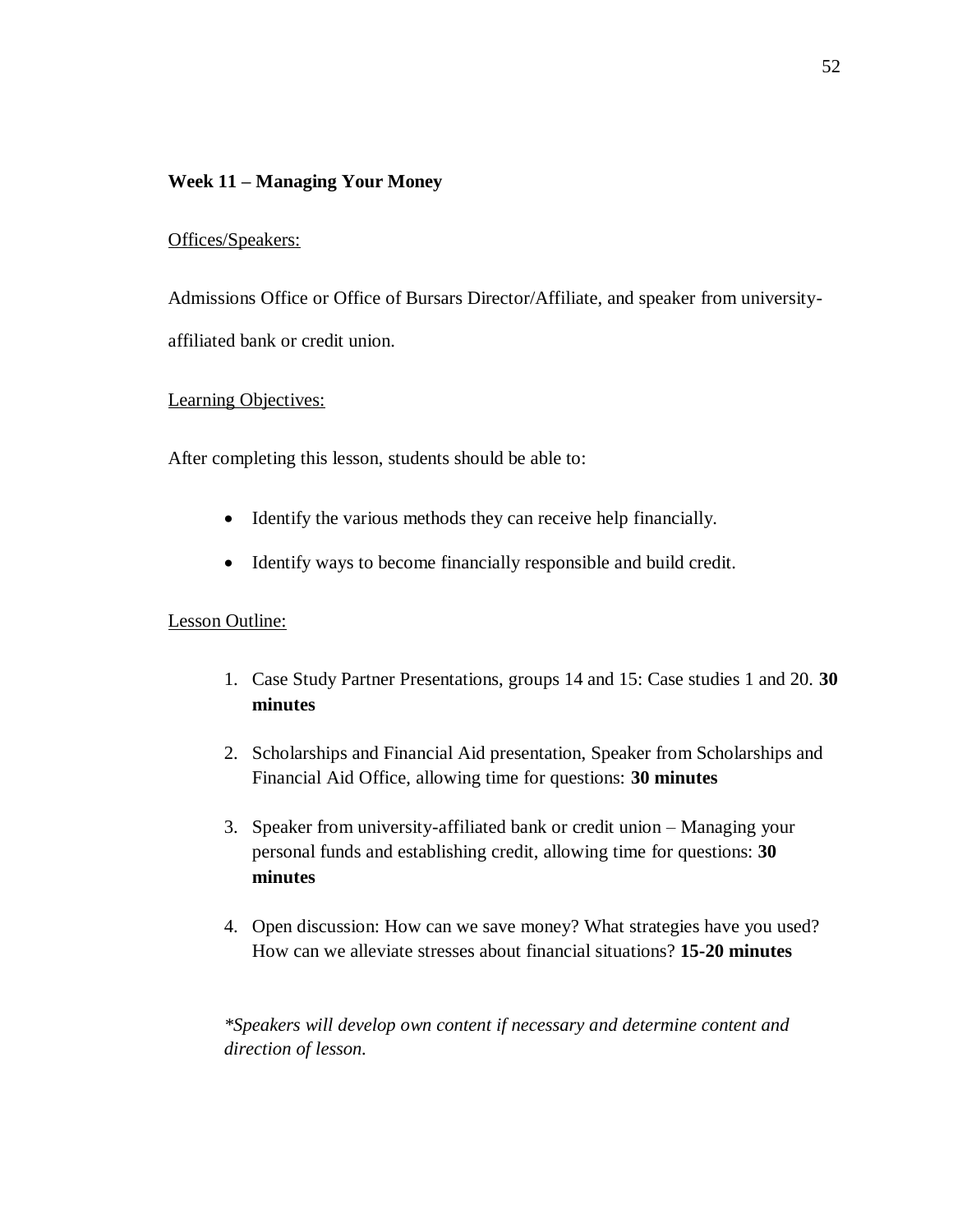# Assignments due:

• Reflection journal: "How do you manage your money? Do you use a Credit/Debit

Card? How has it helped/hindered you?"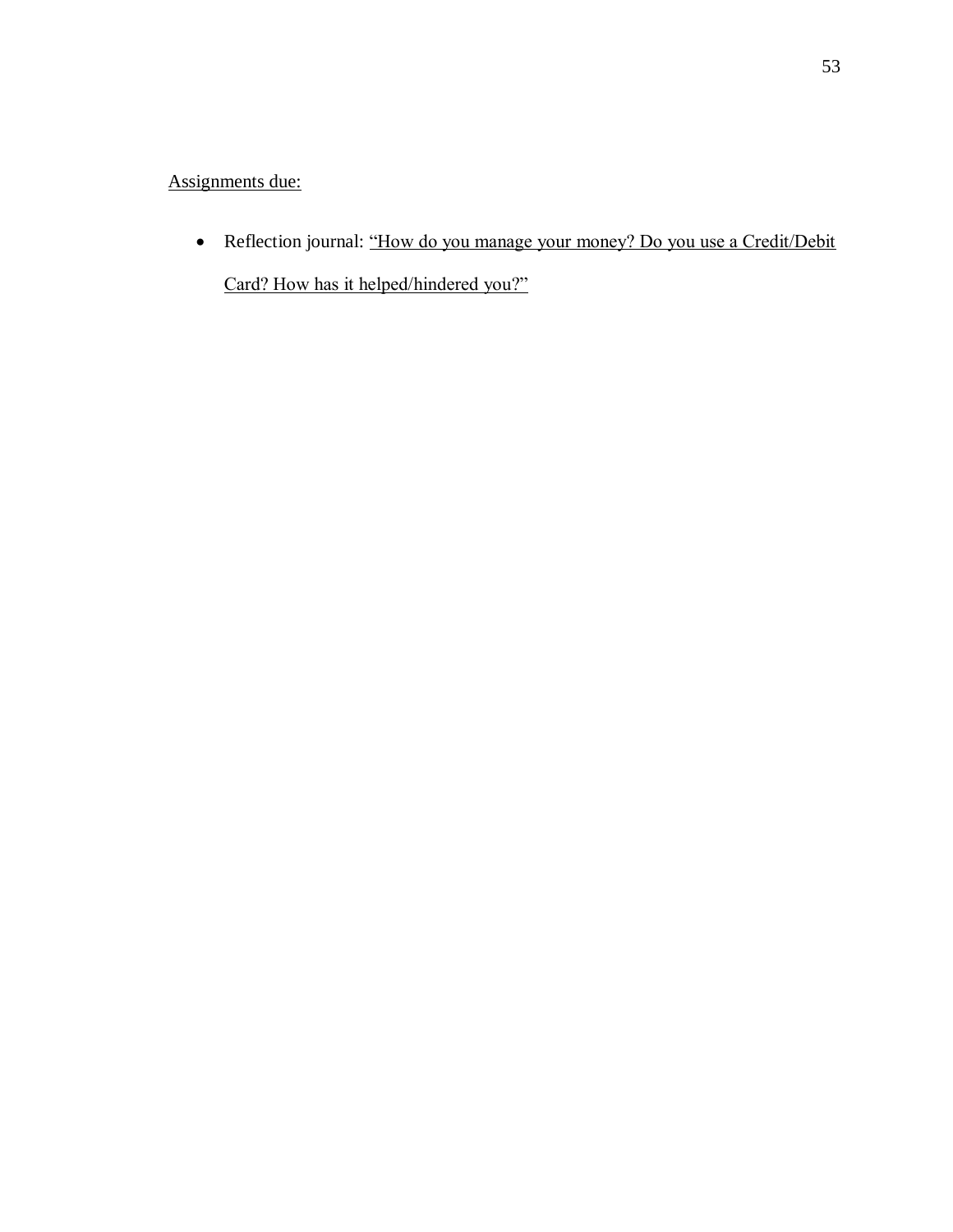## **Lesson 12 – Staying Healthy**

### Offices/Speakers:

Dietician from Health/Recreational Services or equivalent, Sexual Health Educator

#### Learning Objectives:

After completing this lesson, students should be able to:

- Identify resources for them to promote physical, mental, and sexual health.
- Learn about common health issues college students typically face.

#### Lesson Outline:

- 1. Case study group presentations, groups 16 and 17: Case studies 16 and 32 **30 minutes**
- 2. Guest Speaker: Sexual Health Educator: **30 minutes**
- 3. Guest Speaker: Dietician (or campus affiliate of recreation center): **30 minutes**
- 4. Discuss healthy living. What do you do to take healthy measures? **10 minutes**
- 5. Discuss Final Project and Paper. Reiterate what they need to present on and how they need to present it. Determine which students (10) will go next week and which (10) will present during the next week and which (10) will present during the last week. **15 minutes.**

*\*Speakers will develop own content if necessary and determine content and direction of lesson.*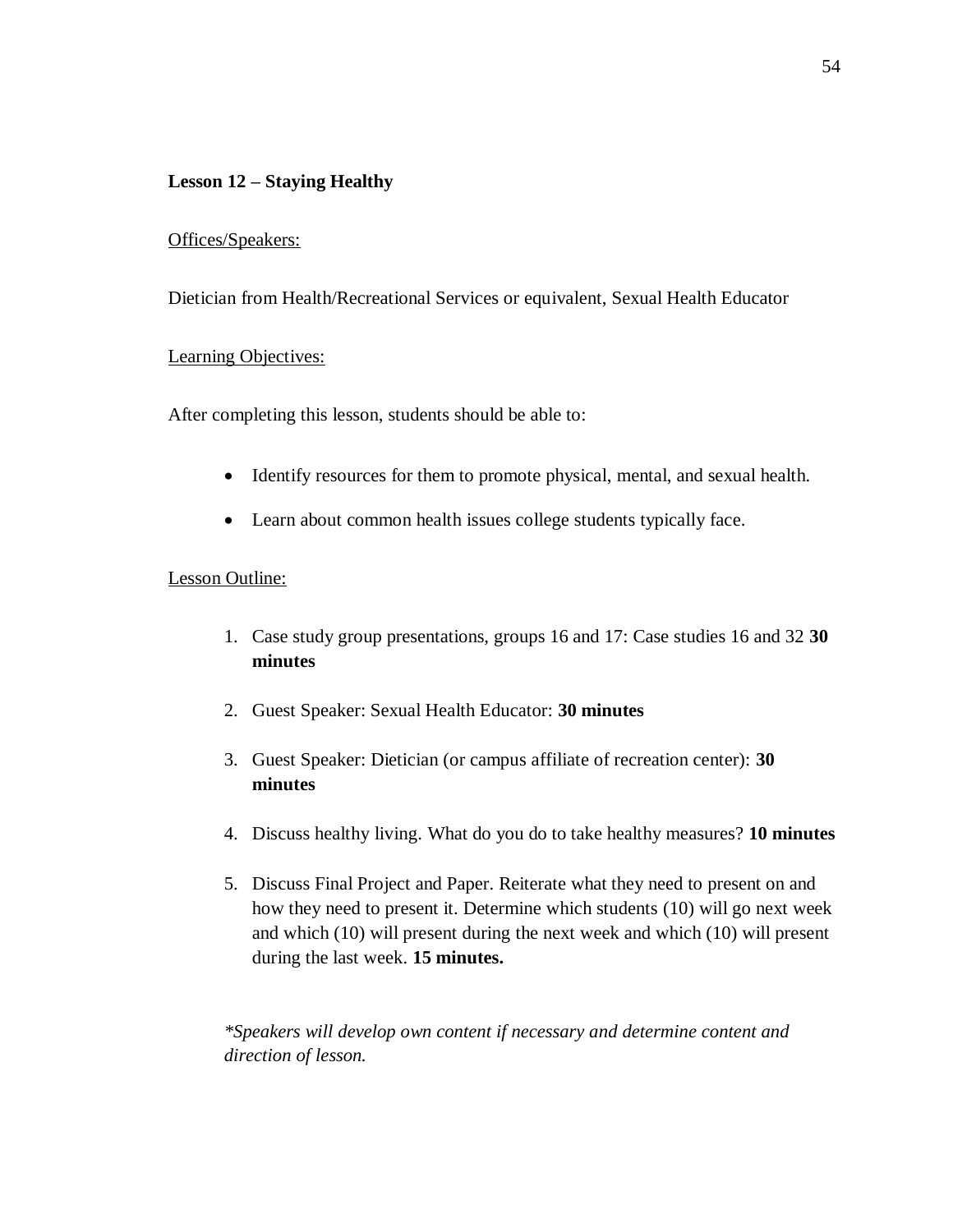# Assignments due:

- Reflection journal: "How do you stay healthy in college? Physically and mentally?"
- Involvement Journal.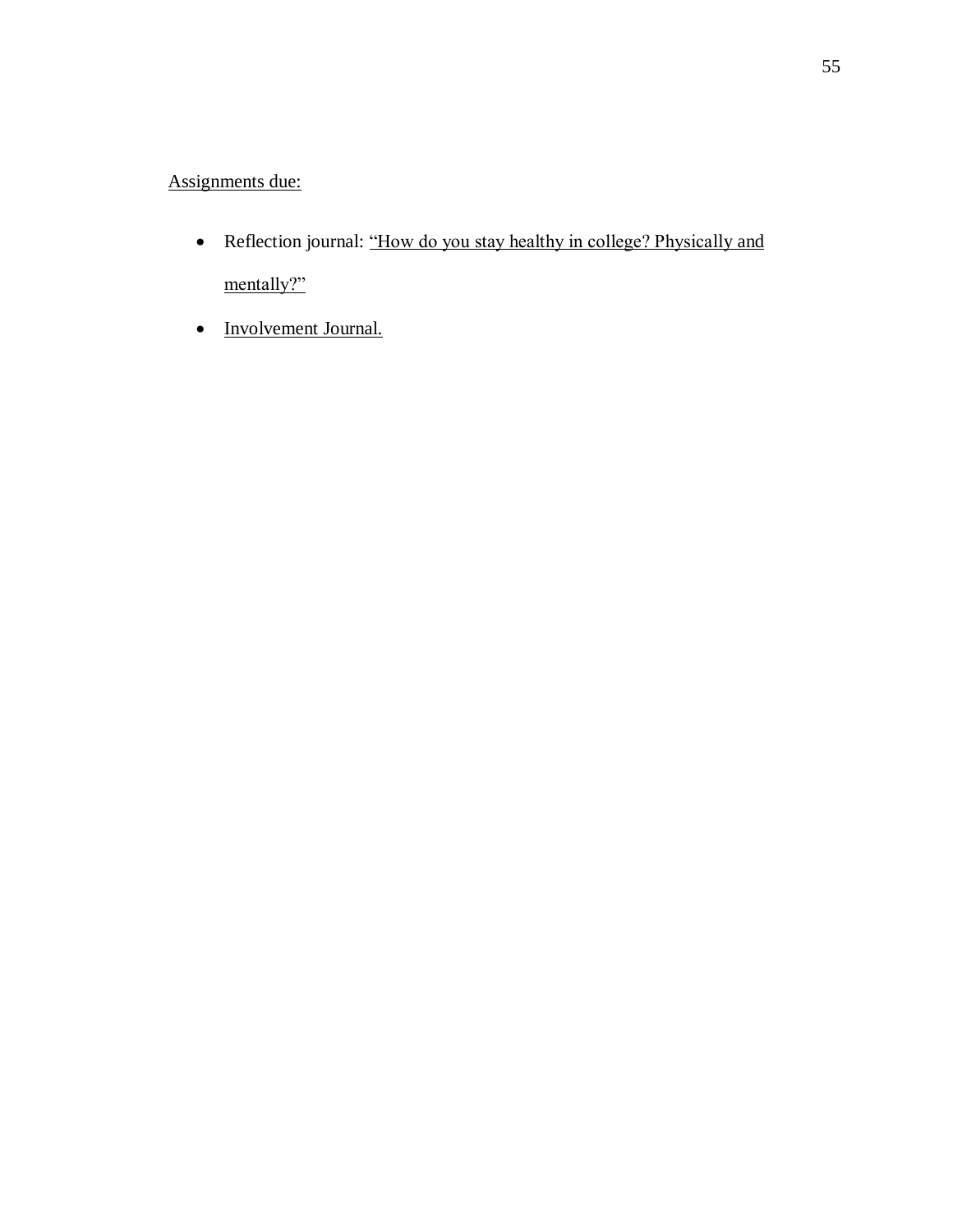# **Lesson 13 – Involvement Presentations (Part 1)**

# Learning Objectives:

After completing this lesson, students should be able to:

Learn about others' involvement experiences.

# Lesson Outline:

1. Begin Involvement Presentations. **110 minutes.**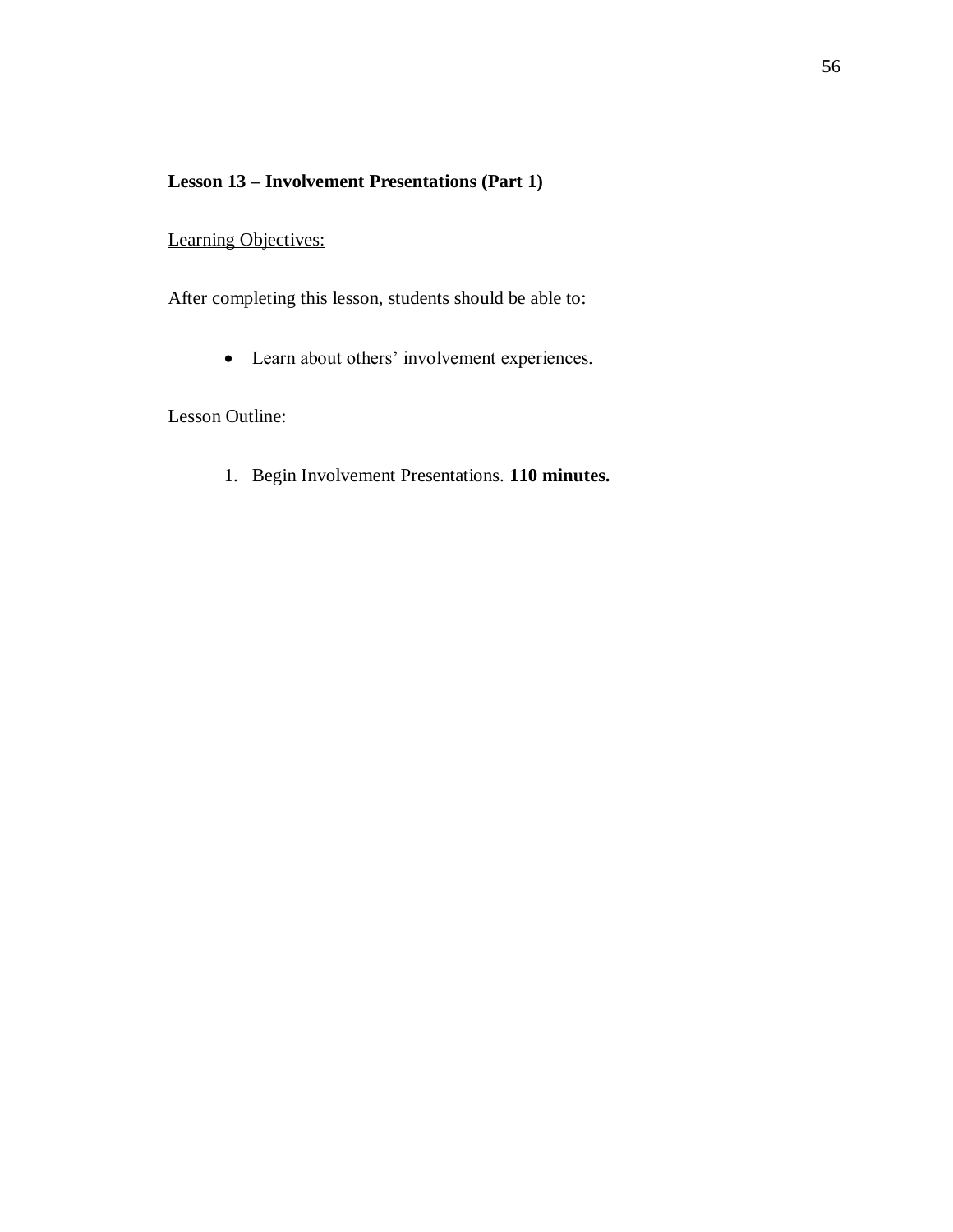# **Lesson 14 – Involvement Presentations (Part 2)**

# Learning Objectives:

After completing this lesson, students should be able to:

Learn about others' involvement experiences.

# Lesson Outline:

1. Continue Presentations. **110 minutes.**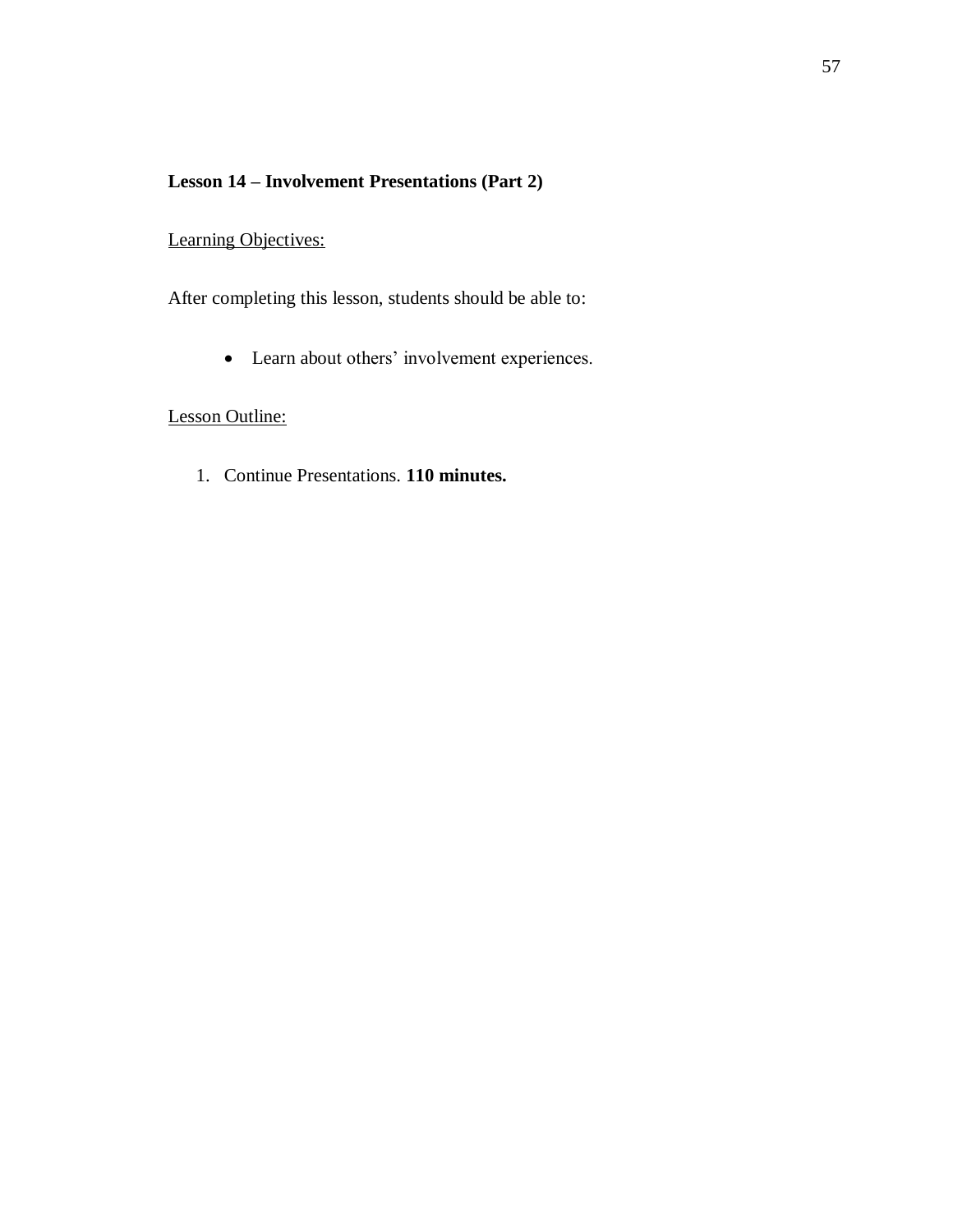# **Lesson 15 – Involvement Presentations (Part 3)**

## Learning Objectives:

After completing this lesson, students should be able to:

Learn about others' involvement experiences.

## Lesson Outline:

- 1. Continue Presentations. **110 minutes.**
- 2. Class Evaluations and Final Thoughts.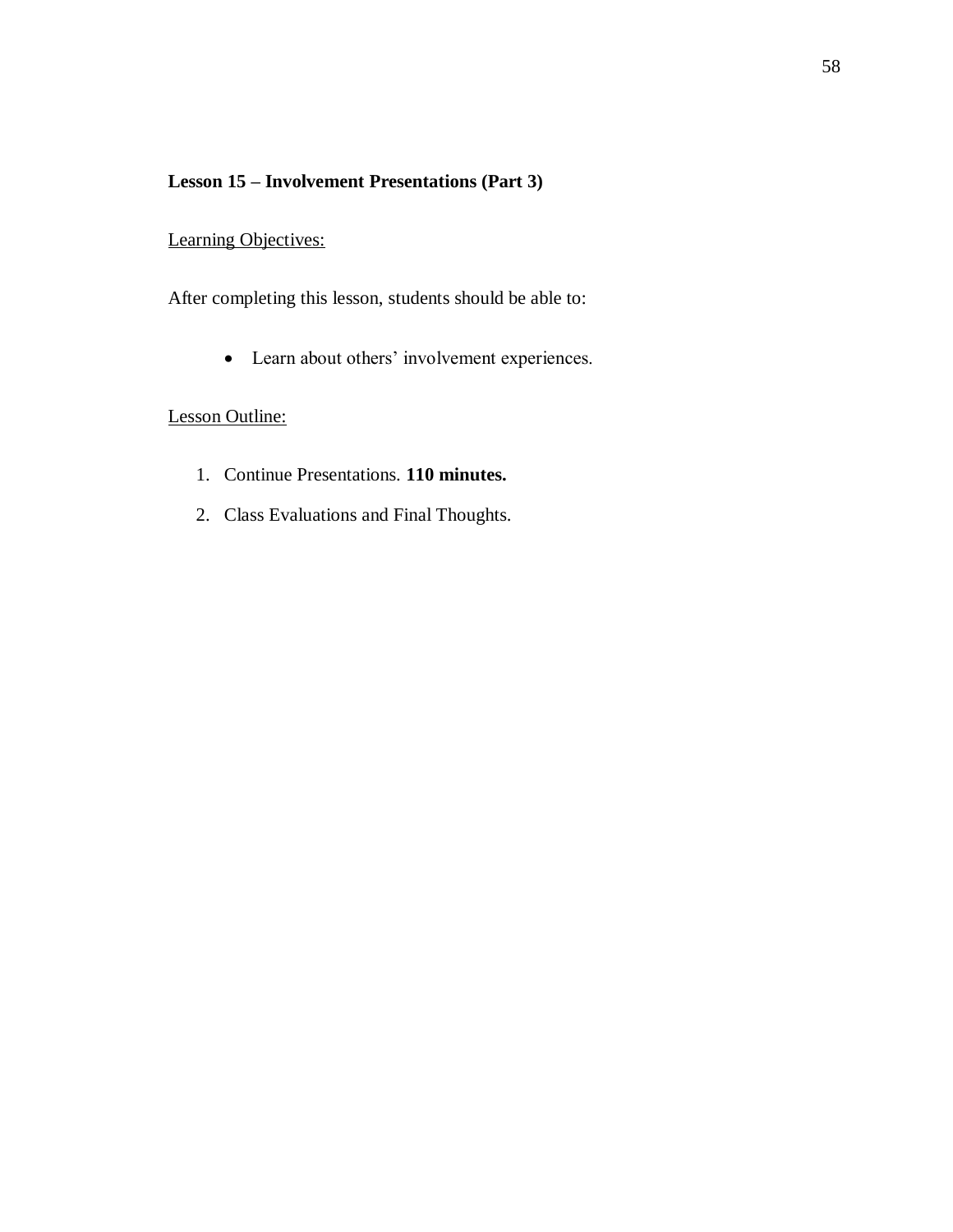#### **REFERENCES**

- Astin, A. (1984). Student involvement: A developmental theory for higher education. *Journal of College Student Personnel, 25*, 297-308. Retrieved from http://www.middlesex.mass.edu/tutoringservices/downloads/astininv.pdf
- Barton, A., & Donahue, C. (2009). Multiple assessments of a first-year seminar pilot. *Journal of General Education, 58*, 259-278. Retrieved from http://search.ebscohost.com/login.aspx?direct=true&db=eric&AN=EJ896510&sit e=ehost-live
- Berger, J., & Milem, J. (1999). The role of student involvement and perceptions of integration in a casual model of student persistence. *Research in Higher Education, 40*, 641-664. Retrieved from http://search.ebscohost.com/login.aspx? direct=true&db=aph&AN= 2621125&site=ehost-live
- Fidler, P. P. (1991). Relationship of freshman orientation seminars to sophomore return rates. *Journal of The Freshman Year Experience, 3*(1), 7-38. Retrieved from http://search.ebscohost.com/login.aspx?direct=true&db=eric&AN=EJ423153&sit e=ehost-live
- Goodman, K., & Pascarella, E. (2006). First-year seminars increase persistence and retention: Evidence from how college affects students. *Peer Review, 8*, 26-28. Retrieved from http://www.aacu.org/peerreview/prsu06/documents/PRSU06\_research.pdf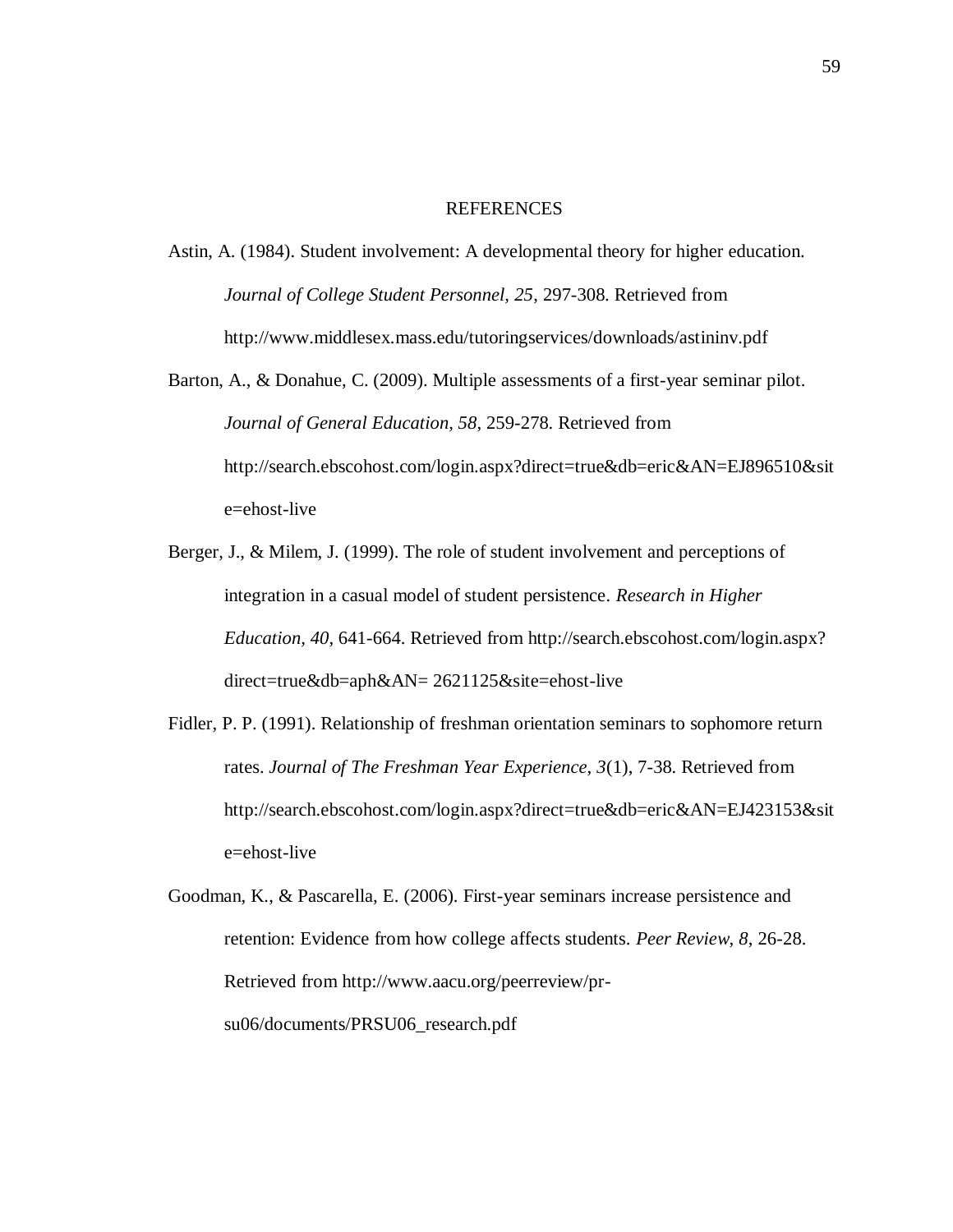- Jamelske, E. (2009). Measuring the impact of a university first-year experience program on student GPA and retention. *Higher Education: The International Journal of Higher Education And Educational Planning*, *57*, 373-391. Retrieved from http://search.ebscohost.com/login.aspx?direct=true&db=eric&AN=EJ825726&sit e=ehost-live
- Kidwell, K. S. (2005). Understanding the college first-year experience. *Clearing House: A Journal of Educational Strategies, Issues And Ideas, 78*, 253-255. Retrieved from http://search.ebscohost.com/login.aspx?direct=true&db=eric& AN=EJ725117&site=ehost-live
- Lang, D. J. (2007). The impact of a first-year experience course on the academic performance, persistence, and graduation rates of first-semester college students at a public research university. *Journal of The First-Year Experience & Students In Transition*, *19*, 9-25. Retrieved from http://search.ebscohost.com/login aspx?direct=true&db=eric&AN=EJ798191&site=ehost-live
- Porter, S. R., & Swing, R. L. (2006). Understanding how first-year seminars affect persistence. *Research In Higher Education, 47*, 89-109. Retrieved from http://search.ebscohost.com/login.aspx?direct=true&db=eric&AN=EJ735973&sit e=ehost-live.
- Rausch, J. L., & Hamilton, M. W. (2006). Goals and distractions: Explanations of early attrition from traditional university freshmen. *Qualitative Report, 11*, 317-334. Retrieved from http://search.ebscohost.com/login.aspx?direct=true &db=eric&AN=EJ804003&site=ehost-live.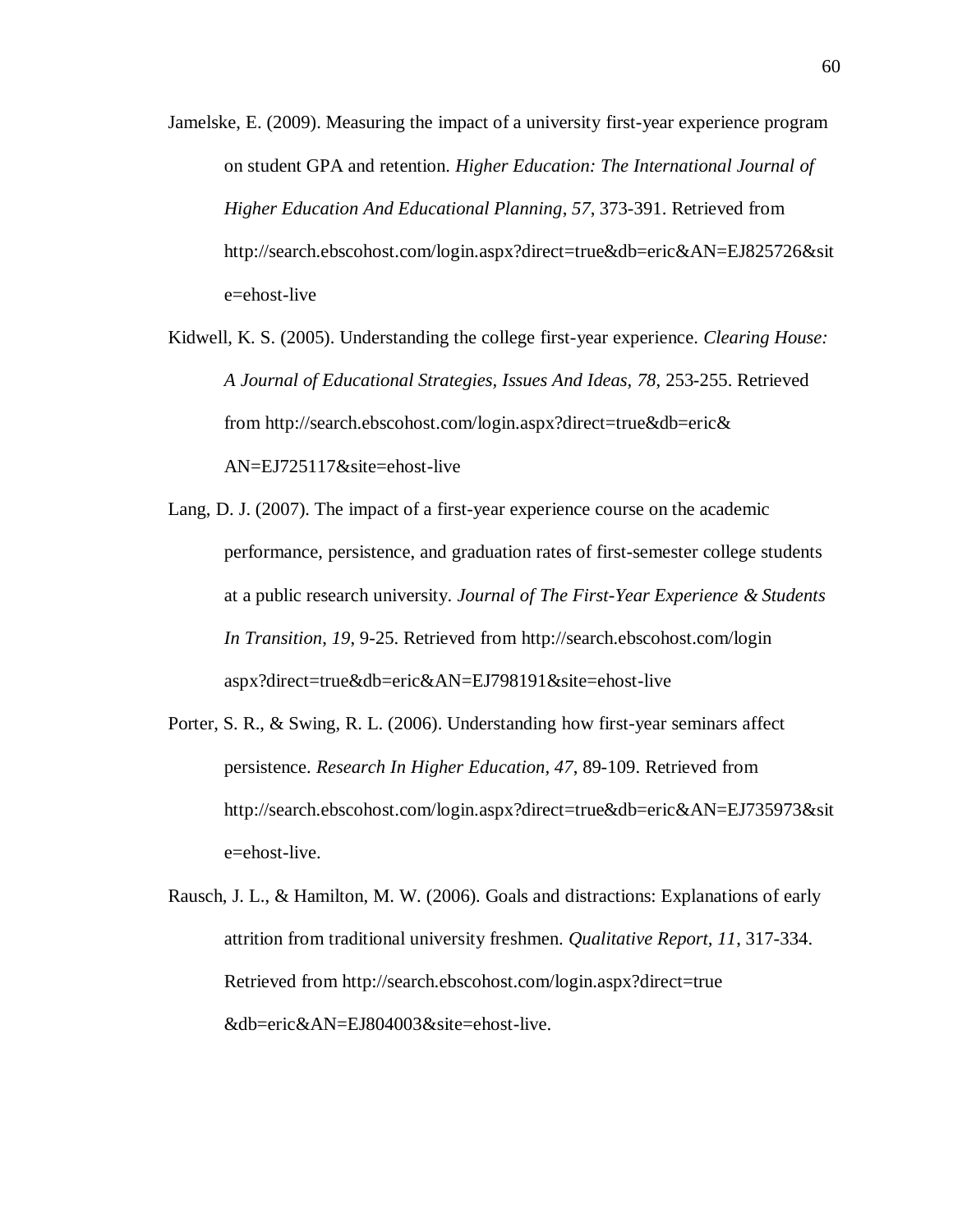- Schrader, P. G., & Brown, S. W. (2008). Evaluating the first year experience: Students' knowledge, attitudes, and behaviors. *Journal of Advanced Academics*, *19*(2), 310- 343. Retrieved from: http://search.ebscohost.com/login.aspx?direct=true &db=eric&AN=EJ794107&site=ehost-live
- Schrader, P. G., & Lawless, K. A. (2004). The Knowledge, Attitudes, & Behaviors approach: How to evaluate performance and learning in complex environments. *Performance Improvement*, *43*(9), 8-15. Retrieved from http://search.ebscohost. com/login.aspx?direct=true&db=eric&AN=EJ771883&site=ehost-live
- Tinto, V. (1975). Dropout from higher education: A theoretical synthesis of recent research. *Review of Educational Research, 45*: 89-125. Retrieved from http://www.jstor.org/stable/10.2307/1170024
- Tinto, V. (2007). Research and practice of student retention: What next? *Journal of College Student Retention: Research, Theory & Practice, 8*, 1-19. Retrieved from http://www.uaa.alaska.edu/governance/facultysenate/upload/JCSR\_Tinto\_2006- 07\_Retention.pdf
- Wirt, J., Choy, S., Rooney, P., Provasnik, S., Sen, A., Tobin, R. (2004). National center for education statistics. *The Condition of Education 2004.* NCES 2004-077. US Department Of Education. 1-21. Retrieved from http://www.eric.ed.gov/PDFS/ED483067.pdf

.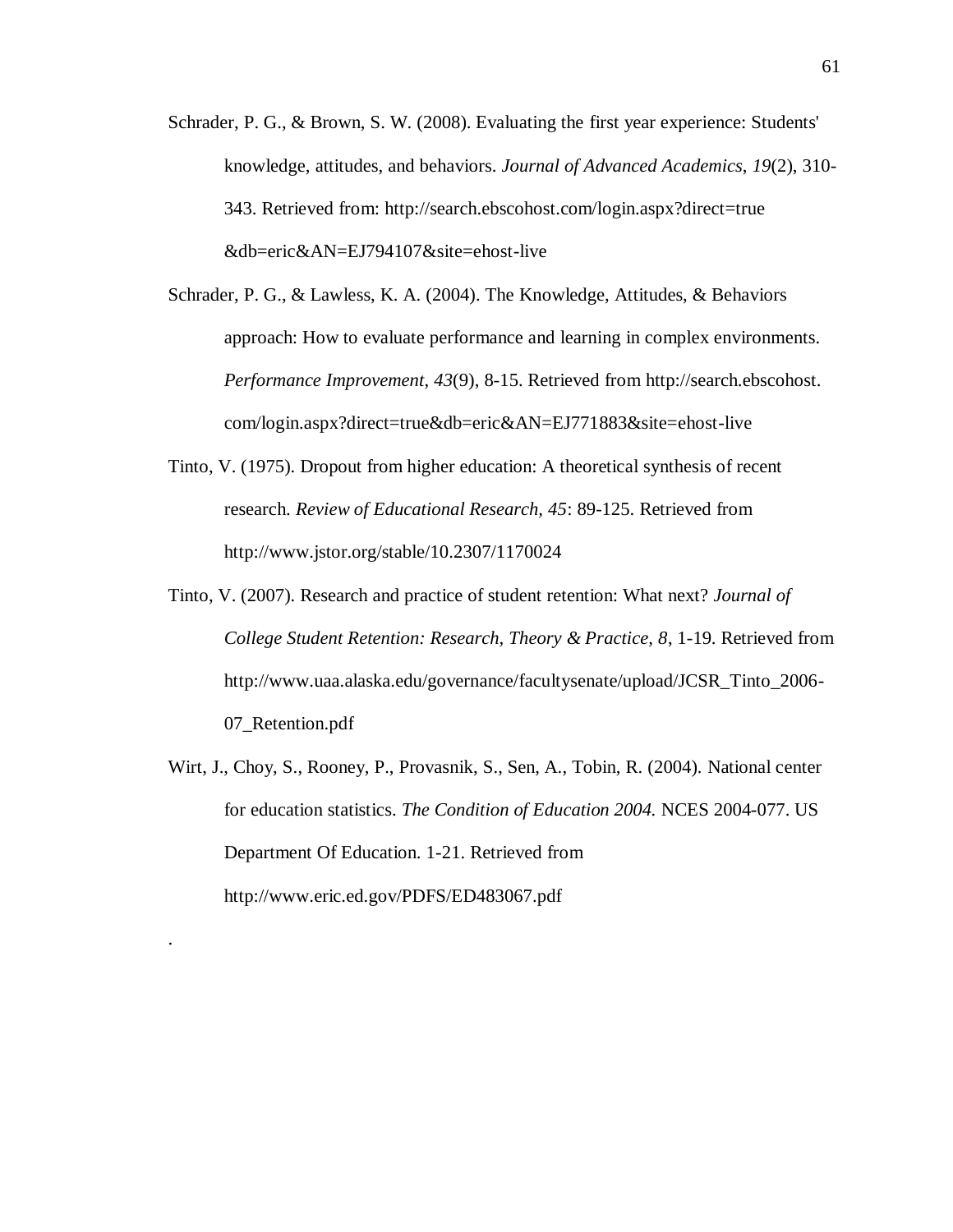# APPENDIX A

# FOUR-CORNERS ACTIVITY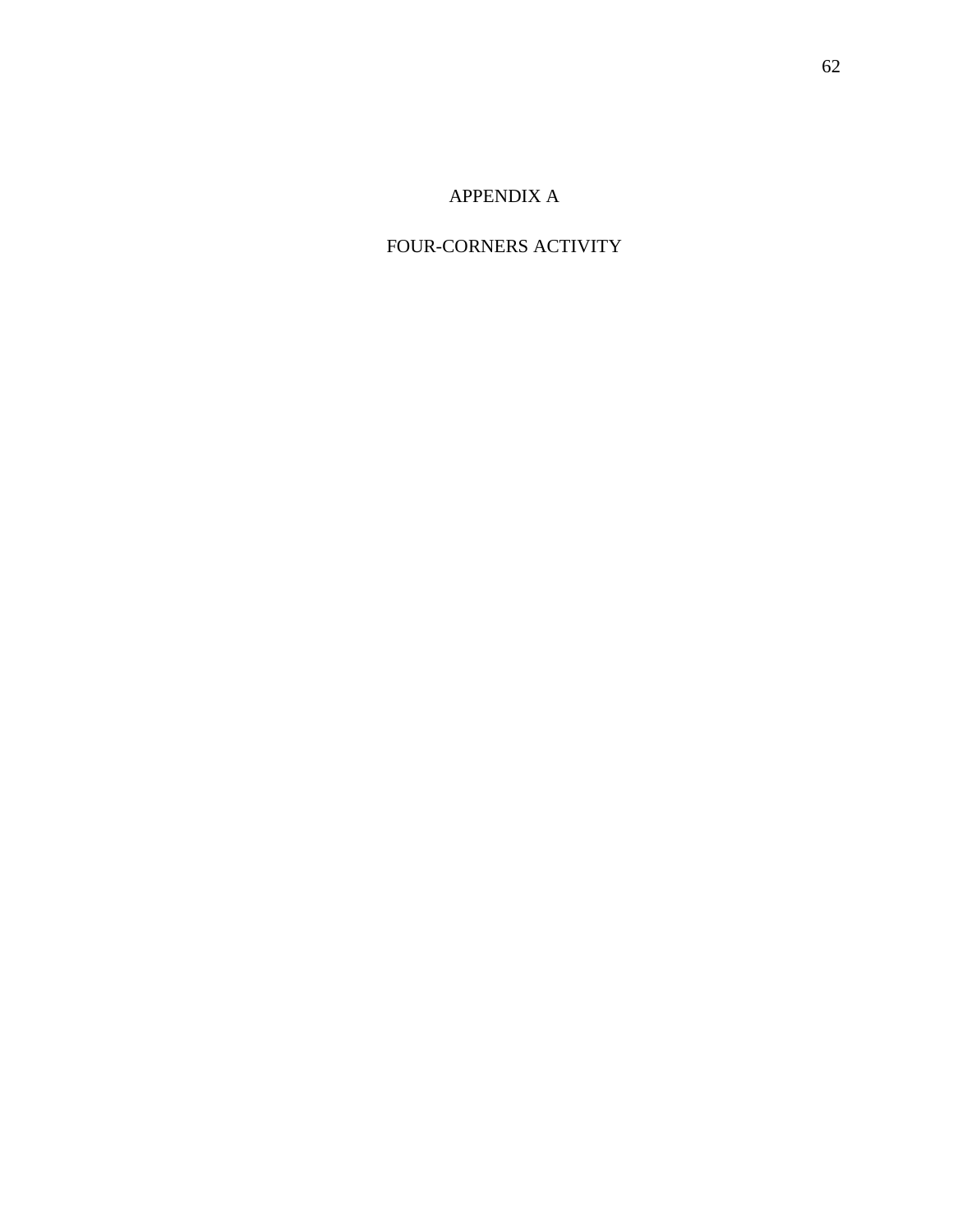(Activity adapted and modified from original source: http://www.bonner.org/resources/modules/modules\_pdf/BonCurFourCorners.pdf)

- 1. Spread all desk/tables/chairs to outside of room. You will use each corner of the room for this exercise.
- 2. Establish one corner as "Strongly Agree," another as "Agree", another as "Disagree" and finally the last one as "Strongly Disagree." The instructor will then read a statement from a list.
- 3. The students must decide where they stand on the issue and then pursue the corner that defines them. Once students have decided a corner, they are encouraged to explain their stance. However, it is not mandatory.
- 4. This activity is meant to last 60 minutes, so the facilitator must use his/her own best discretion to decide which statements should be used and how much dialogue should be created after each statement. Use from the statements below:

"America is the most diverse country in the world."

"Anyone can be racist."

"My class background is most important in defining who I am."

"There is a lot we can do about racism."

"A person should be able to love/marry a person of any gender or race legally."

"People decide whether or not they are homosexual."

"Illegal aliens are not entitled to health care."

"Our campus appreciates diverse student groups."

"There is more talk about appreciating diversity than action."

"Abortion should be legal."

"We should incorporate religion into our government."

"I believe in a higher power."

"Men have more rights than women."

"It's the president's fault for the major problems in our country."

"Democrats are better leaders than Republicans."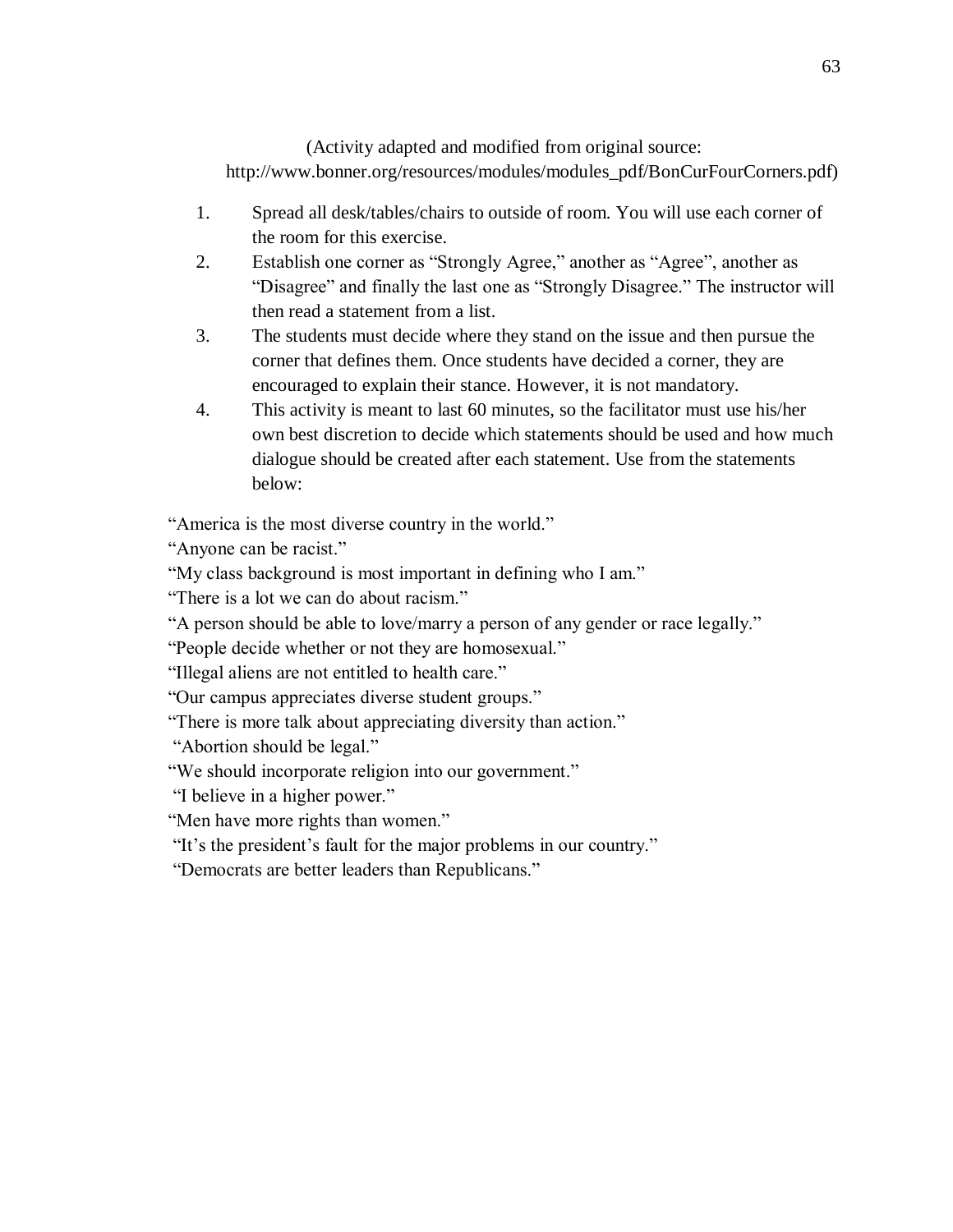# APPENDIX B

# PRIVILEGE ACTIVITY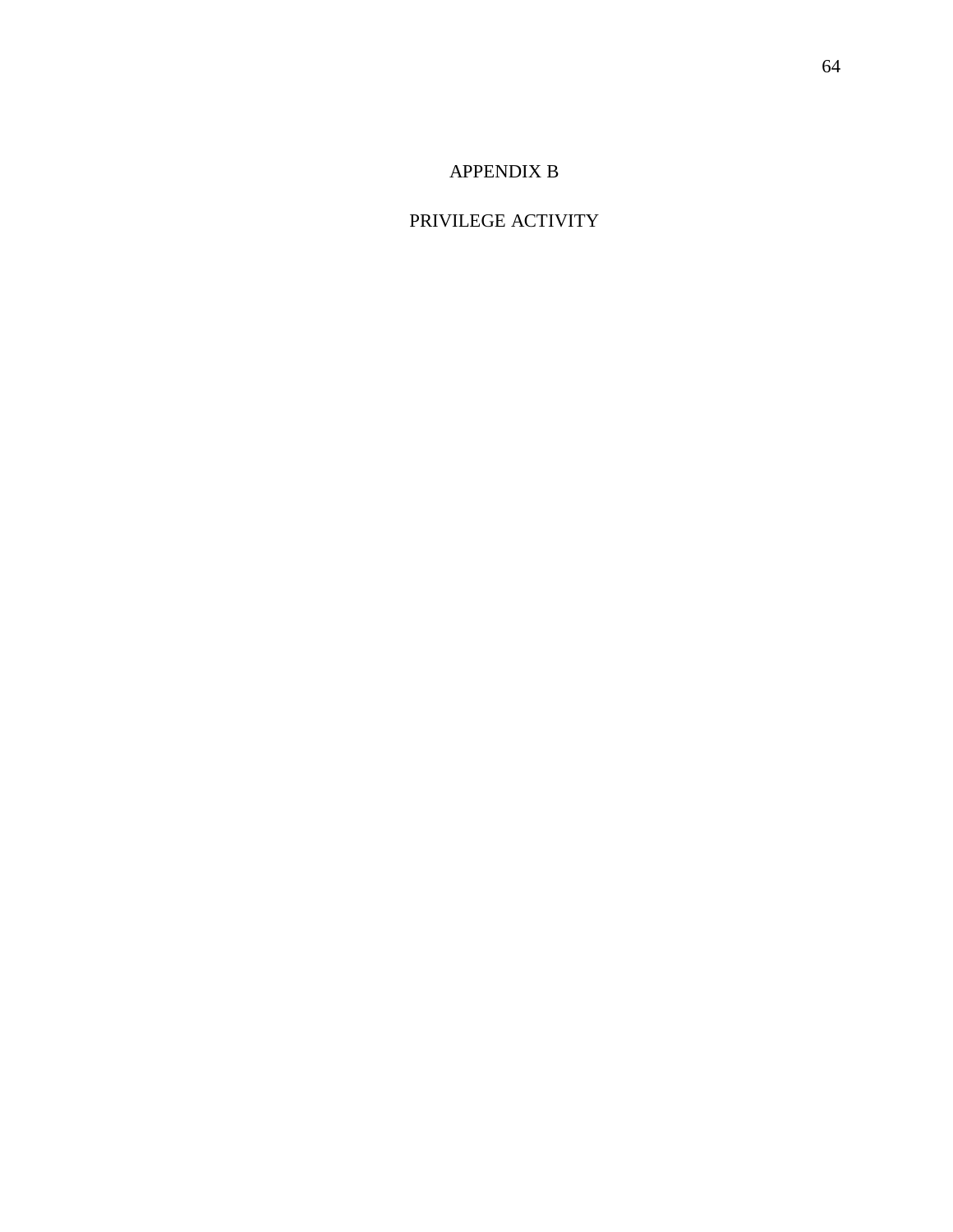(Activity adapted and modified from original source: http://bit.ly/GUwEac)

- 1. Have students create one line standing next to each other, with each student facing one wall.
- 2. Read the statements below for the activity. After reading each one aloud, a student must comply with the request.
- 3. At the end of the activity, have students look around to see where each other come from. Have a discussion about the differences between individuals.

Read aloud following statements:

If you are a white male take one step forward.

- If there have been times in your life when you skipped a meal because there was no food in the house take one step backward.
- If you have visible or invisible disabilities take one step backward.
- If you attended (grade) school with people you felt were like yourself take one step forward.
- If you grew up in an urban setting take one step backward.
- If your family had health insurance take one step forward.
- If your work holidays coincide with religious holidays that you celebrate take one step forward.
- If you feel good about how your identified culture is portrayed by the media take one step forward.
- If you have been the victim of physical violence based on your gender, ethnicity, age or sexual orientation take one step backward.
- If you have ever felt passed over for an employment position based on your gender, ethnicity, age or sexual orientation take one step backward.
- If you were born in the United States take one step forward.
- If English is your first language take one step forward.
- If you have been divorced or impacted by divorce take one step backward.
- If you came from a supportive family environment take one step forward.
- If you have completed high school take one step forward.
- If you were able to complete college take one step forward.
- If you are a citizen of the United States take one step forward.
- If you took out loans for your education take one step backward.
- If you attended private school take one step forward.
- If you have ever felt unsafe walking alone at night take one step backward.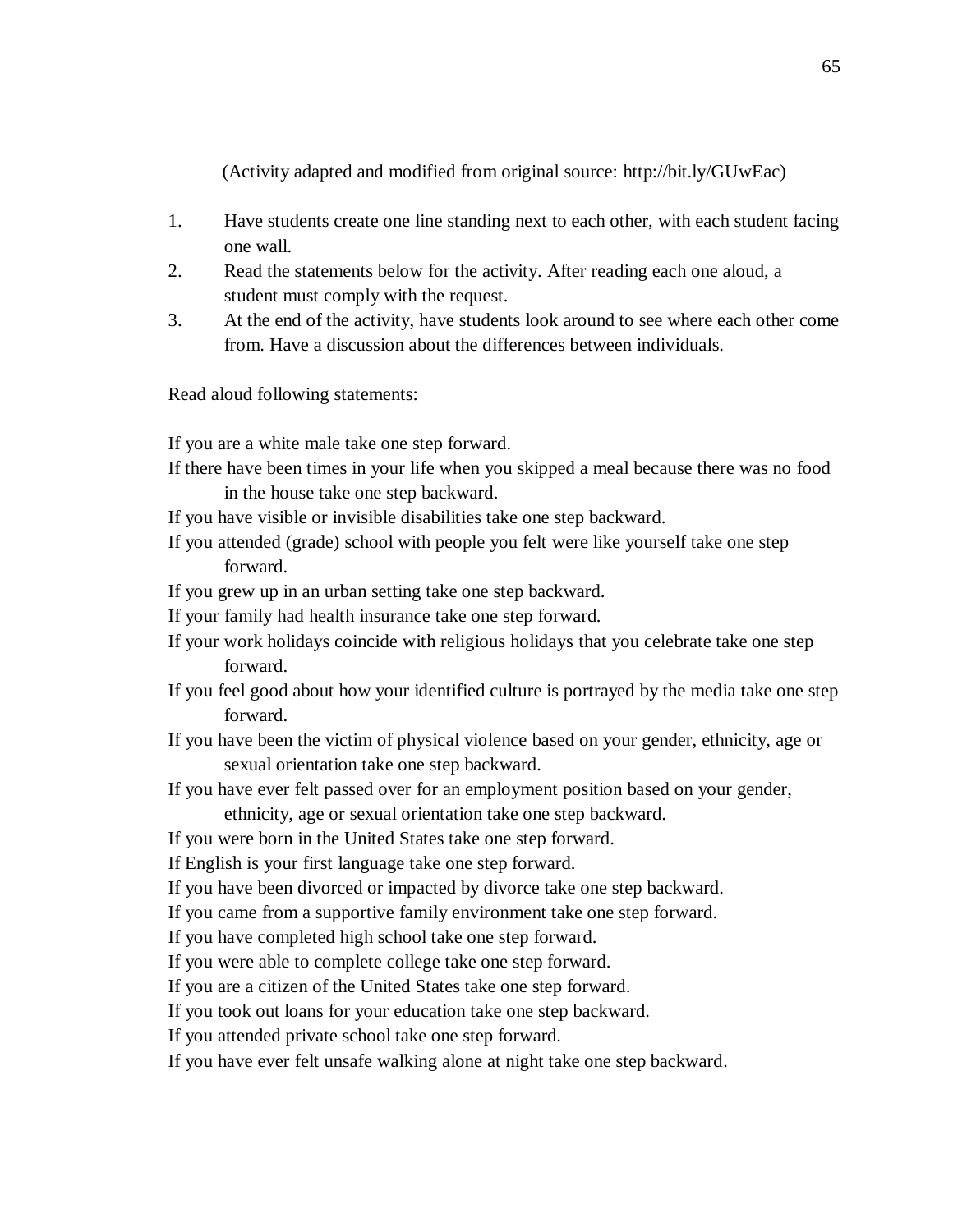# APPENDIX C

# PERSONAL TIME SURVEY ACTIVITY